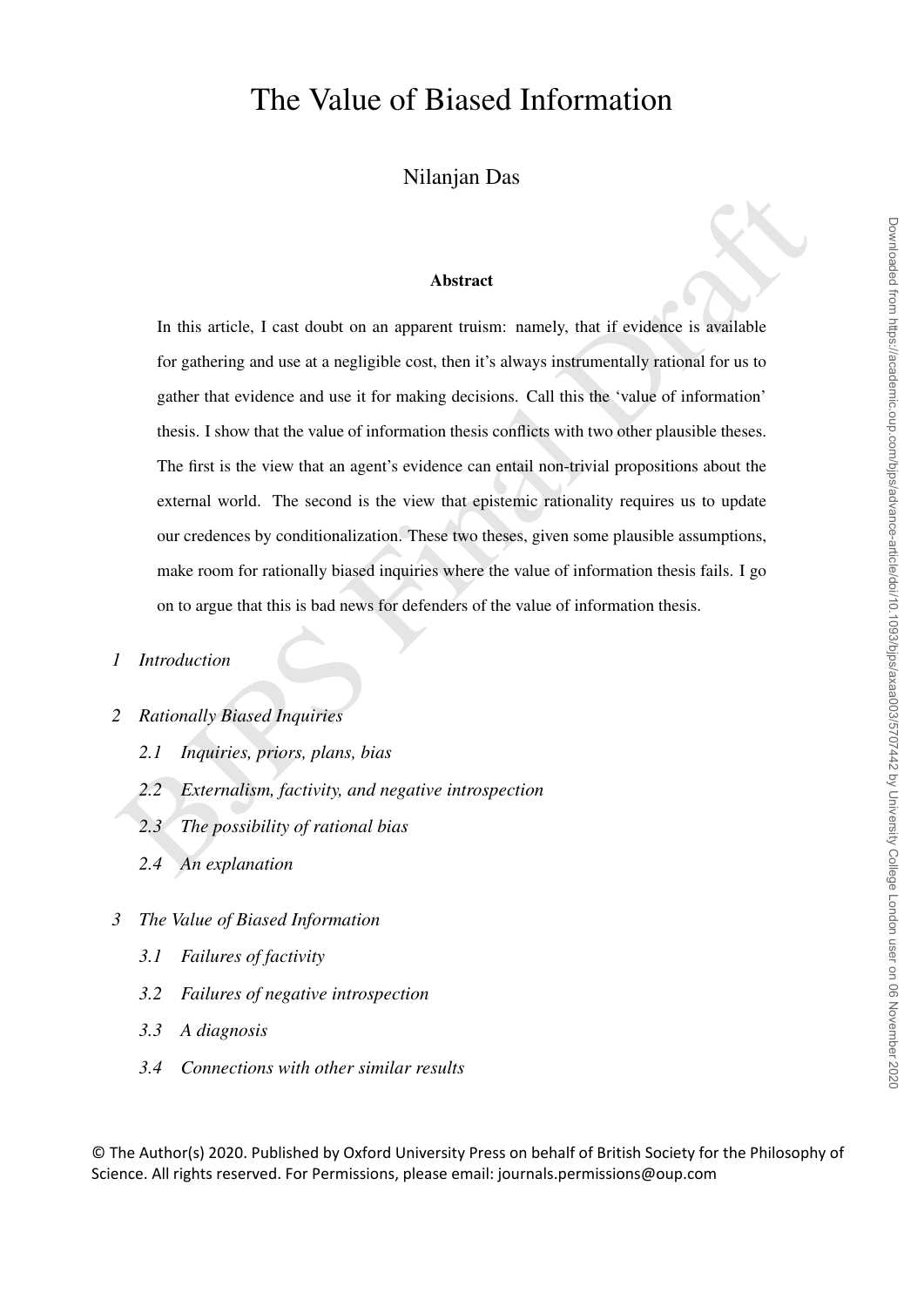# *4 Responses*

- *4.1 Impossibility*
- *4.2 Rejecting evidence externalism*
- *4.3 Rejecting conditionalization*
- *5 Conclusion*

*Appendix*

# 1 Introduction

Appendix<br>
1 Introduction<br>
1 Introduction<br>
1 Letter is a plausible line of reasoning: Our evidence is our best guide to the truth. To be suc-<br>
1 in our theoretical and practical projects, we need to believe the truth about Here is a plausible line of reasoning: Our evidence is our best guide to the truth. To be successful in our theoretical and practical projects, we need to believe the truth about the relevant subject-matters. Therefore, we ought to gather more evidence and use it for making decisions about our projects, unless gathering evidence and using it is too costly. This supports:

Value of Information: Necessarily, when evidence is available to an agent for gathering and use at a negligible cost, it is instrumentally rational for her to gather that evidence and use it for making decisions. $<sup>1</sup>$ </sup>

The value of information thesis might look like a truism. But it isn't.

In this article, I argue that given plausible assumptions about instrumental rationality and our sources of information, the value of information thesis is incompatible with two attractive theses.

Evidence Externalism: Any agent's evidence is a proposition or a set of propositions, which can entail non-trivial propositions about the external world.<sup>2</sup>

Conditionalization: If an agent's prior credence function at a time  $t_1$  is  $p_1$  and the strongest evidence she receives between  $t_1$  and a later time  $t_2$  is  $E$ , then for any proposition  $H$ , her

<sup>&</sup>lt;sup>1</sup> For arguments for this claim, see (Peirce [1967]; Ramsey [1990]; Good [1967]). Some have shown that Good's argument makes a number of non-trivial assumptions about the preciseness of the agent's credal states, the structure of her future evidence, and the norms of instrumental rationality; see (Good [1974]; Kadane *et al*. [2008]; Skyrms [1990]; Buchak [2010]; Huttegger [2014]; Ahmed and Salow [forthcoming]; Dorst [forthcoming]).

<sup>2</sup> Prominent defenders of evidence externalism include McDowell ([1982], [1995]) (at least on an interpretation given by Neta and Pritchard ([2007]), Williamson ([2000]), and Goldman ([2009]).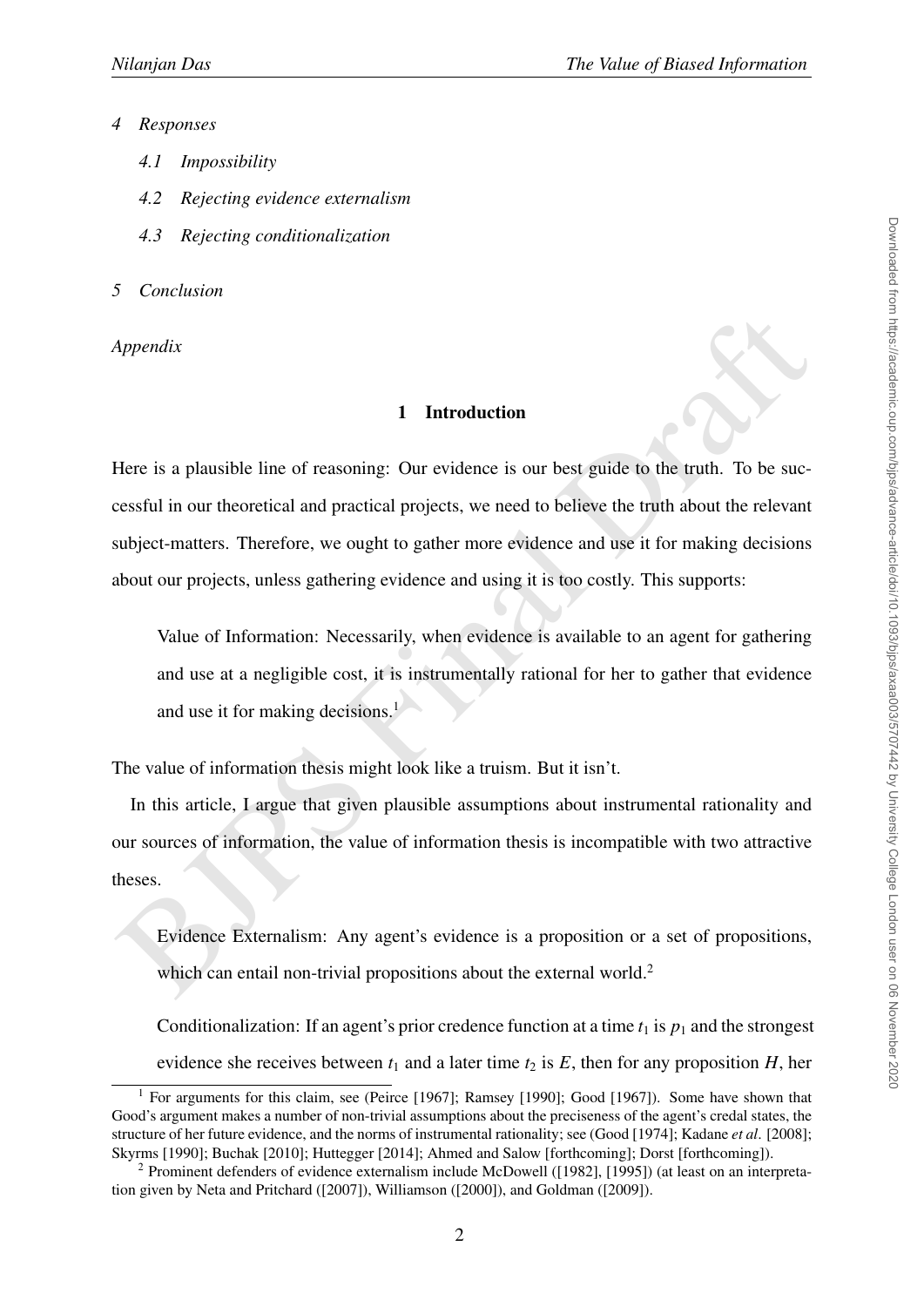credence at  $t_2$  in  $H$  should be:

$$
p_2(H) = p_1(H|E) = \frac{p_1(H \cap E)}{p_1(E)}
$$

(provided  $p_1(E) > 0$ ).<sup>3</sup>

My argument involves rationally biased inquiries. Suppose evidence externalism and con-<br>
ditionalization are true. Then, given plausible assumptions about our sources of information<br>
about the external world, an agent can My argument involves rationally biased inquiries. Suppose evidence externalism and conditionalization are true. Then, given plausible assumptions about our sources of information about the external world, an agent can set up an inquiry that is rationally biased in favour of a proposition (in other words, an inquiry that is guaranteed by her own lights to rationally raise her credence in that proposition) (Section 1). Given a further plausible assumption about instrumental rationality, in such cases, it can be instrumentally irrational for certain agents to gather and use cost-free evidence (Section 2). I'll argue that this is bad news for defenders of the value of information thesis (Section 3).

## 2 Rationally Biased Inquiries

In this section, I show that if evidence externalism and conditionalization are true, then, given plausible assumptions about our sources of information about the external world, it is possible to set up an inquiry that is rationally biased in favour of a proposition. To start us off, I'll introduce a couple of useful concepts.

#### 2.1 Inquiries, priors, plans, bias

The first is the notion of an inquiry. An inquiry is an evidence-gathering event that takes an agent from an initial information state to a number of new information states. In this article, I will focus solely on cases where an agent is certain before her inquiry that she will engage in that inquiry. In such cases, idealizing away some complications, we can represent the relevant inquiry using two elements. The first is a finite possibility space *W* containing worlds that are

 $3$  Teller ([1973]) offers a Dutchbook argument for conditionalization. Williams ([1980]) uses the principle of minimum information to defend it. Van Fraassen ([1999]) appeals to his reflection principle and to certain symmetry considerations to argue for it. More recently, Oddie ([1997], Greaves and Wallace ([2006]), Easwaran ([2013]), and Briggs and Pettigrew ([forthcoming]) have offered accuracy-based arguments for conditionalization.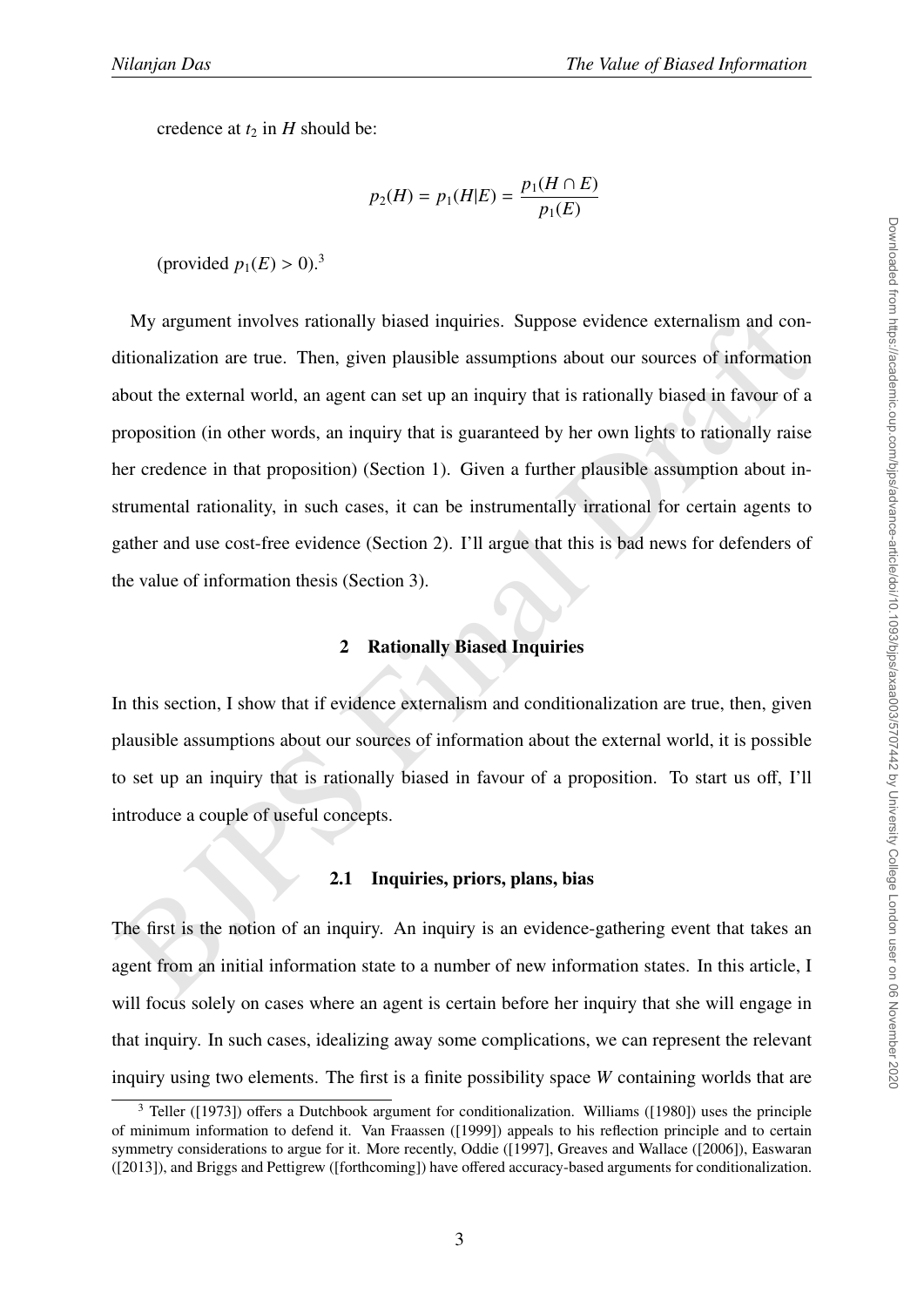compatible with the agent's evidence before the inquiry. The second is an evidence function *E* that maps each world *w* in *W* to a proposition, which captures the strongest evidence the agent gains in *w* as a result of her inquiry. I'll represent any such inquiry using a structure  $\langle W, E \rangle$ .

The second useful concept is that of a prior credence function, which is just a probability function defined over propositions, which are sets of worlds in *W*. This reflects the credences that an agent (who is minimally rational) has in various propositions before the inquiry.

that an agent (who is minimally rational) has in various propositions before the inquiry.<br>The third useful concept is that of an updating plan. An updating plan tells the relevant<br>agent how to update her credences in resp The third useful concept is that of an updating plan. An updating plan tells the relevant agent how to update her credences in response to the evidence she receives as a result of her inquiry. For any inquiry  $\langle W, E \rangle$ , an updating plan may be thought of as a function *R* from worlds in *W* to credence functions such that for any two worlds in *W*, if the agent gains the same evidence in the two worlds, then *R* recommends the same credence function in the two worlds.<sup>4</sup> Conditionalization gives us such an updating plan for any inquiry  $\langle W, E \rangle$  and any prior credence function *p* defined on subsets of *W*: if *R* is a conditionalizing plan based on *p*, then, for any *w* in *W*,  $R(w) = p(.|E(w))$  (provided  $p(E(w)) > 0$ ).

An updating plan for any inquiry is biased in favour of a proposition just in case it is guaranteed, by the agent's own lights, to raise her credence in that proposition. In other words, for any inquiry,  $\langle W, E \rangle$ , and any rational prior credence function, *p*, updating plan *R* is biased in favour of proposition *H* if and only if for any *w* in *W*, if *c* is the posterior credence function that *R* recommends relative to *w*, then the agent's posterior credence  $c(H)$  in *H* is greater than her prior credence,  $p(H)$ , in the same proposition.<sup>5</sup> We will call an inquiry rationally biased if, in that inquiry, the agent updates her credences using a biased plan that is epistemically rational for her to comply with.

We can now explain how (given some plausible assumptions) evidence externalism and conditionalization together make rationally biased inquiries possible.

<sup>4</sup> For a similar conception of updating plans, see (Greaves and Wallace [2006]; Schoenfield [2017]; Das [2019]).

<sup>5</sup> This notion of bias is different from Salow's ([2018]) notion. On Salow's view, bias isn't a property of updating plans, but rather of inquiries themselves: for him, an inquiry is biased in favour of a proposition just in case the expected current evidential support for that proposition is lower than the expected posterior evidential support for that proposition.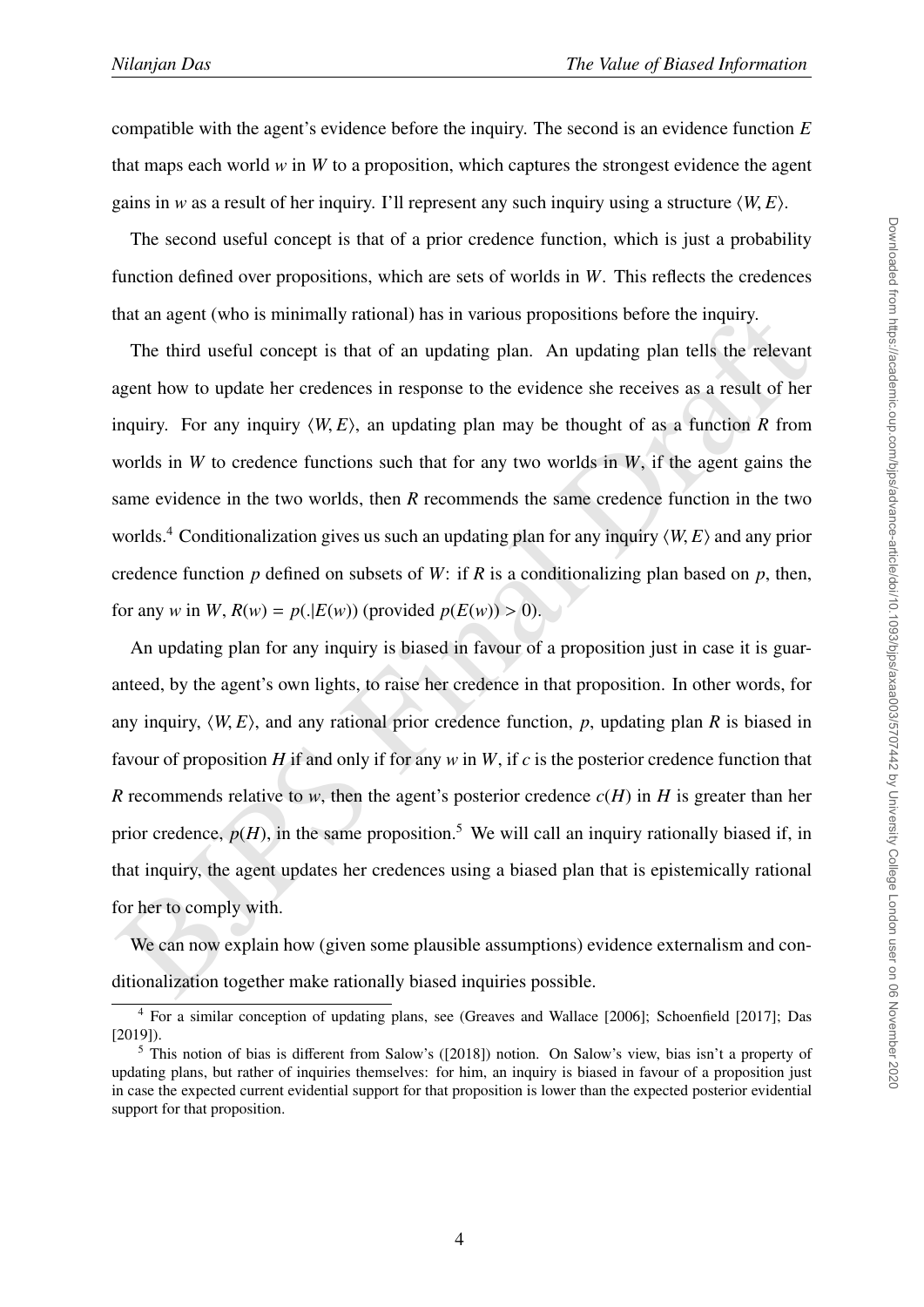## 2.2 Externalism, factivity, and negative introspection

Let's start by noticing a consequence of evidence externalism. The evidence externalist is committed to two claims. The first is the claim that an agent's evidence is either a proposition or a set of propositions. The second is the claim that this proposition or set of propositions can entail non-trivial propositions not only about the agent's non-factive mental states (for example, her phenomenal states) but also about the external world. Typically, evidence externalists take factive mental states (like my seeing that there's a hand before me) to be sources of conclusive evidence about states of the external world.

As a result of these commitments, the evidence externalist should reject one of the following two theses:

Factivity: Necessarily, if an agent's evidence entails *P*, then *P* is true.

Negative Introspection: Necessarily, if an agent's evidence doesn't entail *P*, then her evidence entails that it doesn't entail *P*.

ner phenomenal states) but also about the external world. Typically, evidence externalists take<br>factive mental states (like my seeing that there's a hand before me) to be sources of conclusive<br>vidence about states of the e This is because our mechanisms for gathering evidence about the external world are fallible: sometimes, they give us false information without giving us any clue that this has happened. A wall may look red to me, even though it's white and lit up with trick red lighting that will make any surface look red. If the factivity thesis is true, then, in such a scenario, my evidence won't entail that the wall is red. But it may remain compatible with my evidence that I'm seeing that the wall is red. For I might have no idea that the lighting conditions are abnormal. If seeing that the wall is red suffices for me to have evidence that the wall is red, then it will be compatible with my evidence that my evidence entails that the wall is red. So, the negative introspection thesis will be false: even though my evidence doesn't entail that the wall is red, it doesn't entail that it doesn't entail this.

More generally, the argument is this: Take any situation where, from some source of information, an agent gains evidence that entails a non-trivial proposition, *P*, about the external world. Now, we can create a phenomenally indistinguishable situation in which *P* is false, but the agent gains the same information from the same source of information without having any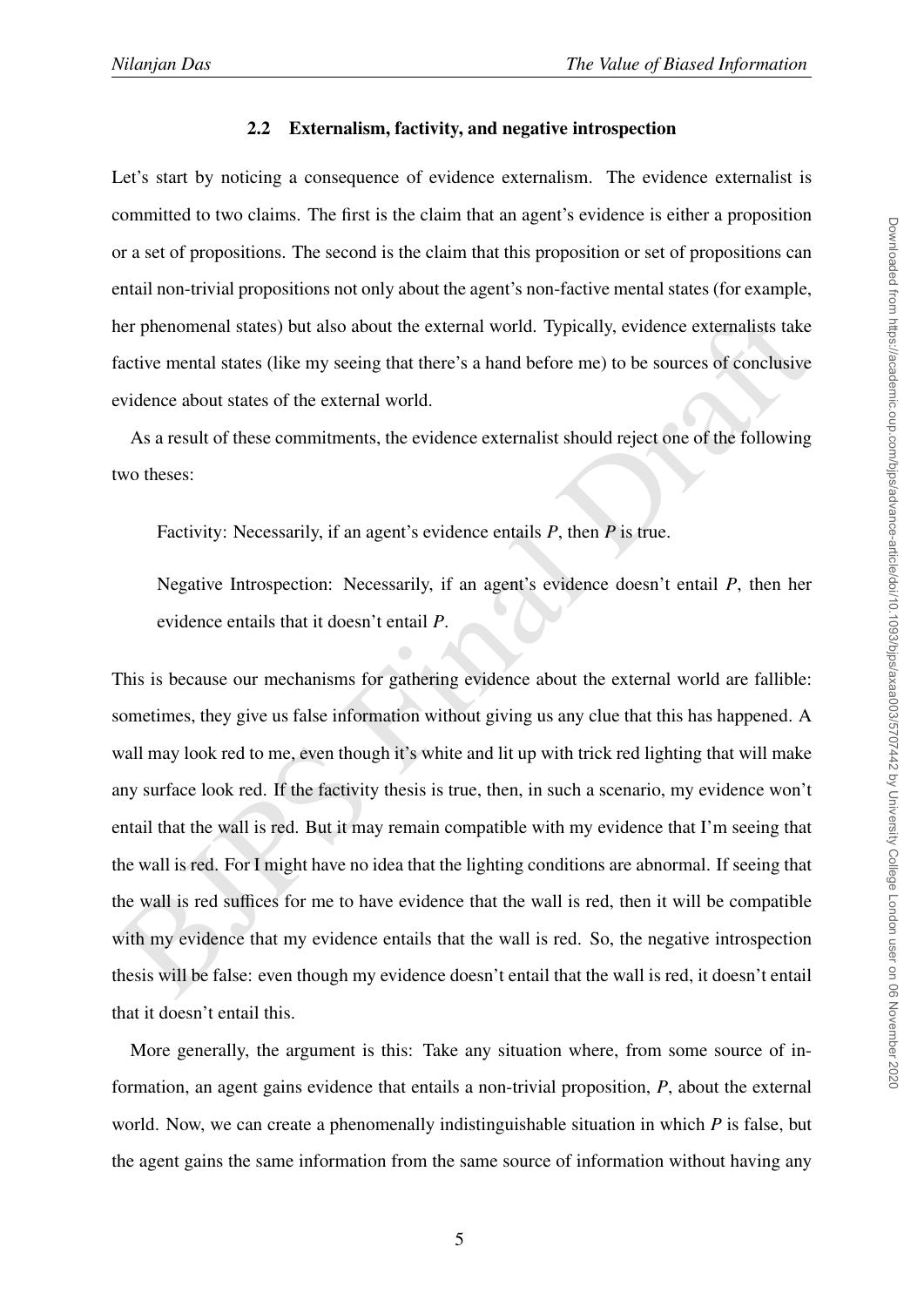clue that  $P$  is false.<sup>6</sup> In such a situation, the agent won't be able to rule out the possibility that her evidence entails *P*. So, if the factivity thesis is true, then the agent's evidence in such a situation won't entail that it doesn't entail *P*, even though it doesn't entail *P*. Thus, the negative introspection thesis will be false. With respect to cases of this sort, therefore, the evidence externalist must either reject the factivity thesis or the negative introspection thesis.

## 2.3 The possibility of rational bias

This creates the possibility of rationally biased inquiries.

Suppose the factivity thesis is false and I know this. Consider:

Red Wall: I'm about to enter a room and look at a wall. I am now rationally 0.99 confident that the wall is red and the lighting conditions are normal, but assign a credence of 0.01 to the possibility that it might be white but lit up with red light. Suppose I am rationally sure that if the wall is red and the lighting conditions are normal, then I will see that it is red, so my evidence will entail that the wall is red. Moreover, I am also rationally certain that if the wall is white but lit up with red light, it will appear red to me.

If we allow the factivity thesis to be false here, then my evidence in the white wall scenario can entail that the wall is red.

2.3 The possibility of rational bias<br>
2.3 The possibility of rationally biased inquiries.<br>
Suppose the factivity thesis is false and I know this. Consider:<br>
Red Wall: I'm about to enter a room and look at a wall. I am now Let's represent this inquiry using the simple structure  $\langle W, E \rangle$ , where *W* contains just two worlds *r* and *w*: *r* is the world where the wall is red, and *w* the world where the wall is white. In any world in *W*, the strongest evidence I gain is that the wall is red. Call this proposition *Red*, the singleton set containing the world *r*. So,  $E(r) = E(w) = Red$ . We can depict this structure as in Figure 1 (where there is a path from node *A* to node *B* if and only if the world represented by *B* is compatible with the agent's evidence in the world represented by *A*).

If *p* is my rational prior credence function before entering the room, my prior credence in *Red* will be  $p(Red) = 0.99$ . Let conditionalization be true. If I update by conditionalizing on

 $6$  This assumption may be questioned by naïve realists, like Martin ([2004]) and Fish ([2009]), who think that cases of veridical perception have a different phenomenal character from cases involving non-veridical perception. But note two things. First, this position has some problematic consequences: it makes it difficult for the naïve realist to come up with a positive or negative characterization of bad cases of perception, such as total hallucinations. For discussions of this problem, see (Siegel [2008]; Logue [2012]). Second, even naïve realists think that when an agent is in a bad case of perception, there is some good case of perception from which the agent can't epistemically distinguish her situation. If that is right, our argument will still go through.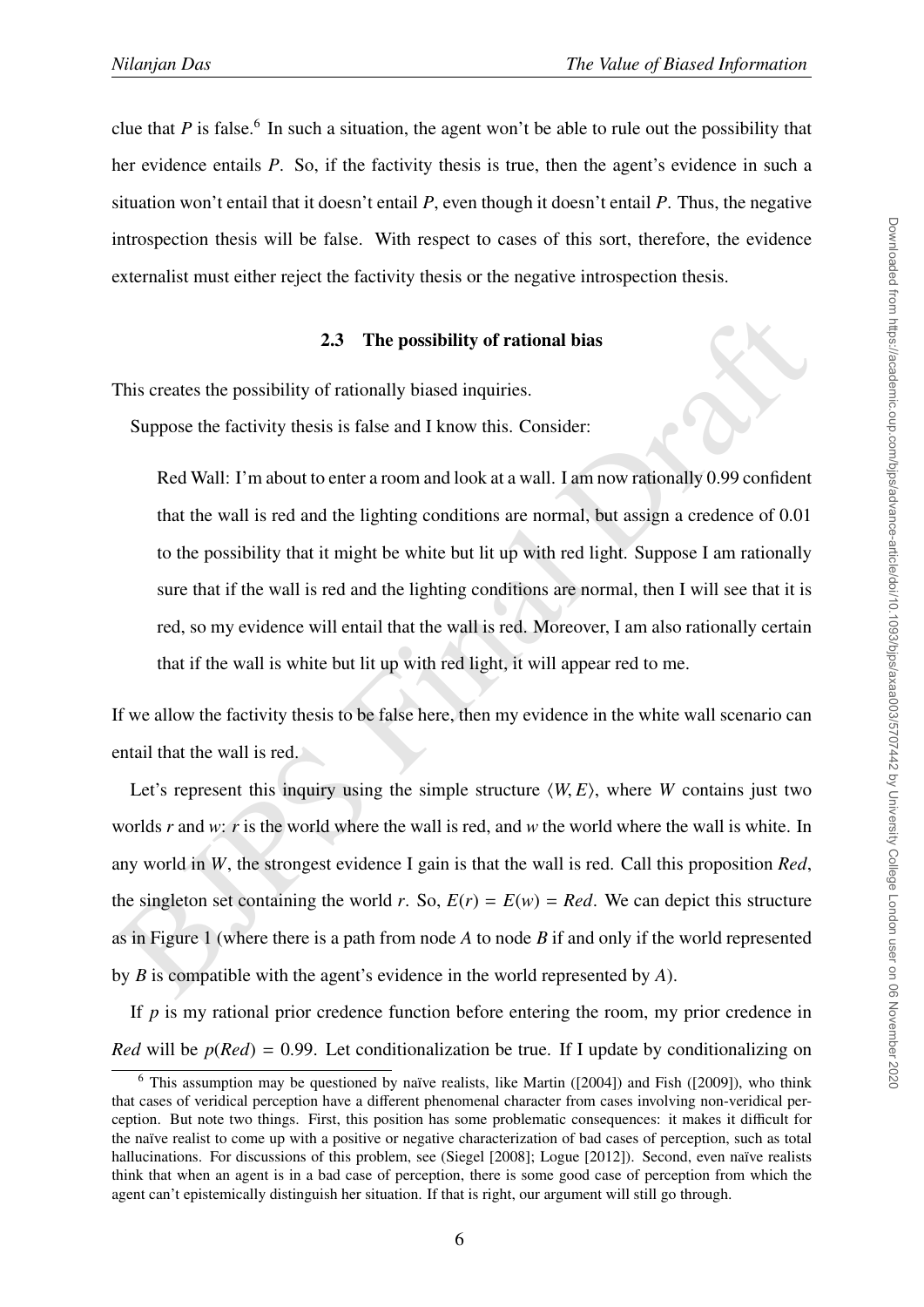

Figure 1. A Failure of the factivity thesis in the red wall example



Figure 2. A failure of the negative introspection thesis in the red wall example

*Red*, then my posterior credence in *Red* should be  $p(Red|Red) = 1$ . So, my inquiry will be rationally biased in favour of *Red*.

If the factivity thesis is true but the negative introspection thesis is false, then I can avoid rationally biasing my inquiry in favour of *Red* in the red wall example. That situation can be represented as in Figure 2.

This is because, even though my evidence in *r* will entail *Red*, my evidence in *w* won't entail it. In fact,  $E(w) = \{r, w\}$ . So, if I update by conditionalization, my posterior credence in *Red* in *w* will match my prior credence in *Red*, thus eliminating the possibility of bias.

However, there are other cases where failures of the negative introspection thesis will give rise to rationally biased inquiries (given conditionalization). Take:

Figure 2. A failure of the negative introspection thesis in the red wall example<br>Red, then my posterior credence in Red should be  $p(RedlRed) = 1$ . So, my inquiry will be<br>ationally biased in favour of Red.<br>If the factivity the Red and Sandalwood Wall: I'm about to enter a room and look at and smell a wall. I am now rationally 0.99 confident that the wall is red and made of sandalwood. I am rationally sure that if the wall is red, then I'll learn by looking that the wall is red, and that if the wall is made of sandalwood, then I'll learn by smelling that the wall is made of sandalwood. But I rationally assign a credence of 0.005 to the possibility that the wall is white but lit up with red light, and a credence of 0.005 to the possibility that the wall is made of ordinary wood but smeared with sandalwood perfume. Moreover, I have conclusive evidence that the wall won't be both white and made of ordinary wood.

What should happen here? In this case, I get false information in two possibilities: in the possibility where the wall is made of sandalwood but white, I get the false information that it's red, and in the possibility where the wall is red but made of ordinary wood, I get the false information that it's made of sandalwood. Suppose the factivity thesis is false in this case, and I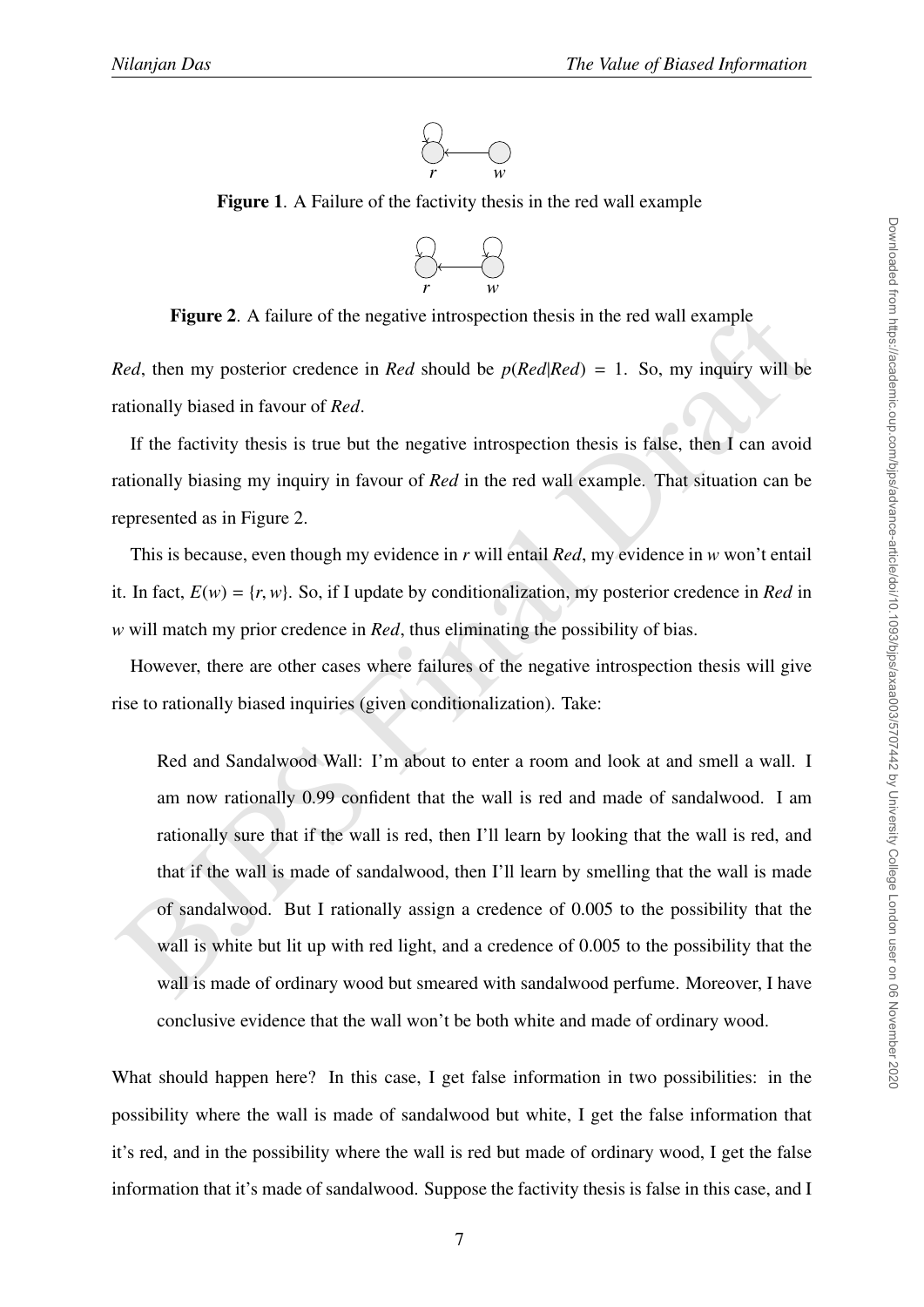

Figure 3. A failure of the factivity thesis in the red and sandalwood wall example

three worlds: (i) *rs* (the world where the wall is red and made of sandalwood), (ii) *ws* (the world where the wall is white and made of sandalwood), and (iii) *ro* (the world where the wall is red and made of sandalwood know it. We can represent this inquiry using another simple structure  $\langle W, E \rangle$ . Here, *W* contains three worlds: (i) *rs* (the world where the wall is red and made of sandalwood), (ii) *ws* (the world where the wall is white and made of sandalwood), and (iii) *ro* (the world where the wall is red and made of ordinary wood). In *rs*, the strongest evidence I get is that the wall is both red and made of sandalwood. Call this proposition *RS* , which is just the singleton set containing *rs*. So, *E*(*rs*) = *RS* . In *ws*, I learn that the wall is made of sandalwood. If my evidence also entails the false information that the wall is red, then the strongest evidence I get is that the wall is red and made of sandalwood. So,  $E(ws) = RS$ . Similarly, in *ro*, not only do I learn that the wall is red, but my evidence may also entail the false information that it's made of sandalwood. So, the strongest evidence I may get is that the wall is red and sandalwood. So, *E*(*ro*) = *RS* . We can depict this structure as in Figure 3.

Here, if I update by conditionalization, my credence in *RS* will rationally increase to one no matter which world I am in. Thus, my inquiry will be biased in this case. (Note that a similar result will hold even if we allow the factivity thesis to fail in just one of the worlds other than *rs*.)

Suppose, then, that the factivity thesis is true, but the negative introspection thesis is false here. Suppose also that I know this. If the factivity thesis is true, then in *ws* where the wall is white and made of sandalwood, my future evidence will entail that the wall is made of sandalwood, but won't entail that it is red. However, since the wall will look red to me, it will remain compatible with my evidence that my evidence entails that the wall is red. Similarly, in *ro* where the wall is red but made of ordinary wood, my future evidence will entail that the wall is red, but won't entail that it is made of sandalwood. Since the wall will smell as if it's made of sandalwood, it will remain compatible with my evidence that I have learnt by smelling that the wall is made of sandalwood, and therefore, that my evidence entails that the wall is made of sandalwood. Thus, the negative introspection thesis will fail in these two scenarios.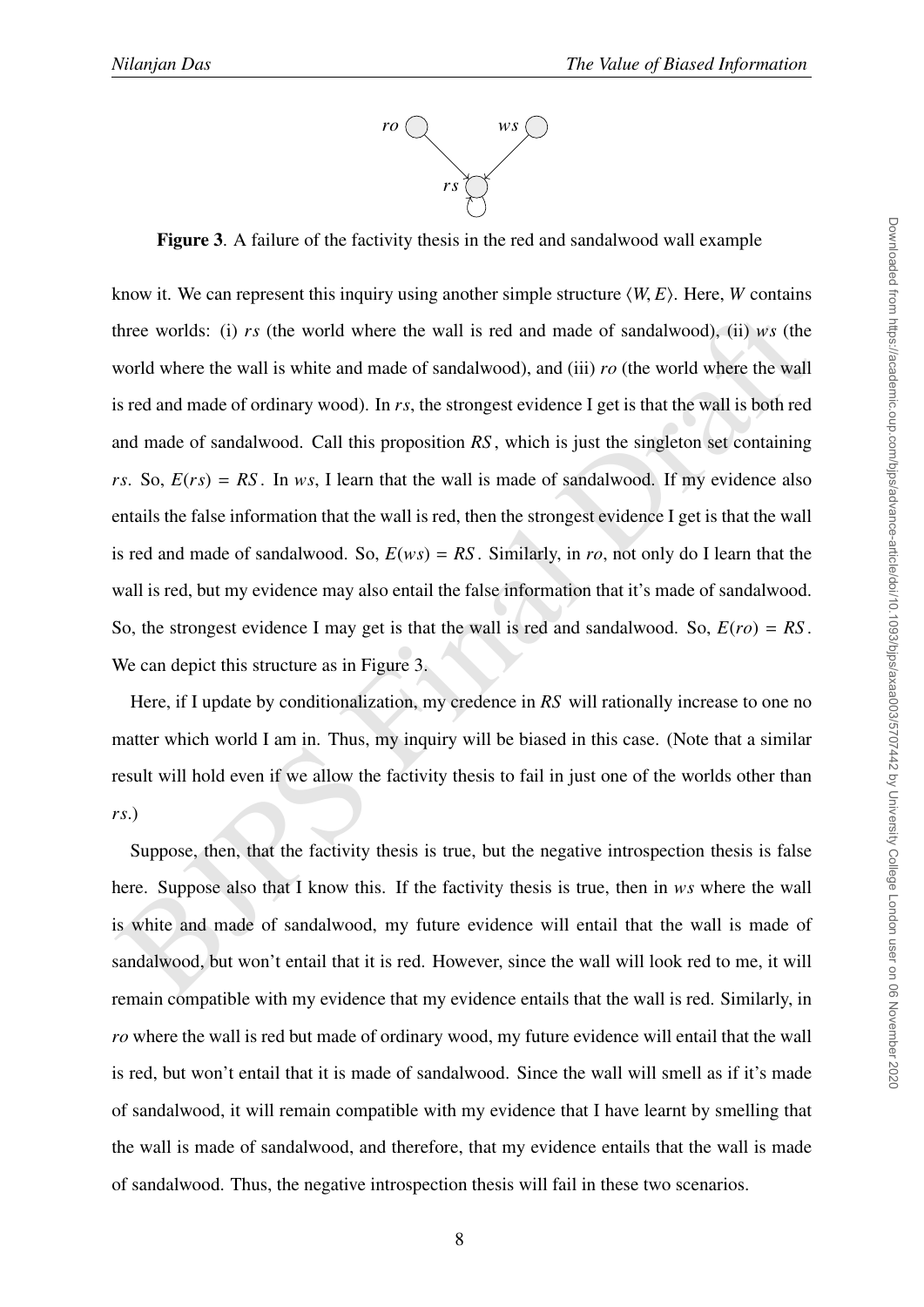

Figure 4. A failure of the negative introspection thesis in the red and sandalwood wall example

Let's say that happens. We can represent this inquiry using the structure (*W*, *E*). Here, as<br>pefore, *W* contains three worlds *rs*, *ws*, and *ro*. In *rs*, the strongest evidence I get is *RS*. So,<br> $E(rs) = RS$ . In *ws*, Let's say that happens. We can represent this inquiry using the structure  $\langle W, E \rangle$ . Here, as before, *W* contains three worlds *rs*, *ws*, and *ro*. In *rs*, the strongest evidence I get is *RS* . So,  $E(rs) = RS$ . In *ws*, the strongest evidence I get is that the wall is made of sandalwood. So, let *WS* be the proposition that the wall is white and made of sandalwood; this is just the singleton set containing *ws*. So,  $E(ws) = RS \cup WS$ . In *ro*, the strongest evidence I get is that the wall is red. Let *RO* be the proposition that the wall is red and made of ordinary wood; this is just the singleton set containing *ro*. So,  $E(ro) = RS \cup RO$ . We can depict this structure as in Figure 4.

Let *p* be my rational prior credence function before I enter the room, such that  $p(RS) = 0.99$ and  $p(RO) = p(WS) = 0.005$ .

Suppose conditionalization is true. In the scenario where the wall is both red and made of sandalwood, if I update by conditionalization, my posterior credence in *RS* will be  $p(RS|RS)$  = 1. In the scenario where the wall is white but made of sandalwood, if I update by conditionalization, my posterior credence in *RS* will be  $p(RS|RS \cup WS) \approx 0.995$ . Finally in the scenario where the wall is red but made of ordinary wood, if I update by conditionalization, my posterior credence in *RS* will be  $p(RS|RS \cup RO) \approx 0.995$ . Thus, no matter which scenario I am in, my posterior credence in *RS* will rise. My inquiry, once again, will be rationally biased.

#### 2.4 An explanation

These examples suggest that if evidence externalism and conditionalization are true, then (given plausible assumptions about our sources of information about the external world) it is possible for an agent like us to rationally bias her inquiry. We can make this idea more precise.

Start with a principle that an evidence externalist needn't reject.

Positive Introspection: Necessarily, if an agent's evidence entails *P*, then her evidence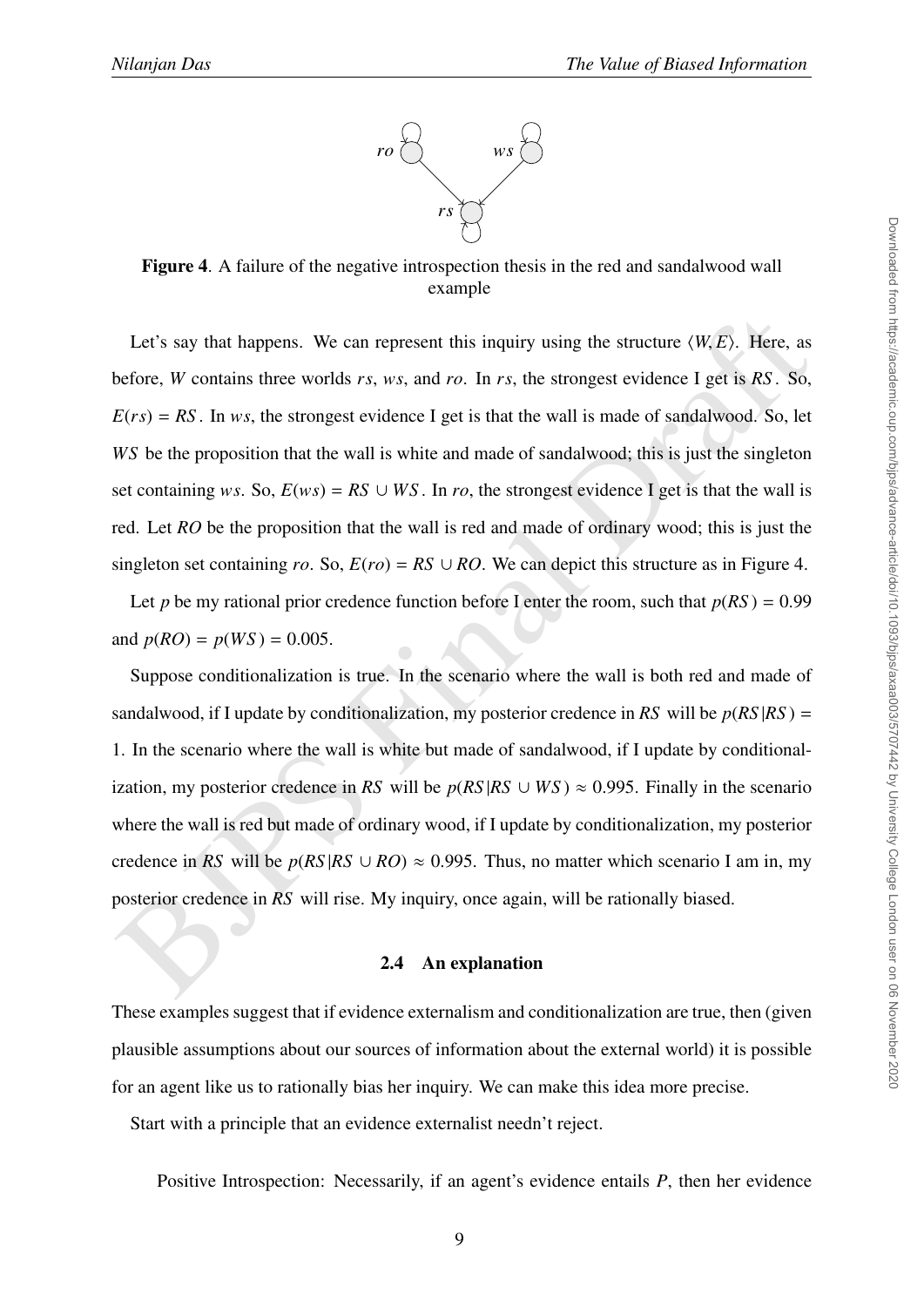## entails that it entails *P*.

Both the red wall example and the red and sandalwood wall example preserve the principle of positive introspection. Even if the evidence externalist rejects this constraint on independent grounds, there's no reason to think it will always fail: even deniers of the principle of positive introspection agree that we often have positive introspective access to our own evidence.<sup>7</sup>

The factivity thesis, the principle of positive introspection, and the negative introspection<br>hesis correspond to three properties of inquiries respectively: reflexivity, transitivity, and each<br>idecanness. The factivity t The factivity thesis, the principle of positive introspection, and the negative introspection thesis correspond to three properties of inquiries respectively: reflexivity, transitivity, and euclideanness. The factivity thesis is captured by reflexivity: an inquiry  $\langle W, E \rangle$  is reflexive just in case, for any world *w* in *W*, *w* is in  $E(w)$ . The principle of positive introspection corresponds to transitivity: an inquiry  $\langle W, E \rangle$  is transitive just in case, for any worlds  $w_1, w_2, w_3$  in *W*, if  $w_2$ is in  $E(w_1)$  and  $w_3$  is in  $E(w_2)$ , then  $w_3$  is in  $E(w_1)$ . Finally, the negative introspection thesis is captured by euclideanness: an inquiry  $\langle W, E \rangle$  is euclidean just in case, for any worlds  $w_1, w_2, w_3$ in *W*, if  $w_2$  is in  $E(w_1)$  and  $w_3$  is in  $E(w_1)$ , then  $w_3$  is in  $E(w_2)$ . An inquiry is partitional if and only if it has all these three properties. In such inquiries, the evidence function imposes a partition over the possibility space, so that each cell of the partition contains all and only those worlds where the agent's posterior evidence is that cell of that partition. With these properties in mind, we can explain why evidence externalism, when combined with conditionalization, gives rise to rationally biased inquiries (under plausible assumptions).

Suppose you're an evidence externalist, but you want to reject the factivity thesis instead of the negative introspection thesis with respect to cases like the red wall example. Then, we can set up a rationally biased inquiry, where the agent has both positive and negative introspective access to her posterior evidence but her posterior evidence entails falsehoods. In many cases like the red wall example, an agent's inquiry will satisfy a constraint called seriality: an inquiry  $\langle W, E \rangle$  is serial just in case, for any world *w* in *W*, there exists some *w*<sup>\*</sup> in *E*(*w*). Seriality rules

 $<sup>7</sup>$  Evidence externalists could reject the principle of positive introspection. If we think that a piece of infor-</sup> mation can have the status of evidence only if it is safely or reliably acquired from some information-gathering mechanism, then we can run Williamson's ([2000]) anti-KK argument against the principle of positive introspection. The basic premise will be that even if an agent safely acquires a piece of information, she may not be able to safely determine that it is safely acquired, so she may not have evidence that that piece of information has the status of evidence. Ahmed and Salow ([forthcoming]) explore the consequences of failures of the principle of positive introspection for the value of information thesis. However, Williamson's anti-KK argument depends on the assumption that an agent can know certain controversial margin-for-error principles. This assumption has been rejected by others such as Greco ([2014]), Stalnaker ([2015]), and Das and Salow ([2018]).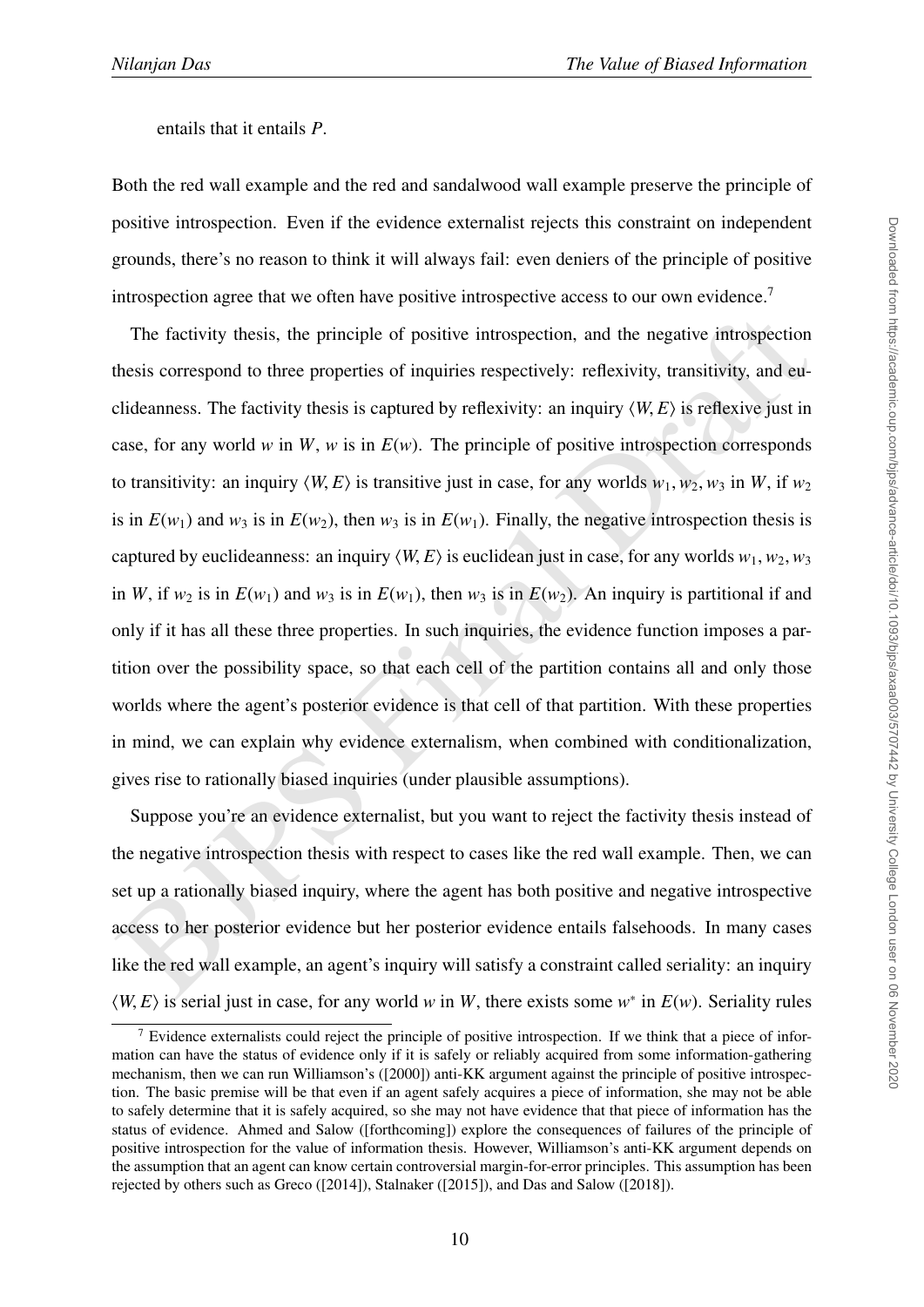

Figure 5.

out that possibility that the strongest evidence that an agent gains in an inquiry contradicts the evidence she earlier had. If the factivity thesis fails, then an agent can sometimes, but not always, gain such evidence. So, an agent's inquiry will often satisfy seriality. Here, we can show:

Proposition 1: For any serial, transitive and euclidean inquiry  $\langle W, E \rangle$ , the following two claims are equivalent:

- $\langle W, E \rangle$  is reflexive.
- There exists no regular prior credence function *p* such that any conditionalizing plan *R* based on *p* is biased in favour of some proposition *H*. 8

The import: if conditionalization is true, then, for any serial inquiry (conducted by an agent who has regular priors) that satisfies both Positive and the negative introspection thesis, satisfying the factivity thesis is necessary and sufficient for blocking the possibility that it is rationally biased.

vidence she carlier had. If the factivity thesis fails, then an agent can sometimes; but not<br>always, gain such evidence. So, an agent's inquiry will often satisfy seriality. Here, we can<br>show:<br><br>Proposition 1: For any seri Suppose now that you're an evidence externalist, but you want to preserve the factivity thesis and reject the negative introspection thesis. To show how this creates the scope for rationally biased inquiries, we can introduce another constraint on inquiries: divergence. An inquiry  $\langle W, E \rangle$  is divergent just in case, for any two distinct worlds  $w_1$  and  $w_2$  in *W*, if there is a world  $w_3$  that is in both  $E(w_1)$  and  $E(w_2)$ , then there is some world  $w_4$  such that  $w_2$  is in  $E(w_4)$  and  $w_3$ is in  $E(w_4)$ .

This is a bit dense, so let me explain. Suppose  $\langle W, E \rangle$  is an inquiry, where *W* contains at least three worlds  $w_1, w_2, w_3$ , such that  $w_1$  is in both  $E(w_2)$  and  $E(w_3)$ . We can depict this as in Figure 5.

<sup>&</sup>lt;sup>8</sup> A regular probability function *p* is such that for any  $w \in W$ ,  $p({w}) > 0$ . All proofs are given in the appendix.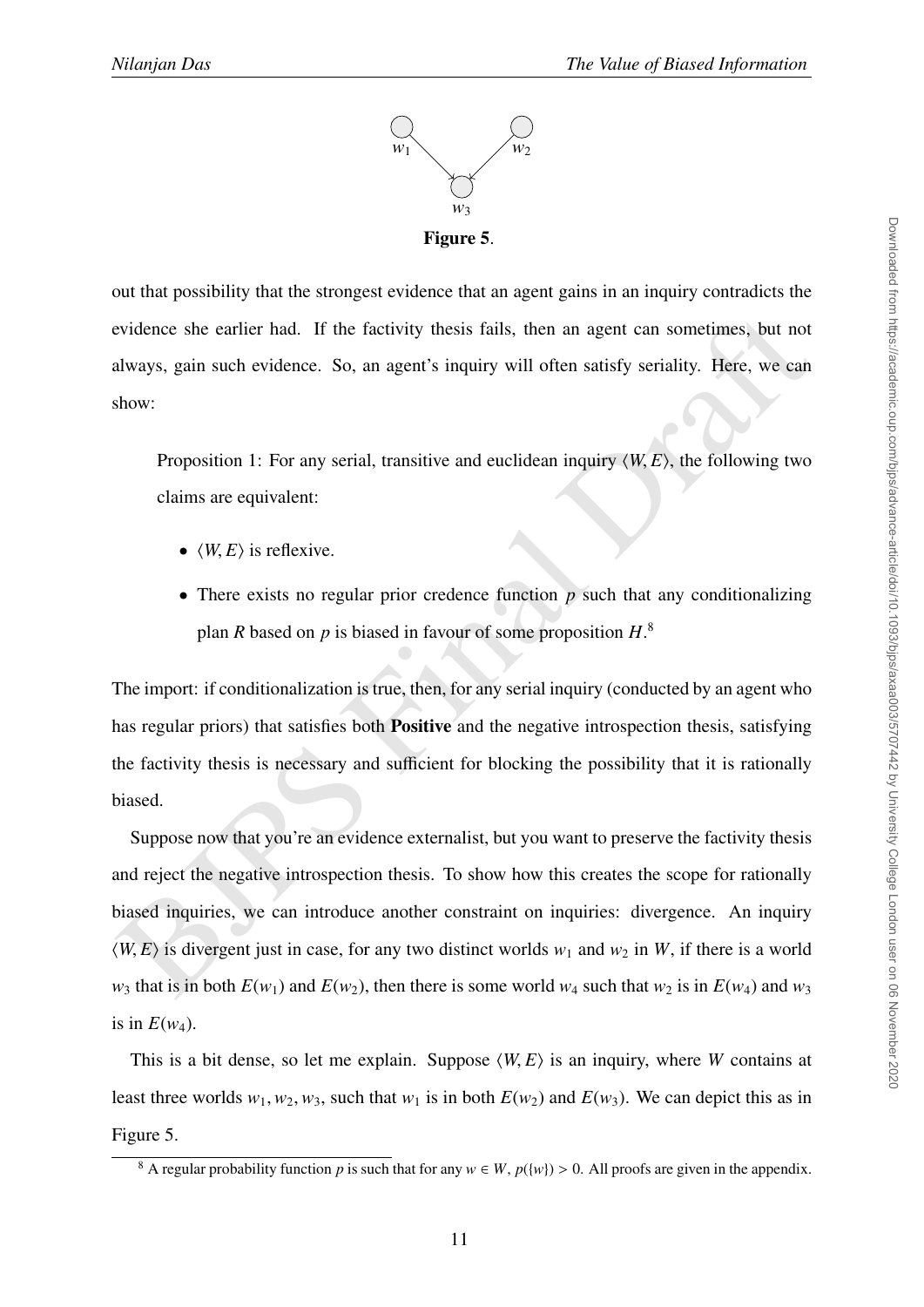

Figure 6.

In order to make the inquiry divergent, then we can introduce another world  $w_4$ , which is related to  $w_1$  and  $w_2$  as depicted in Figure 6.

In cases like the red and sandalwood wall example, the inquiry isn't divergent. The world *rs* (where the wall is both red and made of sandalwood) is compatible with my evidence in both *ro* and *ws* where the wall either isn't red or isn't made of sandalwood. But there is no further world where my evidence contains both *ws* and *ro*. 9

In order to make the inquiry divergent, then we can introduce another world  $w_4$ , which is<br>related to  $w_1$  and  $w_2$  as depicted in Figure 6.<br>In cases like the red and sandalwood wall example, the inquiry isn't divergen What's the connection between failures of the negative introspection thesis and failures of divergence? Holding the factivity thesis fixed, whatever leads to a failure of the negative introspection thesis in the red wall example is also responsible for the failure of divergence in the red and sandalwood wall example.<sup>10</sup> Why? In the red wall example, when the factivity thesis is true, the negative introspection thesis fails because there is a bad case of perception (the world where the wall is white but lit up with red light), where my vision provides me false information without giving me a clue that this has happened. As a result, my evidence doesn't entail the proposition that the wall is red, but also doesn't entail that it doesn't entail it. In the red and sandalwood wall example, divergence fails due to two distinct bad cases of perception: in *ro* and in *rs*, my vision and smell provide me false information, without giving me a clue that this happened. So, the negative introspection thesis fails in these worlds: even though my posterior evidence doesn't entail that the wall is red and made of sandalwood, it remains

<sup>&</sup>lt;sup>9</sup> However, if a world *wo* (where the wall is both white and made of ordinary wood) were compatible with my evidence before the inquiry, then, in that world, I wouldn't able to rule out the possibility that I am either in *ro* or *ws* (provided the factivity thesis is true). So, the corresponding inquiry would end up being divergent. But this is not how things are in the red and sandalwood wall example : I antecedently rule out the possibility that the wall isn't both white and made of ordinary wood, so the set of worlds that I cannot rule out before my inquiry doesn't contain any world *wo* where the wall is both white and made of ordinary wood.

<sup>&</sup>lt;sup>10</sup> We can show that a reflexive and transitive inquiry can be divergent only when it violates the negative introspection thesis. Suppose an inquiry  $\langle W, E \rangle$  is partitional. Then, for any worlds  $w_1, w_2, w_3$ , if  $w_3$  is compatible with the agent's evidence both in  $w_1$  and  $w_2$ , then, by transitivity and euclideanness, both  $w_1$  and  $w_2$  must also be compatible with the agent's evidence in  $w_3$ . So, the inquiry is divergent.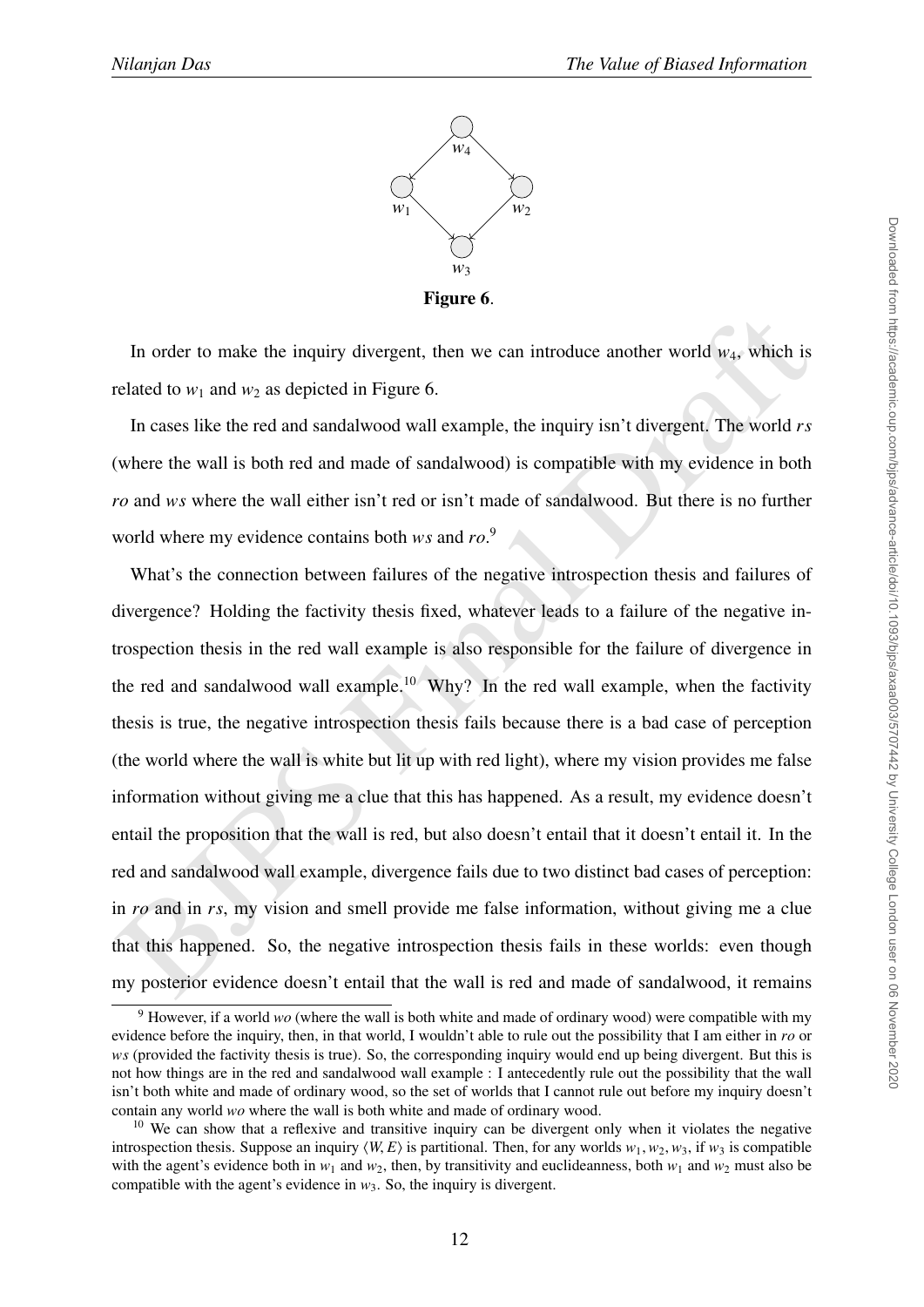compatible with my evidence that my evidence entails this. Additionally, in *ro*, I rule out *ws*, and in *ws*, I rule out *ro*, and I have prior evidence that my vision and smell cannot malfunction together. As a result, even though there is a non-empty intersection (containing *rs*) between my evidence in *ro* and *ws*, there is no further world where *rs* and *ws* are compatible with my evidence. This makes my inquiry non-divergent. Intuitively, therefore, an evidence externalist, who preserves the factivity thesis and rejects the negative introspection thesis in a case like the red wall example, has no good reason to reject the possibility of non-divergence in cases like the red and sandalwood wall example.

who preserves the tactivity thesis and rejects the negative introspection thesis in a case like the deal and sandalwood wall example.<br>
More generally, cases like the red and sandalwood wall example provide its with a reci More generally, cases like the red and sandalwood wall example provide us with a recipe for creating failures of divergence by exploiting failures of the negative introspection thesis. Suppose an agent has a number of sources of information  $S_1, S_2, ..., S_n$ , such that (a) the agent can't antecedently rule out the possibility that in a certain inquiry, each  $S_i$  can, independently of the others, provide her false information without giving her any clue that this has happened, but (b) she has prior evidence that if any of them malfunction, exactly one of them will. Then, the resulting inquiry will be divergent (provided that the factivity thesis is true).

It turns out that it is possible to rationally bias any non-divergent inquiry where the agent's posterior evidence entails only truths and she has positive introspective access to that evidence. We can show:

Proposition 2: For any reflexive and transitive inquiry  $\langle W, E \rangle$ , the following two claims are equivalent:

- $\langle W, E \rangle$  is divergent.
- There exists no prior regular credence function p such that any conditionalizing plan *R* based on *p* is biased in favour of some proposition *H*.

The import: if conditionalization is true, then, for any inquiry (conducted by an agent with regular priors) that satisfies both the factivity thesis and the principle of positive introspection, satisfying divergence is necessary and sufficient for ruling out the possibility that it is rationally biased.

13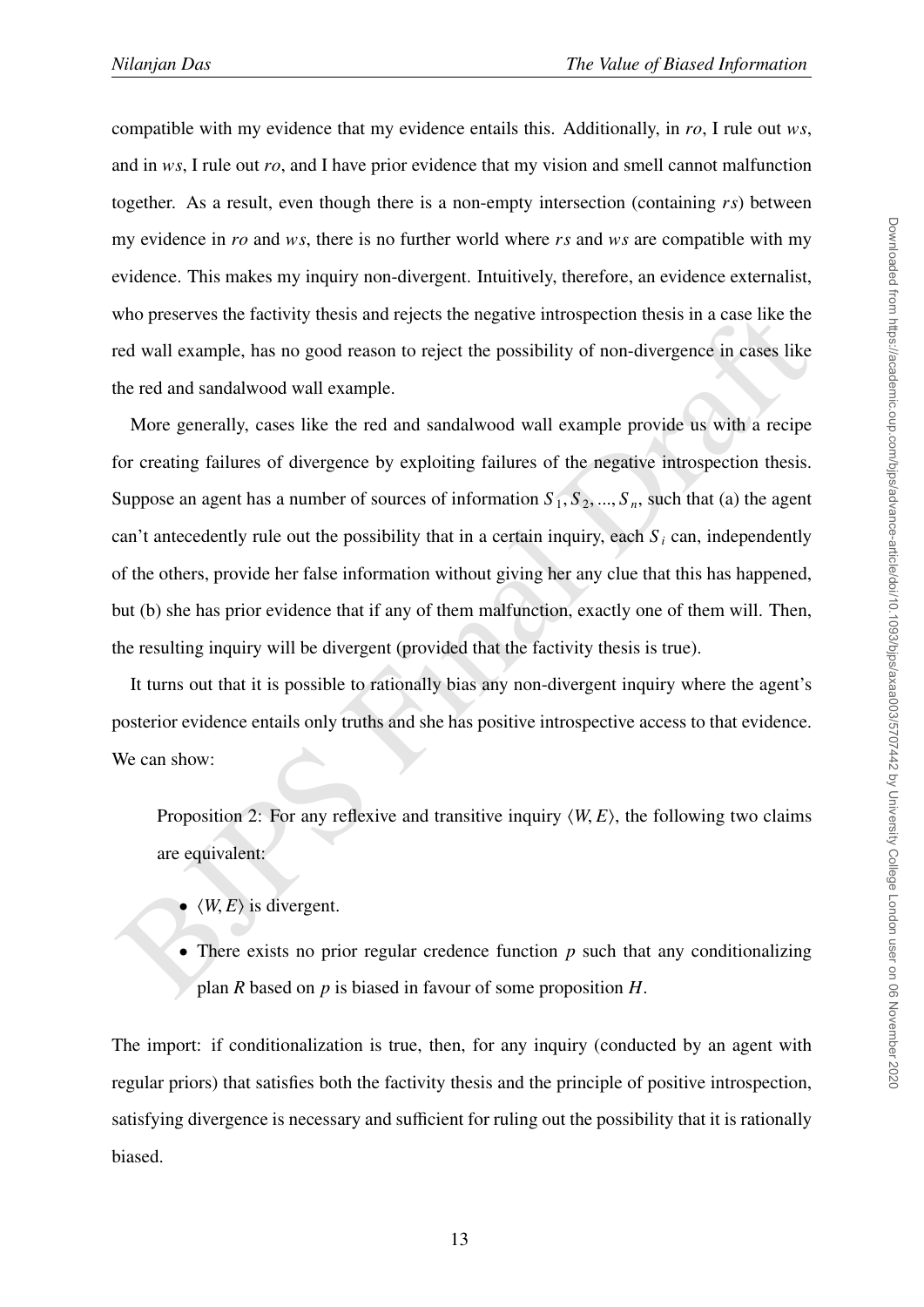This completes my argument for the claim that an evidence externalist, who accepts conditionalization, must allow for rationally biased inquiries (given certain plausible assumptions about our sources of information about the external world).

# 3 The Value of Biased Information

In his argument for the value of information thesis, Good ([1967]) concerned himself with partitional inquiries. This would block failures of the factivity thesis and the negative introspection thesis, thereby ruling out the forms of rational bias we saw in the last section. I am interested in the question of what happens to the value of information thesis when an agent's inquiry is rationally biased.

In his argument for the value of information thesis, Good (J1967) concerned himself with particional inquiries. This would block failures of the factivity thesis and the negative introspection<br>hesis, thereby ruling out th I'll assume that it is instrumentally rational for an agent only to perform acts that maximize expected value relative to her own current (probabilistically coherent) credence function and her own value function (which reflects the degrees to which she desires different outcomes). We can say this a bit more rigorously. Let a decision problem be a triple  $\langle W, A, v \rangle$  where *W* is a finite possibility space,  $A$  is a set of available acts, and  $v$  is a value function that maps an actworld pair to the value of performing that act in that world. My assumption about instrumental rationality can be stated as follows:

Instrumental Rationality: For any decision problem  $\langle W, A, v \rangle$ , if an agent adopts a probabilistically coherent credence function *c* defined over *W*, then she is permitted by instrumental rationality to perform an act *a* in *A* if and only if there exists no other act *b* in *A* such that

$$
\sum_{w \in W} c(w)v(b, w) > \sum_{w \in W} c(w)v(a, w)^{11}
$$

<sup>&</sup>lt;sup>11</sup> I am being sloppy with notation here:  $c(w)$  is just shorthand for  $c({w})$ . I will assume throughout this essay that states of the world don't depend (either epistemically or causally) on the acts that an agent deliberates about. In fact, complications arise when we relax this assumption and accept either evidential or causal decision theory: evidential decision theorists are led to reject the value of information thesis in Newcomb-style cases where states of the world epistemically depend on the relevant acts, while causal decision theorists have to reject it in cases where states of the world causally depend on the relevant acts. See (Skyrms [1990]) for discussion of a Newcomb-style case where the evidential decision theorist must reject the value of information thesis, and (Rabinowicz [2009]; Ahmed [2014], Section 7.4.1) for an example involving buying an armour, where gathering and using cost-free evidence is suboptimal according to causal decision theory. I am grateful to an anonymous referee for helpful comments here.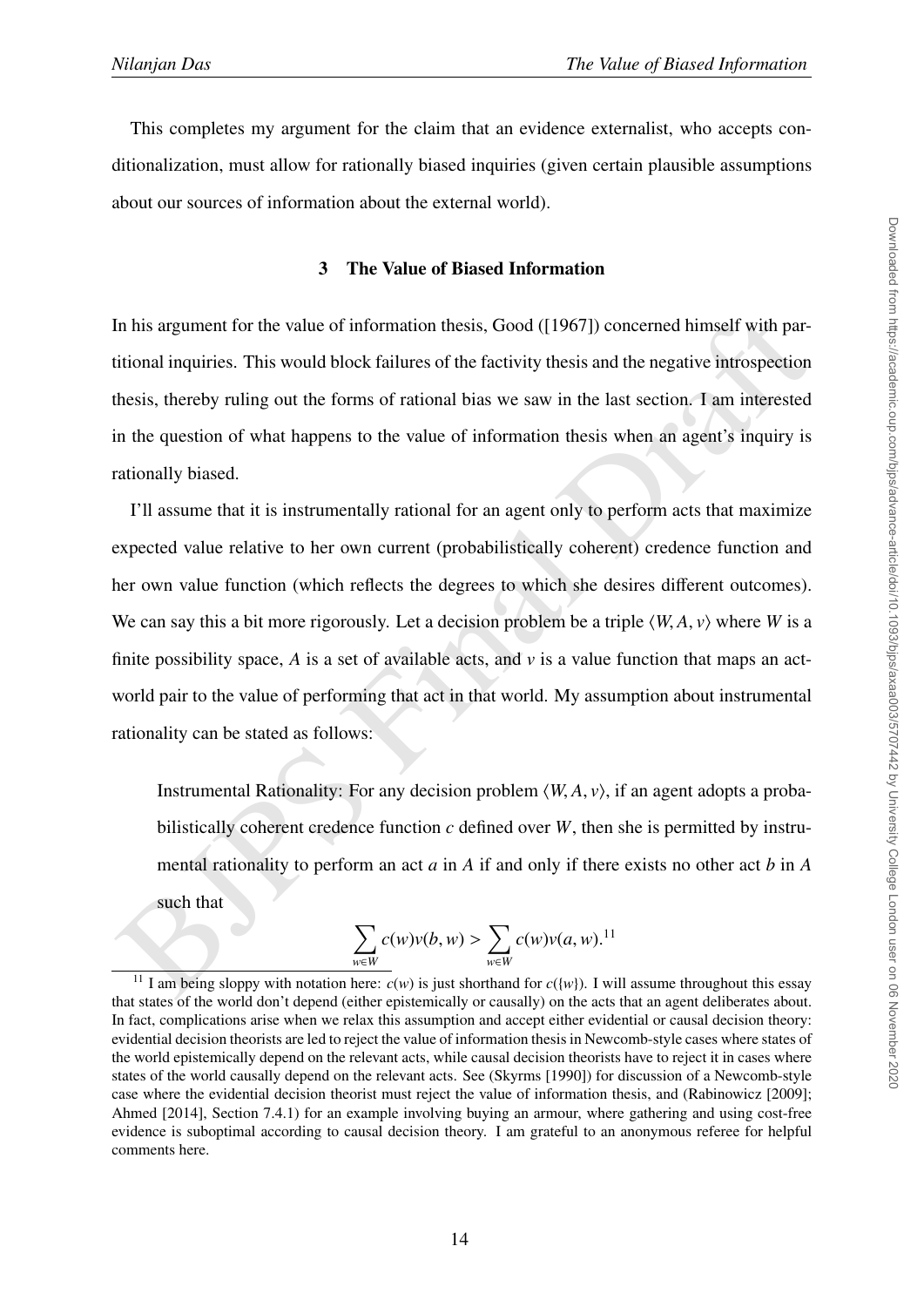|                | Red   | $\sim$ Red $\parallel$ |
|----------------|-------|------------------------|
| B              |       |                        |
| B <sub>2</sub> | 0.995 | 0.995                  |

#### Table 1.

For any decision problem  $\langle W, A, v \rangle$ , I'll let  $o(c)$  be an optimal act in *A*, an act that maximizes expected value relative to *c* and *v*.

Suppose evidence externalism and conditionalization are true. There are two possibilies: either the factivity thesis fails in cases like the red wall example, or the factivity thesis is true but the negative introspection thesis fails in cases like the red and sandalwood wall example. Let's consider these possibilities in turn.

#### 3.1 Failures of factivity

Suppose the factivity thesis fails in the red wall example. In that scenario, my prior credence in *Red* (that is, the proposition that the wall is red) is 0.99 but should rise to 1 when I enter the room.

Suppose evidence externalism and conditionalization are true. There are two possibilies:<br>
sither the factivity thesis fails in cases like the red wall example, or the factivity thesis is true<br>
out the negative introspecti Now, consider two bets  $B_1$  and  $B_2$  with the payoffs given in Table 1. Suppose I have no option other than accepting one of these bets, and I can accept only one of them. Relative to my prior credences, the expected value of accepting  $B_1$  is 0.99, while the expected value of accepting  $B_2$  is 0.995. So, I am required by instrumental rationality to accept  $B_2$ . In contrast, relative to my posterior credences, the expected value of accepting  $B_1$  is 1 while the expected value of accepting  $B_2$  is 0.995. So, I am required by instrumental rationality to accept  $B_1$ .

Suppose I am rationally certain that I am epistemically and instrumentally rational, and that I am required by epistemic and instrumental rationality to update my credences by conditionalization and perform acts that maximize expected value. So, I can be rationally certain that if I were to act according to my prior credences, I would accept *B*2, but if I were to act according to my posterior credences, I would accept  $B_1$ . Therefore, by lights of my prior credences, the expected value of acting according to my posterior credences is lower than the expected value of acting according to my prior credences. If the bets in question are offered to me before entering room with the option of postponing the decision until after I've entered the room, I am required by instrumental rationality to make the decision now rather than later.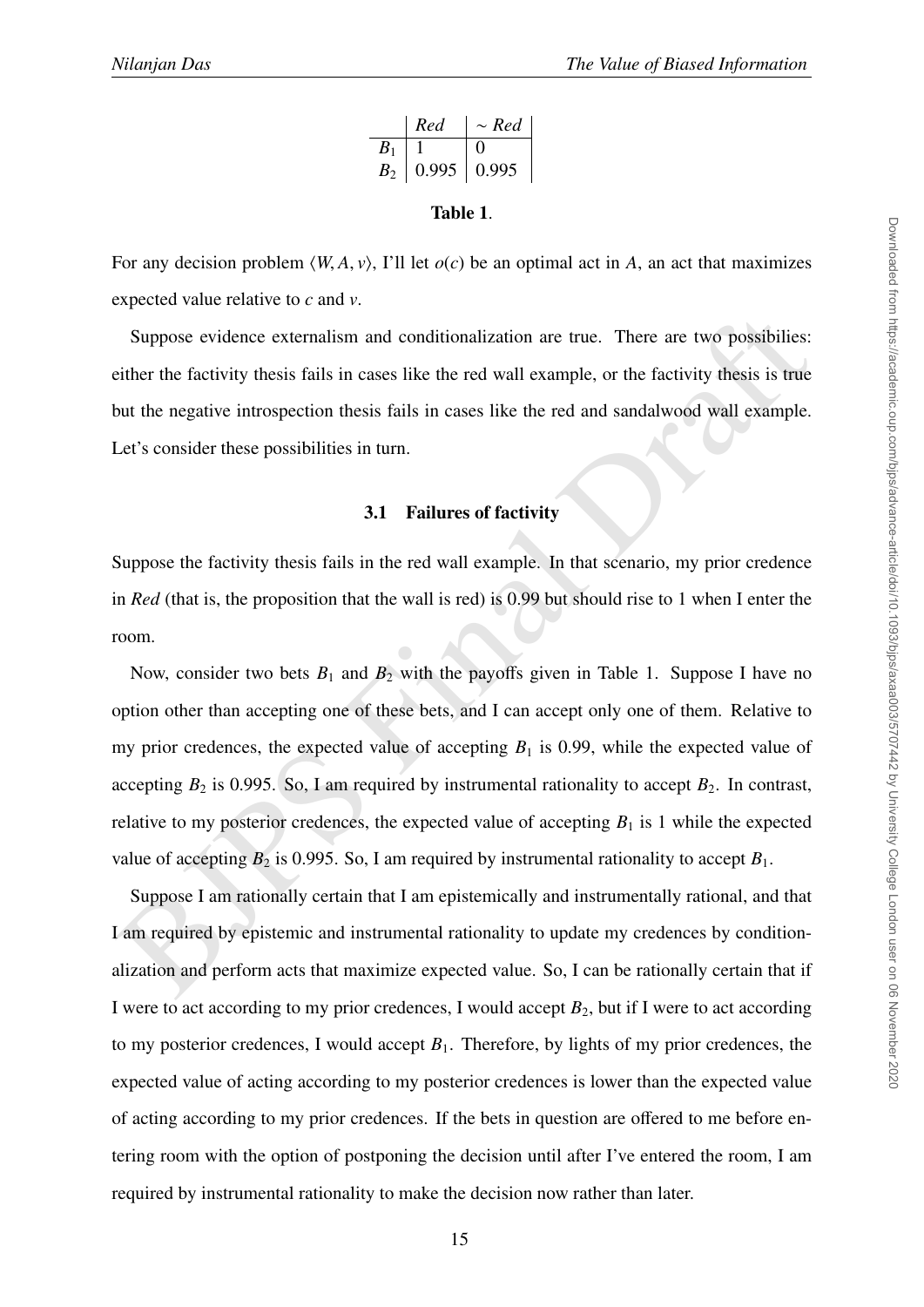|       | RS                   | $\sim RS$ |
|-------|----------------------|-----------|
| $B_1$ |                      |           |
| $B_2$ | $0.9925 \mid 0.9925$ |           |

#### Table 2.

This is a failure of the value of information thesis. But this should hardly be surprising. In any scenario where an agent who uses regular priors and updates by conditionalization (and is certain of this) assigns a non-zero probability to a possibility where she receives false posterior evidence, it's possible to create a decision problem where the value of information thesis comes out false.<sup>12</sup> So, the interesting question is whether such failures of the value of information thesis can be induced by failures of the negative introspection thesis.

#### 3.2 Failures of negative introspection

Suppose the factivity thesis is true, but the negative introspection thesis fails in the red and sandalwood wall example. In that scenario, my prior credence in *RS* (that is, the proposition that the wall is red and made of sandalwood) is is 0.99. When I enter the room, my credence in *RS* should rise to either 1 or to 0.995 (approximately).

Relative to my prior credences, the expected value of accepting  $B_1$  is 0.99 while the expected value of accepting  $B_2$  is 0.9925. So, I am required by instrumental rationality to accept  $B_2$ .

certain of this) assigns a non-zero probability to a possibility where she receives false posterior<br>vidence, it's possible to create a decision problem where the value of information thesis comes<br>out false.<sup>13</sup> So, the in Now, consider two bets  $B_1$  and  $B_2$  with the payoffs given in Table 2. Things are different after I enter the room. If the wall is both red and made of sandalwood, my credence in *RS* after entering the room is one. Relative to those credences, the expected value of accepting  $B_1$  is 1 while the expected value of accepting  $B_2$  will be 0.9925. So, I am required by instrumental rationality to accept  $B_1$ . Similarly, if the wall is either not red or not made of sandalwood, my

<sup>&</sup>lt;sup>12</sup> Here's a proof. Suppose  $\langle W, E \rangle$  is an inquiry such that for some world  $w^*$  in  $W, w^* \notin E(w^*)$ . Now, suppose *p* regular prior credence function that the agent adopts before she gathers evidence. Let *r*, and *r*, b is a regular prior credence function that the agent adopts before she gathers evidence. Let  $r_1$  and  $r_2$  be two positive real numbers such that  $(1 - p(w^*))r_1 < p(w^*)r_2$ . (That there will be such positive real numbers is guaranteed by<br>the regularity of *n*). Now we can construct a decision problem  $\langle W A, w \rangle$  such that A just contains two acts a. the regularity of *p*.) Now, we can construct a decision problem  $\langle W, A, v \rangle$ , such that *A* just contains two acts  $a_1$ and  $a_2$  such that (i)  $v(a_1, w^*) = -r_2$  and, for any *w* in *W* other than  $w^*$ ,  $v(a_1, w) = r_1$ , and (ii) for any *w* in *W*,  $v(a_2, w) = 0$ . We can show that the expected value of *a*, relative to *n* is negative, and ther  $v(a_2, w) = 0$ . We can show that the expected value of  $a_1$  relative to p is negative, and therefore less than that of *a*2. But if the agent is actually in *w* ∗ , then, after gathering evidence and updating by conditionalization, she will assign a credence of zero to  $w^*$ . So, by her lights, the expected value of  $a_1$  will be  $r_1$ , and therefore will be greater than that of  $a_2$ . Thus, when the agent is in  $w^*$ , she will be required by instrumental rationality to choose  $a_1$ , and, as a result, will lose *r*2. If this is right, then, no matter what other act the agent goes for in the other worlds, the expected value of acting in light of her future credences cannot be positive by lights of the agent's prior credence function. Therefore, the value of information thesis will fail here.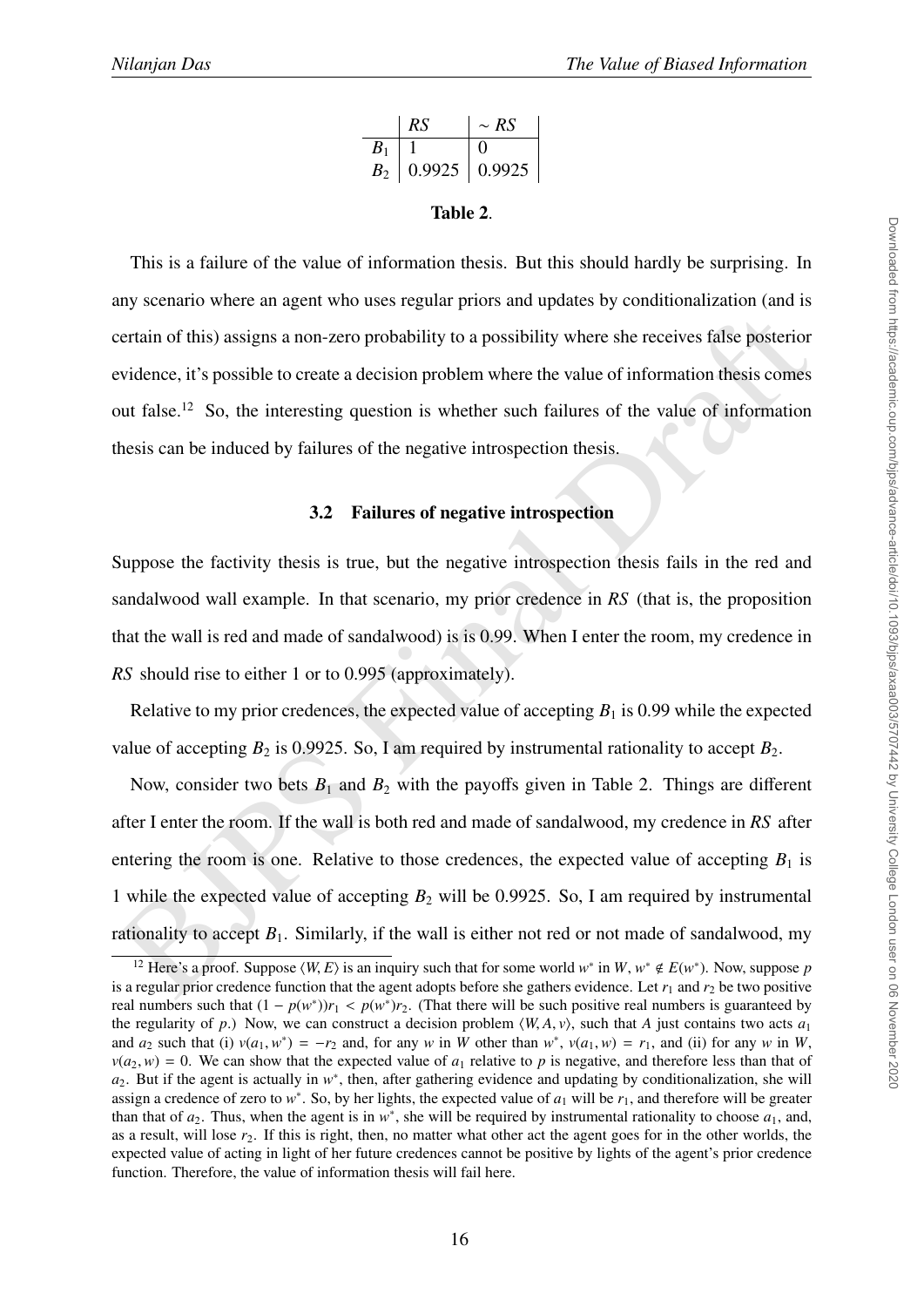credence in *RS* after entering the room is approximately 0.995. Relative to those credences, the expected value of accepting  $B_1$  is approximately 0.995 while the expected value of accepting  $B_2$  is 0.9925. I should accept  $B_1$ .

dization and perform acts that maximize expected value. So, I can be rationally certain that if<br>were to act according to my prior credences, I would accept  $B_2$ , but if I were to act according<br>o my posterior credences, I Suppose I am rationally certain that I am epistemically and instrumentally rational, and that I am required by epistemic and instrumental rationality to update my credences by conditionalization and perform acts that maximize expected value. So, I can be rationally certain that if I were to act according to my prior credences, I would accept *B*2, but if I were to act according to my posterior credences, I would accept  $B_1$ . Here, relative to my prior credences, the expected value of acting according to my posterior credences is lower than the expected value of acting according to my prior credences. So, if the bets are offered to me before entering room with the option of postponing the decision until after I've entered the room, I am required by instrumental rationality not to postpone my decision.

The upshot: In these scenarios, it is instrumentally irrational for me to gather more evidence and use it for making decisions even if the evidence is available to me for gathering and use at a negligilible cost. Thus, the value of information thesis is false.

## 3.3 A diagnosis

In these examples, it's the biased updating plan that leads to failures of the value of information thesis. We can prove:

Proposition 3: For any inquiry  $\langle W, E \rangle$  and any prior credence function p defined on subsets of *W*, suppose *R* is an updating plan that is biased in favour of a proposition *H*. Then, there exists a decision problem  $\langle W, A, v \rangle$  such that the expected value of acting instrumentally rationally relative to *p* is greater than the expected value of acting instrumentally rationally relative to the posterior credences recommended by *R*. In other words,

$$
\sum_{w \in W} p(w)v(o(p), w) > \sum_{w \in W} p(w)v(o(R(w)), w).
$$

This shows that if an agent's updating plan is biased and outputs only probability functions, then we can create a decision problem such that relative to the agent's prior credences, the expected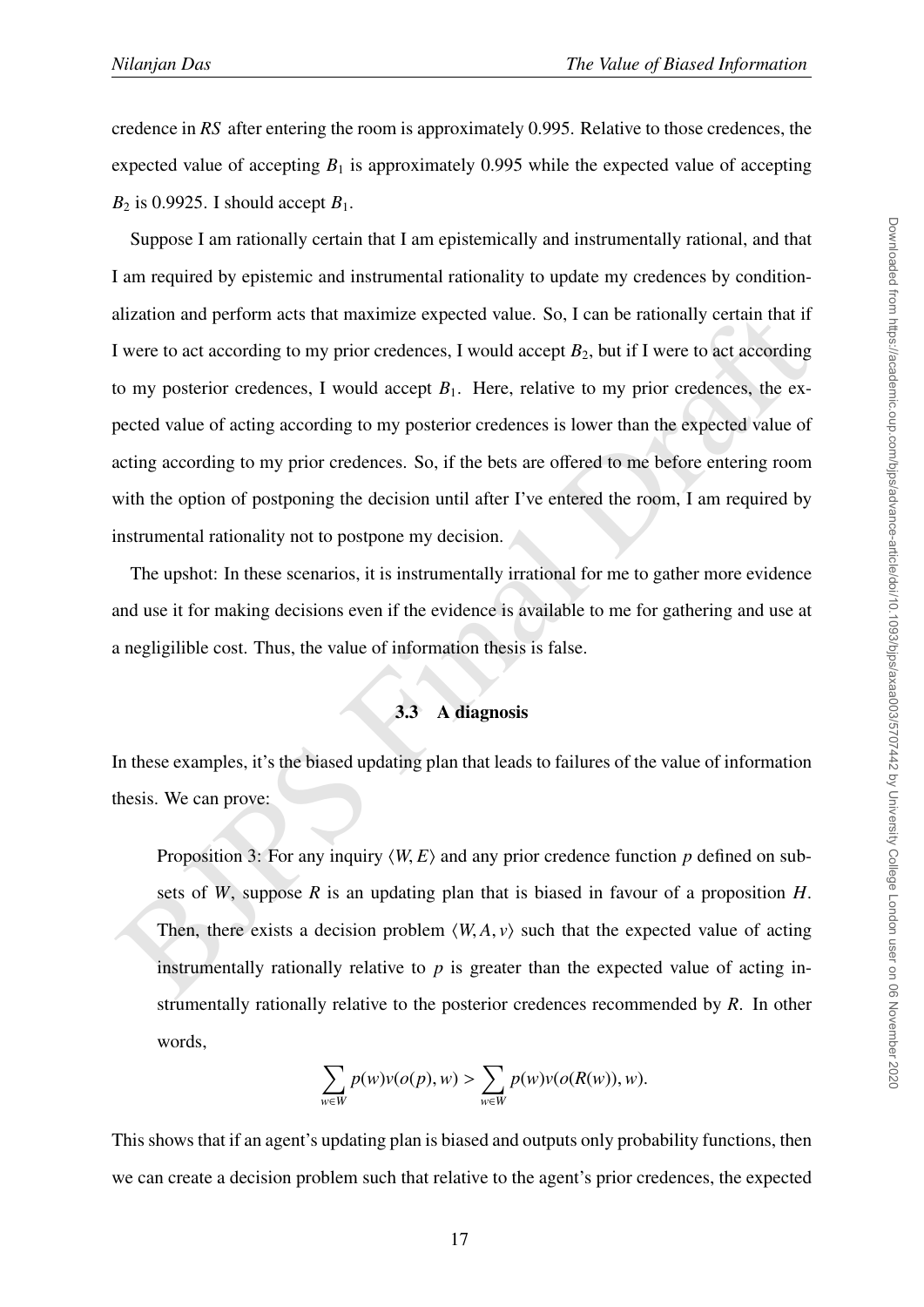value of performing an instrumentally rational act in light of her posterior credences is lower than that of performing an instrumentally rational act in light of her prior credences. So, if the agent is certain that she will act in an instrumentally rational manner, then it's instrumentally irrational for her to gather cost-free evidence and use for making her decisions.

In the last section, we saw that if evidence externalism and conditionalization are true, then, given some plausible assumptions about sources of information, an agent can rationally bias her inquiry. Here, we have seen that in such rationally biased inquiries, it is instrumentally irrational for certain agents to gather cost-free evidence and use it for making decisions, at least if a certain assumption about instrumental rationality is true. Therefore, if evidence externalism and conditionalization are true, then, given some plausible assumptions, the value of information thesis is false.

#### 3.4 Connections with other similar results

It's important to highlight why Propositions 1–3 together reveal a tension that is different from other similar conflicts that have been highlighted in recent discussions of the value of information thesis. (Those who are not interested in the formal features of these results may skip this subsection.)

given some plausible assumptions about sources of information, an agent can rationally biased<br>rer inquiry. Here, we have seen that in such rationally biased inquiries, it is instrumentally<br>practional for certain agents to Ahmed and Salow ([forthcoming]) notice that non-partitional inquiries and certain forms of risk-aversion can lead to failures of the value of information thesis. But they go on to argue that there is a platitudinous thesis (what they call 'conditionality') that yields the value of information thesis under ideal conditions (for example, when the agent's inquiry is partitional and the agent isn't risk-averse in certain ways). This thesis, as they convincingly argue, doesn't come out false when the agent's inquiry is non-partitional or when the agent is risk-averse in the relevant ways. My aim here is different from theirs. While I agree with Ahmed and Salow that there is a kernel of truth in the value of information thesis, but I want to focus on the question of when failures of partitionality lead to failures of the value of information thesis. Ahmed and Salow don't fully address this question.

First, the only non-partitional inquiry that Ahmed and Salow discuss as a counterexample to the value of information thesis involves a failure of the principle of positive introspection. The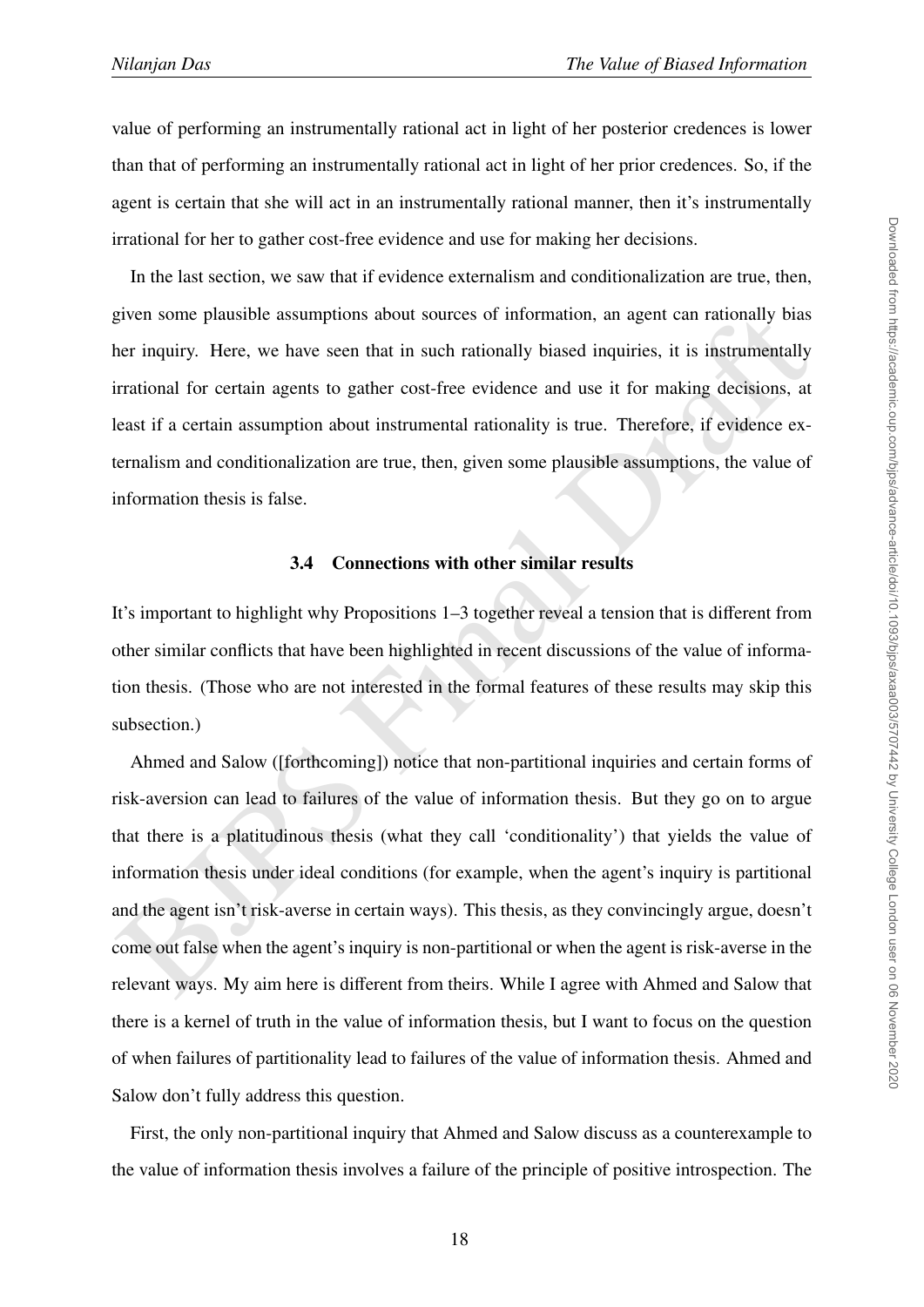ection of the principle of positive introspection. Second, apart from tailures of the principle of<br>positive introspection, the only other forms of non-partitionality involve either failures of<br>the factivity thesis or fail principle of positive introspection fails in that case due to a controversial margin-for-error principle, discussed by Williamson ([2011]), which defenders of the KK principle typically reject.<sup>13</sup> One can dismiss the challenge posed by such examples simply by denying such principles. The tension that Propositions 1–3 bring out amongst evidence externalism, conditionalization, and the value of information thesis cannot be dismissed in that way: it doesn't depend on the rejection of the principle of positive introspection. Second, apart from failures of the principle of positive introspection, the only other forms of non-partitionality involve either failures of the factivity thesis or failures of the negative introspection thesis. Moreover, we know that the value of information thesis cannot be made to fail for all non-partitional inquiries that involve failures of these two constraints.<sup>14</sup> So, the interesting question is when failures of the factivity thesis or the negative introspection thesis lead to failures of the value of information thesis. Our results give us a partial answer to this question. Propositions 1 and 2 show us that in cases where the principle of positive introspection doesn't fail, failures of the factivity thesis without failures of the negative introspection thesis or failures of divergence without failures of the factivity thesis can lead to rationally biased inquiries. And Proposition 3 shows us that when an inquiry is rationally biased in favour of a proposition, we can create decision problems relative to which the value of information thesis will fail.

Our results also differ from two less recent results proved by Geanakoplos ([1989]) (one of which is repeated by Dorst ([forthcoming])). The first of these results involves a condition called nestedness. An inquiry  $\langle W, E \rangle$  is nested just in case, for any worlds  $w_1$  and  $w_2$ , if the intersection of  $E(w_1)$  and  $E(w_2)$  is non-empty, then either  $E(w_1)$  is a subset of  $E(w_2)$ , or viceDownloaded from https://academic.oup.com/bjps/advance-article/doi/10.1093/bjps/axaa003/5707442 by University College London user on 06 November 2020

<sup>&</sup>lt;sup>13</sup> Williamson's ([2011]) example involves an 'irritatingly austere' clock with a completely unmarked dial. Before looking at the clock, the relevant agent's evidence antecedently entails a margin-for-error principle, namely that if the minute hand of the clock is pointing to a number *i*, then her evidence (after looking at the clock) will entail that it is pointing to a number between  $i - 1$  (mod 60) and  $i + 1$  (mod 60) (inclusive). This leads to the failures of the principle of positive introspection: when the agent's evidence after looking at the clock entails that the minute hand is between fifty-two and fifty-four, it remains compatible with the agent's evidence that her evidence doesn't entail this. More importantly, in this case, the agent is also antecedently certain of two facts. First, if the minute hand of the clock is pointing to an odd number, her evidence will support the proposition that it's pointing to an even number. And second, if the minute hand is pointing to an even number, her evidence will support the proposition that it's pointing to an odd number. In such scenarios, since the agent is antecedently certain that her evidence will be misleading with respect to whether the minute hand is pointing to an odd number or an even number, it is instrumentally irrational for the agent to look at the clock and use the evidence she gains to make certain decisions.

 $<sup>14</sup>$  For example, the version of the red wall example where the factivity thesis holds but the negative introspec-</sup> tion thesis fails is a non-partitional inquiry that preserves the value of information thesis.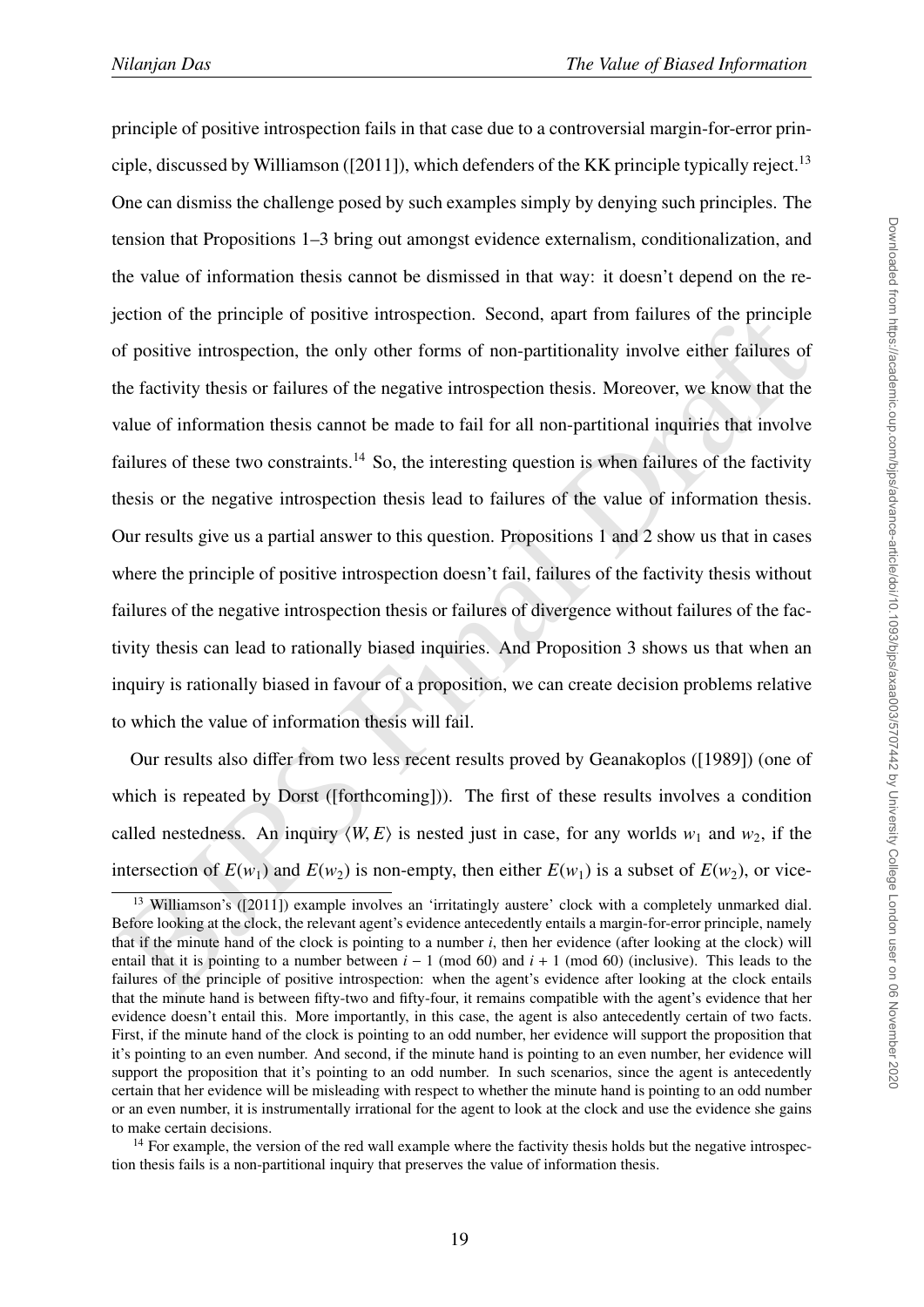versa. The result in question has two parts. The first part shows that reflexivity, transitivity, and nestedness are together sufficient to preserve the value of information thesis relative to any prior credence function and any decision problem. The second part claims that for any reflexive, transitive, and non-nested inquiry, we can find a prior credence function that will lead to a failure of the value of information thesis relative to some decision problem.

There is an interesting connection between nestectness and divergence: in reflexive inquiries,<br>divergence can fail only if nestedness fails.<sup>13</sup> So, one might worry that the difference between<br>my results and Geanakoplos's There is an interesting connection between nestedness and divergence: in reflexive inquiries, divergence can fail only if nestedness fails.<sup>15</sup> So, one might worry that the difference between my results and Geanakoplos's result is illusory: if we can show that failures of nestedness in reflexive and transitive inquiries pave the way for failures of the value of information thesis, then failures of divergence in such inquiries should also create the scope for failures of the value of information thesis. But there is a difference between my results and Geanakoplos's nestedness-related result. The latter doesn't tell us whether, for any reflexive, transitive and non-nested inquiry, we can find a regular prior credence function that will lead to a failure of the value of information thesis. Geanakoplos's strategy for proving the second part of his result is to take any reflexive, transitive, and non-nested inquiry and define a non-regular prior credence function on it, so that the inquiry appears to be non-divergent by lights of that prior credence function (though Geanakoplos doesn't explain his strategy in this way and doesn't discuss divergence as a distinct condition on inquiries).<sup>16</sup> This will guarantee (for a conveniently chosen prior credence function) the existence of a decision problem relative to which the value of information thesis will fail. In contrast, Propositions 2 and 3 guarantee that when divergence fails in reflexive and transitive inquiries, we can find a regular prior credence function relative to which the value of information thesis will fail.

Why does this matter? There is some plausibility to the idea that an agent is required by

Downloaded from https://academic.oup.com/bjps/advance-article/doi/10.1093/bjps/axaa003/5707442 by University College London user on 06 November 2020 Downloaded from https://academic.oup.com/bjps/advance-article/doi/10.1093/bjps/axaa003/5707442 by University College London user on 06 November 2020

<sup>&</sup>lt;sup>15</sup> Suppose, for *reductio*, that a reflexive inquiry  $\langle W, E \rangle$  is nested but not divergent. Then, there exist two distinct worlds x, y, such that there is a world z that is compatible with both  $E(x)$  and  $E(y)$ , but there isn't any world *w* where the agent's evidence contains both *x* and *y*. But if the inquiry is nested, then either  $E(x) \subseteq E(y)$  or *E*(*y*) ⊆ *E*(*x*). Suppose *E*(*x*) ⊆ *E*(*y*). But then, by reflexivity, there exists a world *w* = *y* such that *y* ∈ *E*(*w*) and  $x \in E(w)$ . Contradiction.

<sup>&</sup>lt;sup>16</sup> It's quite easy to show how this strategy works. Suppose an inquiry  $\langle W, E \rangle$  is non-nested. So, there are at least three worlds  $w_1, w_2, w_3$  such that  $w_3 \in E(w_1) \cap E(w_2)$  but neither  $E(w_2) \subseteq E(w_3)$  nor  $E(w_3) \subseteq E(w_2)$ . Now, define a prior probability function, such that for any world *w* other than these three,  $p(w) = 0$ . Then, amongst the worlds that the agent antecedently assigns non-zero credence to, there won't be any world  $w_4$ , such that  $w_1, w_2 \in E(w_4)$ . So, by lights of the agent, this inquiry will appear non-divergent. By Proposition 3, we can find a decision problem relative to which the value of information thesis will fail.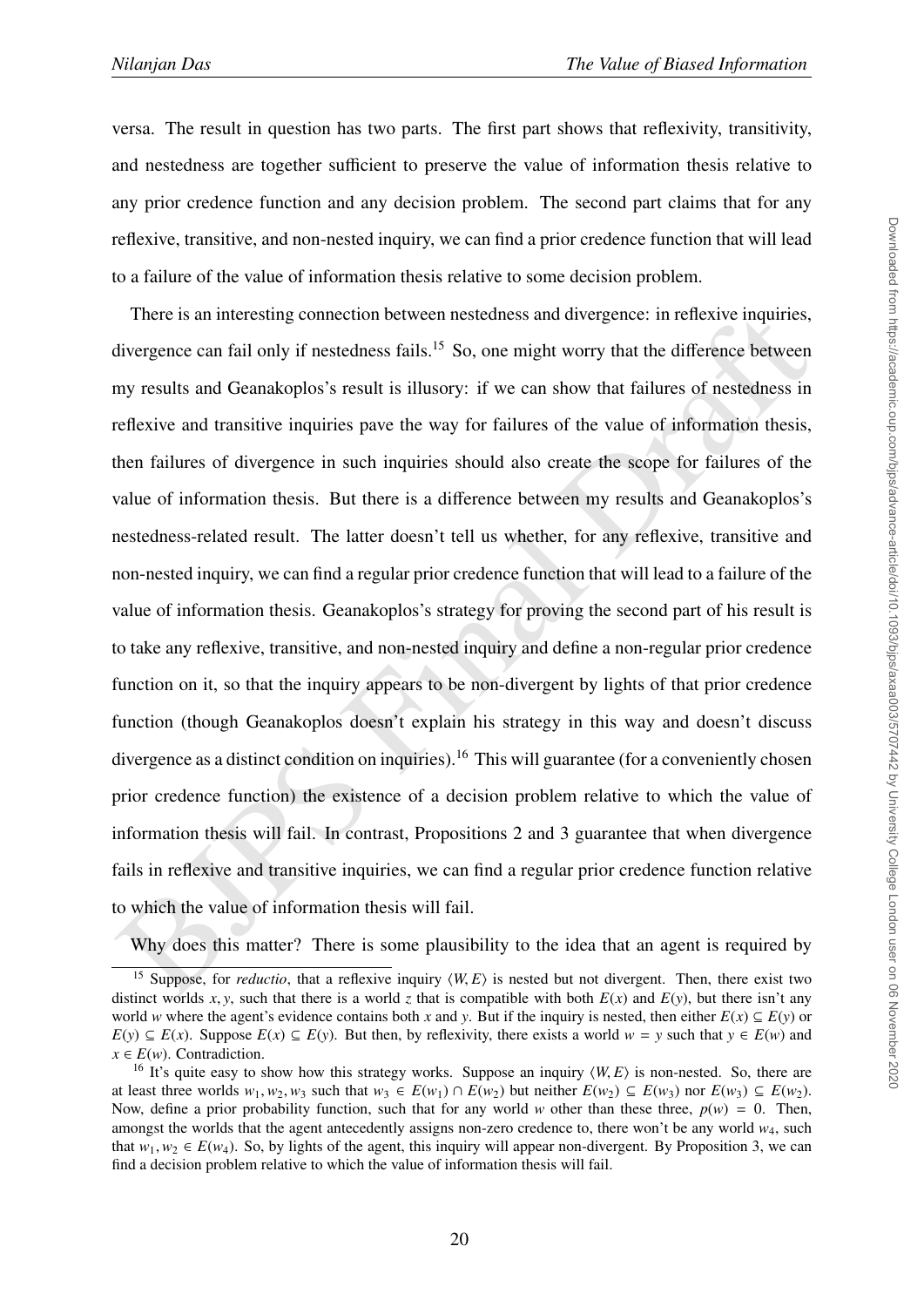epistemic rationality to adopt a regular credence function at least when she is distributing her credences over a finite possibility space.<sup>17</sup> If this is right, then Geanakoplos's nested-related result hasn't given us a clear answer to the question of whether failures of nestedness in reflexive and transitive inquiries lead to a failure of the value of information thesis for agents who use epistemically rational priors. Our results about failures of reflexive and divergence are more informative in that respect, since they give us a recipe for creating failures of the value of information thesis for agents who use regular prior credence functions and engage in nonpartitional inquiries.

ntormative in that respect, since they give us a recipe for creating tailures of the value of<br>aformation thesis for agents who use regular prior credence functions and engage in non-<br>antitional inquiries.<br>The second of Ge The second of Geanakoplos's results involves two new conditions: positive balancedness and knowing one's own action. Let a proposition be self-evident relative to an inquiry just in case, for any world compatible with that proposition, the agent's posterior evidence in that world entails that proposition. Using this notion of self-evidentness, we can say what positive balancedness is: an inquiry  $\langle W, E \rangle$  is positively balanced if and only if for any self-evident proposition, *P*, we can find a function  $\lambda$  that assigns to any *P*-entailing body of future evidence *E*<sub>*i*</sub> a non-negative value  $\lambda(E_i)$  such that for any *w* in *P*, the values assigned by  $\lambda$  to the *E<sub>i</sub>*'s that don't eliminate *w* sum up to one.<sup>18</sup> The second condition—knowing one's own action—says that for any inquiry  $\langle W, E \rangle$ , for any prior credence function *p* and any decision  $\langle W, A, v \rangle$ , an

<sup>&</sup>lt;sup>17</sup> We can give both evidentialist and pragmatist arguments for this. First, if an agent's evidence doesn't exclude a possibility that a proposition *P* is true, then the agent's evidence supports *P* to some positive degree. Any proposition that receives some positive degree of evidential support deserves non-zero credence (at least, in circumstances where assigning non-zero credence doesn't conflict with some other constraint of epistemic rationality). This gives us a partial argument for adopting regular prior credence functions. Second, adopting a non-regular credence function makes an agent exploitable by her own lights. Suppose *w* is world to which the agent assigns zero credence. We can set a bet that has a negative payoff in *w* and a payoff of zero everywhere. Now, if betting odds are determined by credences, an agent with the non-regular credence function will accept this bet when it's offered to her for free, since the expected value of the bet is zero. But that means that an agent with a non-regular credence function will often accept bets that involve no possibility of gain, but involve a risk of loss by lights of her own evidence. There is a weak sense in which such an agent is exploitable by her own lights. In contrast, an agent with a regular probability function will turn it down. For defences of regularity (irrespective of the size of the possibility space), see (Lewis [1980]; Skyrms [1980]; McGee [1994]). For arguments against this general constraint, see (Williamson [2007]; Easwaran [2014]). The debate amongst these writers leaves untouched the weak requirement that I am concerned with, namely, when the space of possibilities compatible with an agent's evidence is finite, she shouldn't assign non-zero credence to any of those possibilities.

<sup>&</sup>lt;sup>18</sup> More precisely, the condition is this. For any inquiry  $\langle W, E \rangle$ , let a proposition  $P \subseteq W$  be self-evident just in case, for any  $w \in W$ , if  $w \in P$ , then  $E(w) \subseteq P$ . Now, for any  $X \subseteq W$ , suppose  $I_X(.)$  is a function that maps a world *w* ∈ *W* to one if *w* ∈ *X*, and to zero otherwise. Let  $\mathcal{E} = \{E_1, ..., E_k\}$  be the set of the strongest possible pieces of evidence that the agent could get as a result of her inquiry. An inquiry  $\langle W, E \rangle$  is positively balanced if and only if for any self-evident proposition *P* relative to  $\langle W, E \rangle$ , there exists a function  $\lambda : \mathcal{E} \to \mathbb{R}_{\geq 0}$  such that for all  $w \in W$ ,  $\nabla$ *E<sub>i</sub>∈E,E<sub>i</sub>⊆P*<br>*et al.* [1992], p. 185), is a simplified version of the original definition that Geanakoplos ([1989]) proposes.  $\lambda(E_i) \cdot I_{E_i}(w) = I_P(w)$ . This definition of positive balancedness, borrowed from (Brandenburger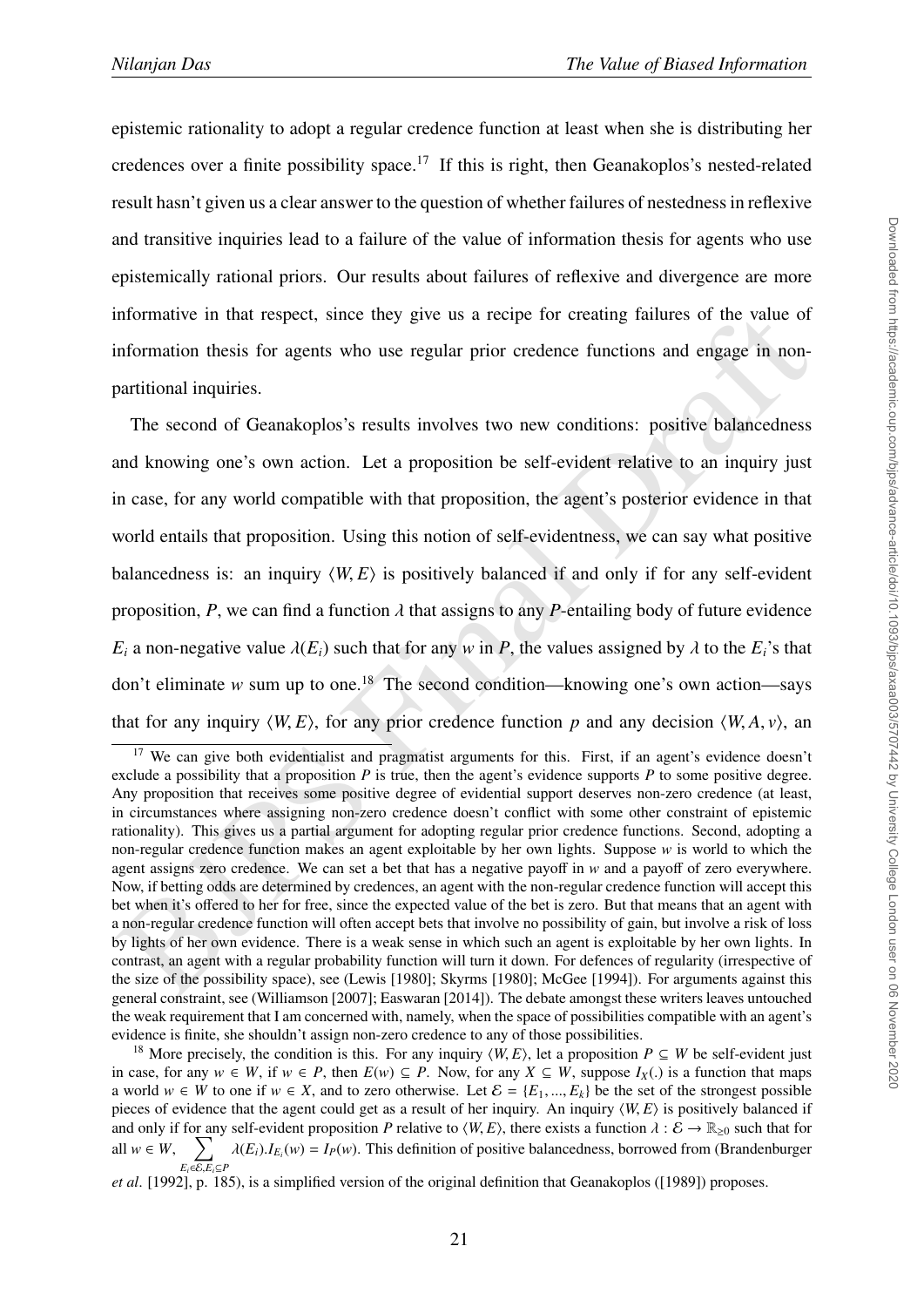agent (both before and after gathering and using her evidence) will comply with an action plan such that in any world *w*, if the plan recommends an action *a* from *A* in *w*, then, in *w*, the agent's evidence will entail that the plan recommends that action. Now, this second condition has some plausibility (though it may not be true across the board): often enough, when we act, we know what we are doing, so our own actions are evident to us.

The result that Geanakophos proves has two parts. Suppose conditionalization is true, and an<br>gent is correctly certain that she is epistemically and instrumentally rational, and also that she<br>assisfes the condition of kno The result that Geanakoplos proves has two parts. Suppose conditionalization is true, and an agent is correctly certain that she is epistemically and instrumentally rational, and also that she satisfies the condition of knowing one's own action. The first part of the result says that any reflexive and positively balanced inquiry conducted by such an agent will preserve the value of information thesis. The second part says that when either reflexivity or positive balancedness fails for such an inquiry, we can find some prior credence function and some decision problem relative to which the value of information thesis will come out false.

Once again, there is an interesting connection between positive balancedness and divergence: we can show that a reflexive and transitive inquiry fails to be divergent only if it isn't positively balanced.<sup>19</sup> So, once again, one might worry that the difference between my results and this

Suppose, for *reductio*, that the inquiry is positively balanced. Let  $\mathcal{E} = \{E_1, ..., E_k\}$  be the set containing the strongest pieces of evidence that the agent could learn as a result of the inquiry. Now, *W* is a self-evident proposition. So, there exists a function  $\lambda$  with non-negative values such that for any *w*.

$$
I_W(w) = \sum_{E_i \in \mathcal{E}, E_i \subseteq W} I_{E_i}(w) \lambda(E_i).
$$

But since the inquiry is reflexive and transitive, for any  $E_i \in \mathcal{E}$ ,  $I_{E_i}(w) = 1$  if and only if  $E(w) \subseteq E_i$ . So,

$$
\sum_{E_i \in \mathcal{E}, E(z) \subseteq E_i} I_{E_i}(z) \lambda(E_i) = I_W(z) = 1,\tag{1}
$$

$$
\sum_{E_i \in \mathcal{E}, E(w_x) \subseteq E_i} I_{E_i}(w_x) \lambda(E_i) = I_W(w_x) = 1,
$$
\n(2)

$$
\sum_{E_i \in \mathcal{E}, E(w_y) \subseteq E_i} I_{E_i}(w_y) \lambda(E_i) = I_W(w_y) = 1.
$$
\n(3)

By stipulation, for any  $E_i \in \mathcal{E}$ ,  $E(w_x) \subseteq E_i$  if and only if  $E_i = E(w_x)$  and  $E(w_y) \subseteq E_i$  if and only if  $E_i = E(w_y)$ . So, Equations 2 and 3 imply that  $\lambda(E(w_x)) = 1$  and  $\lambda(E(w_y)) = 1$ . Now,  $E(z) \subseteq E(w_x)$  and  $E(z) \subseteq E(w_y)$ . This implies:

$$
\sum_{E_i \in \mathcal{E}, E(z) \subseteq E_i} I_{E_i}(z) \lambda(E_i) \ge 1 + 1.
$$
\n(4)

<sup>&</sup>lt;sup>19</sup> Suppose an inquiry  $\langle W, E \rangle$  is reflexive, transitive, but not divergent. So, there exist three distinct worlds x, y, z such that  $z \in E(x) \cap E(y)$ , but there exists no world w such that  $x \in E(w)$  and  $y \in E(w)$ . Let  $w_x$  be a world such that  $x \in E(w_x)$  but there exists no world *w* such that  $E(w_x) \subset E(w)$ . In other words,  $E(w_x)$  is one of the weakest evidence propositions that contains *x*. Let  $w_y$  be a world such that  $y \in E(w_y)$  but there exists no world *w* such that  $E(w_y) \subset E(w)$ . In other words,  $E(w_y)$  is one of the weakest evidence propositions that contains *y*. That there are such worlds is guaranteed by the reflexivity, the transitivity, and the finiteness of the inquiry. Note two facts. By transitivity, (a)  $z \in E(w_x)$  and  $z \in E(w_y)$ , and (b)  $E(z) \subset E(w_x)$  and  $E(z) \subset E(w_y)$ .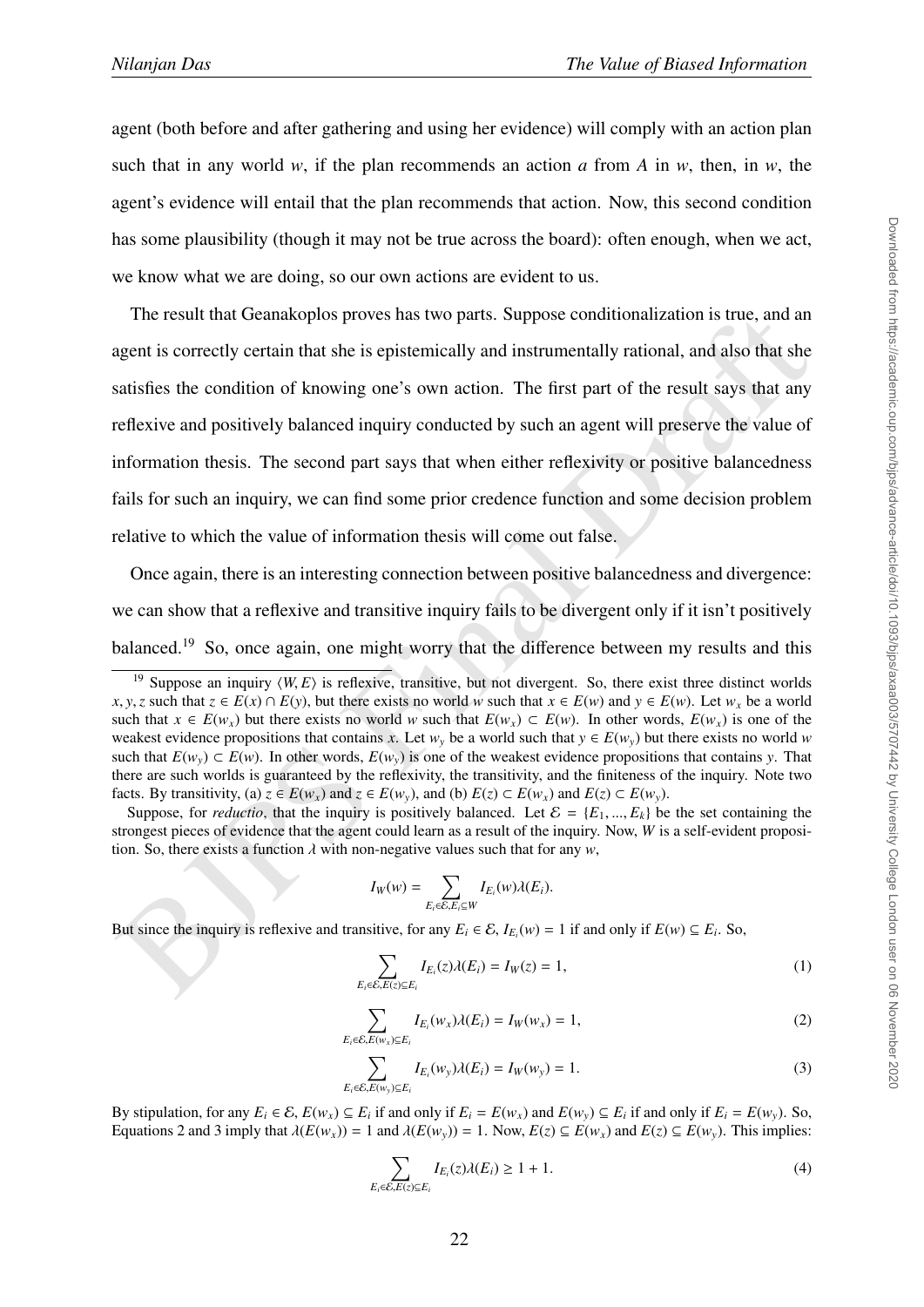relexive, transitive and non-divergent inquiries tail to be positively halanced, isn it sufficient<br>of derive the conclusion that if conditionalization is true, then, for any reflexive, transitive,<br>and non-divergent inquir one is illusory. But this is not so. Geanakoplos shows that if conditionalization is true, then, for any reflexive, transitive, and positively unbalanced inquiry, it's possible to find a prior credence function and a decision problem relative to which the value of information thesis fails at least for agents who are certain that they are epistemically and instrumentally rational, and that they satisfy the condition of knowing one's own action. This result, together with the fact that all reflexive, transitive and non-divergent inquiries fail to be positively balanced, isn't sufficient to derive the conclusion that if conditionalization is true, then, for any reflexive, transitive, and non-divergent inquiry, it's possible to find a regular prior credence function and a decision problem relative to which the value of information thesis fails for such agents. This is because there are reflexive, transitive, and positively unbalanced inquiries, for which it is impossible to find any regular prior credence function that will make the value of information thesis fail for an agent who is correctly certain that she is epistemically and instrumentally rational and that she satisfies the condition of knowing one's own action.<sup>20</sup> Now, as I said earlier, regularity is (plausibly) a requirement of epistemic rationality with respect to finite possibility spaces. So, Geanakoplos hasn't told us when non-partitional inquiries give rise to violations of the value of information thesis for epistemically rational agents who take their future selves to know their own actions. In this respect, my results are an improvement. For Propositions 1–3 hold for agents who have regular priors and satisfy the condition of knowing their own actions.

This means Equation 1 is false. So, the inquiry is not positively balanced.

<sup>&</sup>lt;sup>20</sup> Just consider a variant of the red and sandalwood wall example, where the agent cannot antecedently rule out the possibility that the wall is both white and made of ordinary wood. So, assuming that the factivity thesis holds, when she finds herself in that world, she gains no evidence and therefore cannot rule out any of the other possible worlds. So, the resulting inquiry is reflexive, transitive, and non-euclidean inquiry  $\langle W, E \rangle$ , such that (a)  $W = \{rs, ro, ws, wo\}$ , where *wo* is the additional world where the wall is both white and made of ordinary wood, and (b) *E* is exactly the same as in the original example, except that  $E(ws) = W$ . This inquiry is not positively balanced: corresponding to the self-evident proposition  $P = \{rs, ro, ws\}$ , there is no function  $\lambda$  with non-negative values such that for all  $w \in W$ , the sum of values assigned by  $\lambda$  to the evidence propositions that don't eliminate *w* is one.

Now, consider any arbitrary regular prior probability function *p* and any decision problem  $\langle W, A, v \rangle$ . Suppose the agent complies with a conditionalizing plan *R*. Since the agent is instrumentally rational, let *f* be the action plan that the agent will comply with with in light of her future evidence, such that for any world  $w$ ,  $f(w) = o(R(w))$ . If the agent satisfies Geanakoplos's condition of knowing one's own action, then, in any  $w$ , if  $f(w) = a$ , then in every world  $w^* \in E(w)$ ,  $f(w^*) = a$ . Now, in *wo*, the agent's future evidence is the entire possibility space. This means that for any two *w*,  $w^* \in W$ ,  $f(w) = f(w^*)$ . But note also that in *wo*, the agent's evidence is the same as the same as the same as the same as her value of  $F(w_*) = p(W)$  should be the same as her it was before her inquiry. So, in *wo*, her posterior credence function  $R(w_4) = p(.|W)$  should be the same as her prior credence function *p*. Since the agent is correctly certain that she is instrumentally rational throughout, the same act should also be instrumentally rational for her to perform before gathering evidence. So, without any loss of generality, we may assume  $o(p) = o(R(w))$ , for every *w*. But then, the expected value of acting in light of her future evidence cannot be lower than that of acting in light of her prior evidence. Thus, the value of information thesis holds.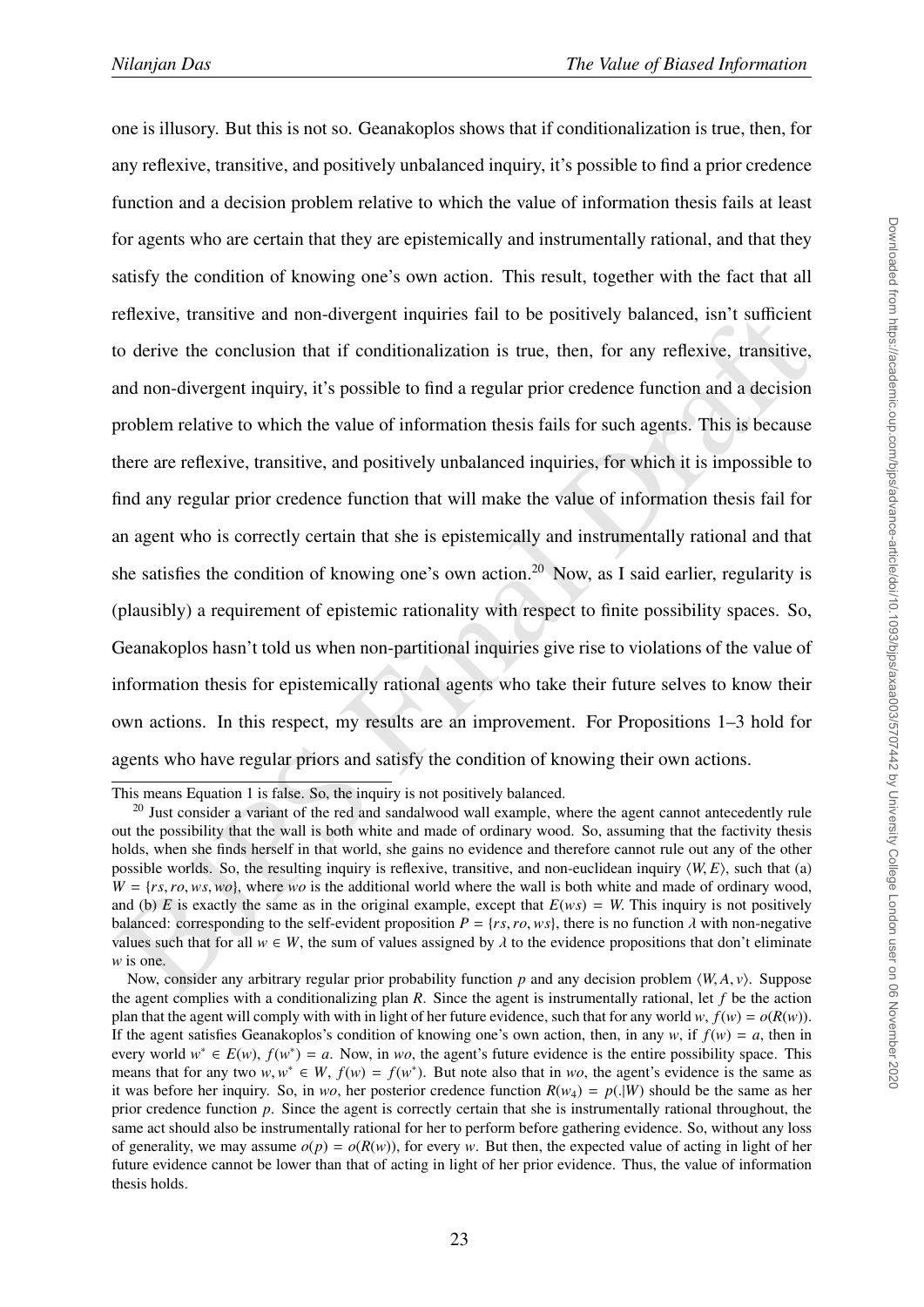### 4 Responses

A defender of the value of information thesis cannot easily resolve the conflict with evidence externalism and conditionalization by rejecting our assumption that expected value maximization is the norm of instrumental rationality. Since expected value maximization turns out to be a special instance of other non-standard rules of instrumental rationality that people have proposed, we could create the same conflict using those non-standard rules.<sup>21</sup> Moreover, certain non-standard norms of instrumental rationality themselves create problems for the value of information thesis.<sup>22</sup> Finding a non-standard norm of instrumental rationality that doesn't itself conflict with the value of information thesis might itself be a difficult challenge to meet. Let us, then, consider some other more promising strategies for solving the problem.

## 4.1 Impossibility

proposed, we could create the same conflict using those non-standard rules.<sup>21</sup> Moreover, cer-<br>ain non-standard norms of instrumental rationality themselves create problems for the value<br>of information thesis.<sup>22</sup> Finding One strategy will be to say that the cases I've described in Section 1 aren't really possible. Dorst ([forthcoming]) adopts this strategy. He argues that the sort of non-divergent inquiry that we see in the red and sandalwood wall example cannot occur. Following Geanakoplos ([1989]), Dorst accepts the condition called nestedness on inquiries: an inquiry  $\langle W, E \rangle$  is nested if and only if, for any two worlds *w*, *w*<sup>∗</sup> ∈ *W*, if *E*(*w*) ∩ *E*(*w*<sup>\*</sup>) ≠  $\emptyset$ , then either *E*(*w*) ⊆ *E*(*w*<sup>\*</sup>) or  $E(w^*) \subseteq E(w)$ . In the red and sandalwood wall example, if the factivity thesis remains true but the negative introspection thesis fails, my inquiry isn't nested. For any *RO*-world where the wall is red and made of ordinary wood, the strongest evidence I gain is *RS* ∪*RO*, the proposition that the wall is red. For any *WS* -world where the wall is white and made of sandalwood, the strongest evidence I gain is  $RS \cup WS$ , the proposition that the wall is made of sandalwood. Even though these two evidence propositions have a non-empty intersection, neither is a subset of the other. In general, failures of divergence of this sort are blocked by nestedness. So, the evidence externalist, who accepts the factivity thesis but rejects the negative introspection thesis, could just embrace nestedness as a condition on inquiries.

What should such an externalist say about the red and sandalwood wall example ? She

<sup>21</sup> (Starmer [2000]) is a helpful survey of such non-standard rules of decision-making in descriptive decision theory.

 $22$  See (Buchak [2010]; Campbell-Moore and Salow [forthcoming]).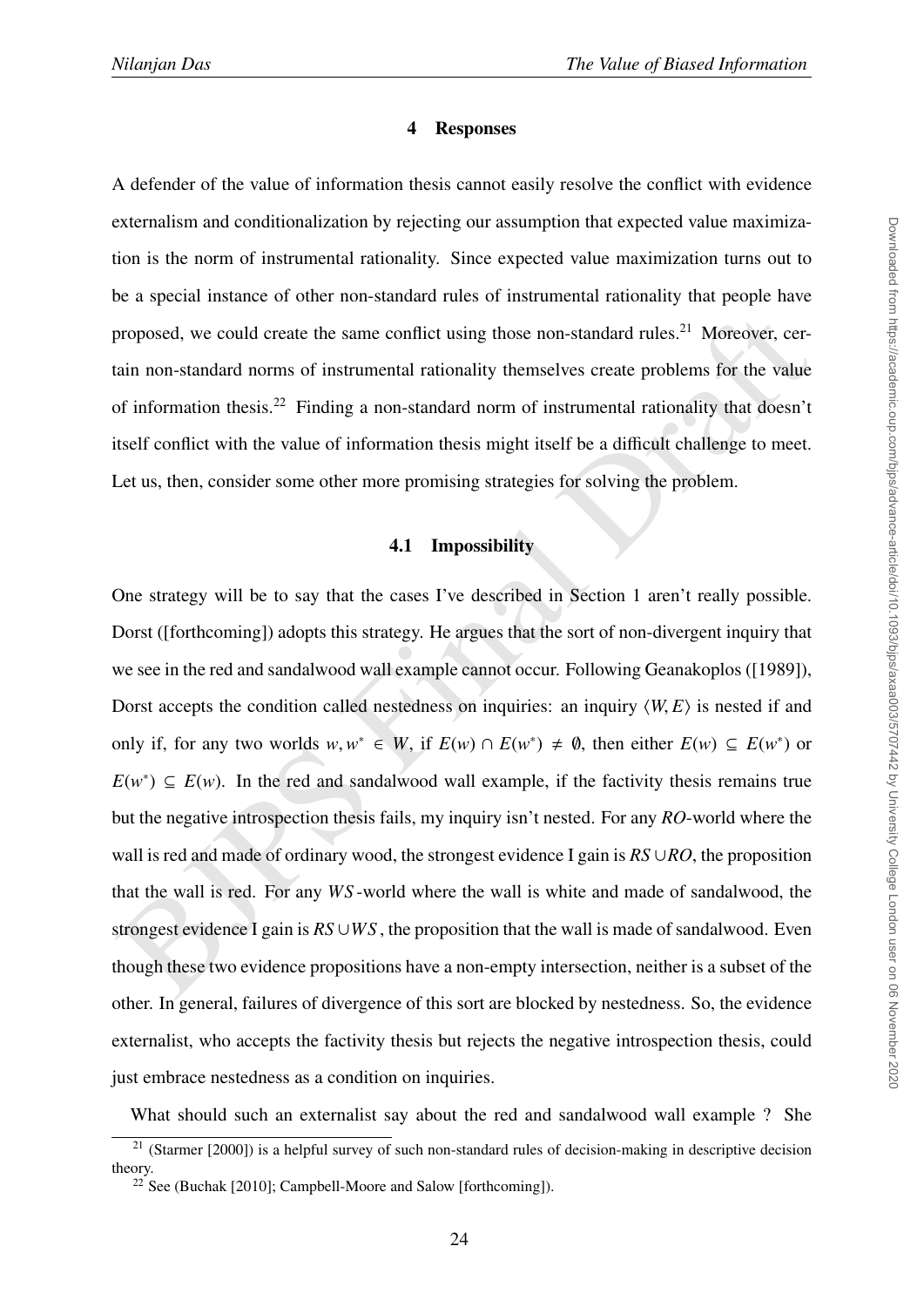

Figure 7. Preserving nestedness in the red and sandalwood wall example

could try to preserve nestedness by claiming that my vision and smell cannot malfunction<br>andependently of each other. The story will go like this. Suppose the factivity thesis is true.<br>Whenever my vision provides me false could try to preserve nestedness by claiming that my vision and smell cannot malfunction independently of each other. The story will go like this. Suppose the factivity thesis is true. Whenever my vision provides me false information that the wall is red, I fail to learn that the wall is red. But then, I also fail to learn that the wall is made of sandalwood. So, in the world *ws* (where the wall is white and made of sandalwood), my evidence cannot entail *RS* ∪ *WS* . Analogously, whenever I fail to learn by smelling that the wall is made of sandalwood, I fail to learn that the wall is red. So, in the world *ro* (where the wall is red but made of ordinary wood), my evidence cannot entail *RS* ∪ *RO*. The inquiry can now be depicted as in Figure 7. This will preserve nestedness. For my evidence in both *ws* and *ro* will be the same.

However, this proposal fails: it's unclear why the unreliability of my vision should prevent my sense of smell from providing me evidence, and vice-versa. After all, even when one of our senses is defective, we regularly use our other senses to reliably gain information about the external world. Therefore, this proposal looks implausible in light of an externalist picture on which there are multiple independent ways of gaining evidence about the external world.

Suppose we grant that vision and smell can malfunction independently of each other. But we can still make the relevant inquiry nested by making my evidence in *ro* disjoint from my evidence in *ws*. This is in fact what Dorst ([forthcoming], p. 28) says. What does that imply? We'll have to first enrich the possibility space by adding some new worlds where the wall is both red and sandalwood. So, let the relevant inquiry be  $\langle W, E \rangle$ , such that  $W = \{rs_1, rs_2, ro, ws\}$ . Next, let the proposition that the wall is both red and sandalwood be  $RS = \{rs_1, rs_2\}$ . On this view, when I see that the wall is red in *ro*, my evidence comes to entail that the wall is red, so it rules out *ws*. But it also rules out one of the *RS*-worlds like  $rs_2$ . So,  $E(ro) = \{rs_1, ro\}$ . Analogously, in *ws*, I not only rule out *ro*, but also  $rs_1$ . So,  $E(ws) = \{rs_2, ws\}$ . Thus, the new inquiry can be depicted as in Figure 8. This inquiry is nested, since my evidence in *ro* doesn't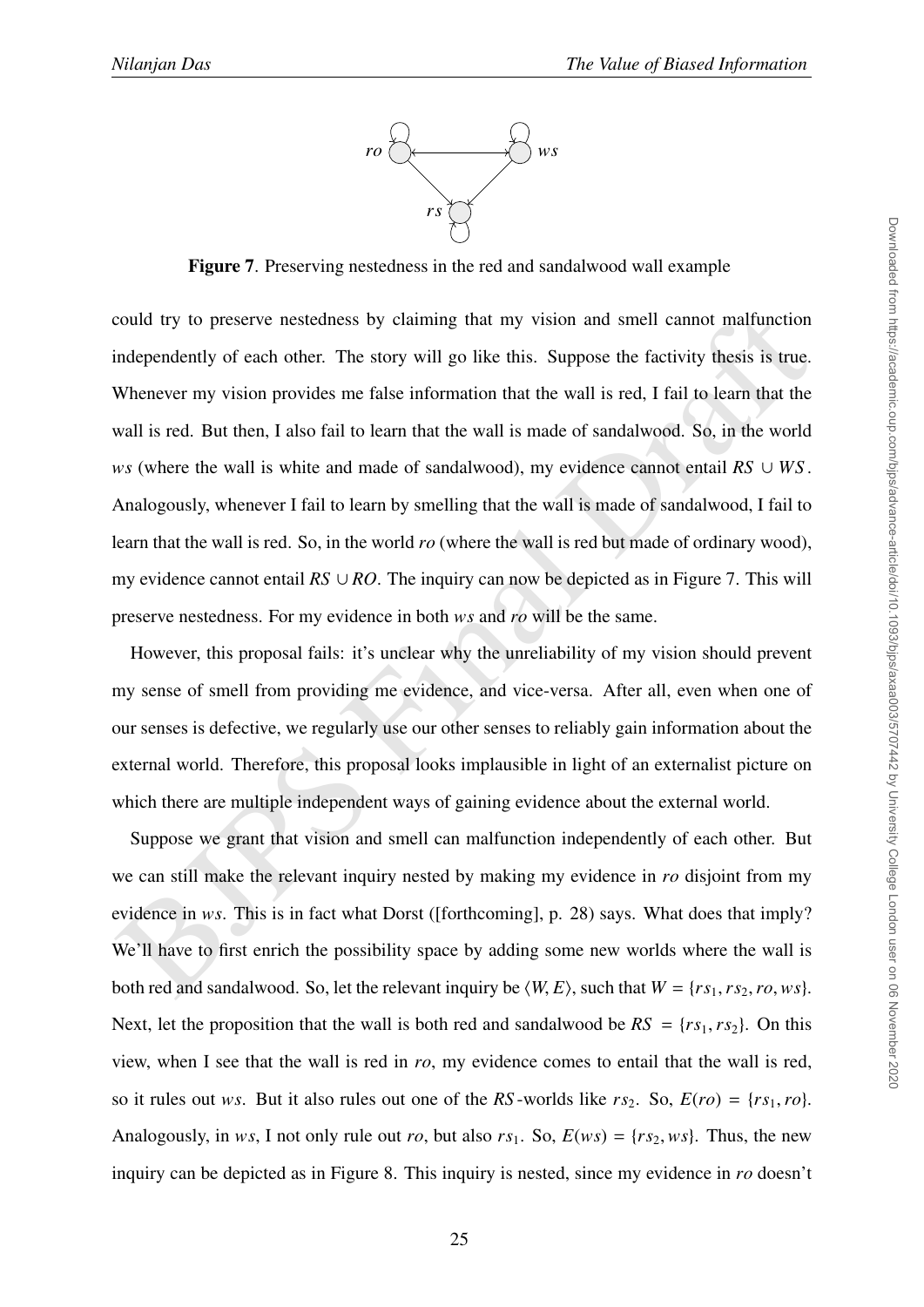

Figure 8. Preserving nestedness in the red and sandalwood wall example

have a non-empty intersection with my evidence in *ws*.

nave a non-empty intersection with my evidence in *ws*.<br>
Once again, this is implausible. Suppose 1 am in *ro*, where the wall is made of ordinary<br>
wood. And suppose, before actually entering the room, I underwent a simul Once again, this is implausible. Suppose I am in *ro*, where the wall is made of ordinary wood. And suppose, before actually entering the room, I underwent a simulated version of the same experience, whereby I learnt exactly how the wall would look and smell to me when I actually entered the room. When I actually enter the room and see that the wall is red, my visual experience can give me the evidence that the wall is red. But I do not thereby gain any evidence that could help me rule out any of the *RS* -worlds that were previously compatible with my evidence. In order to do so, I would need more evidence that helps me rule out one of the worlds where the wall is both red and made of sandalwood. By stipulation, the only relevant sources of information are vision and smell. In *ro*, I gain no new evidence from smell. And while I definitely visually learn something about the colour of the wall when I enter the room, I don't visually learn anything about the wall other than the fact that it's red. Then, how can I rule out any of the possibilities where the wall is both red and made of sandalwood? Thus, the proposal under discussion seems quite arbitrary.<sup>23</sup>

The upshot: even though nestedness could help us block failures of divergence in the red and sandalwood wall example, it is unmotivated from the standpoint of the evidence externalist.

<sup>&</sup>lt;sup>23</sup> Dorst ([forthcoming], pp. 27–8) offers an argument for why failures of nestedness are bad. The argument is driven by an assumption regarding certainties about indicative conditionals:

Epistemic Robustness: Suppose an agent is rationally certain that if  $\neg q$ , then p. If the agent is rationally certain that  $p$ , then her epistemic access to the claim that  $p$  is more robust than her epistemic access to the claim that  $q$  (in othre words, on the supposition that at most one of  $p$  or  $q$  is true, she'll be rationally certain that *p*).

This principle seems false. Suppose I learn that *p* on the basis of some source of evidence, and become rationally certain that *p*. At this stage, I am not certain that *q*; by Dorst's own admission, under such circumstances, I can be rationally certain that if  $\neg q$ , then *p*. Next, I learn from an independent source of evidence that *q*. This source of evidence (by my own lights) may be just as reliable as the source of evidence from which I learnt *p*. Plausibly, if I revise my beliefs monotonically, I can continue to be rationally certain that if  $\neg q$ , then *p*. But, contrary to epistemic robustness, in this situation, my epistemic access to the claim that *p* isn't more robust than *q*. If I were to suppose that only one of these two claims— $p$  and  $q$ —is true, I needn't continue to be certain that  $p$ , given that the two bits of information originate from two equally reliable sources of information by my own lights.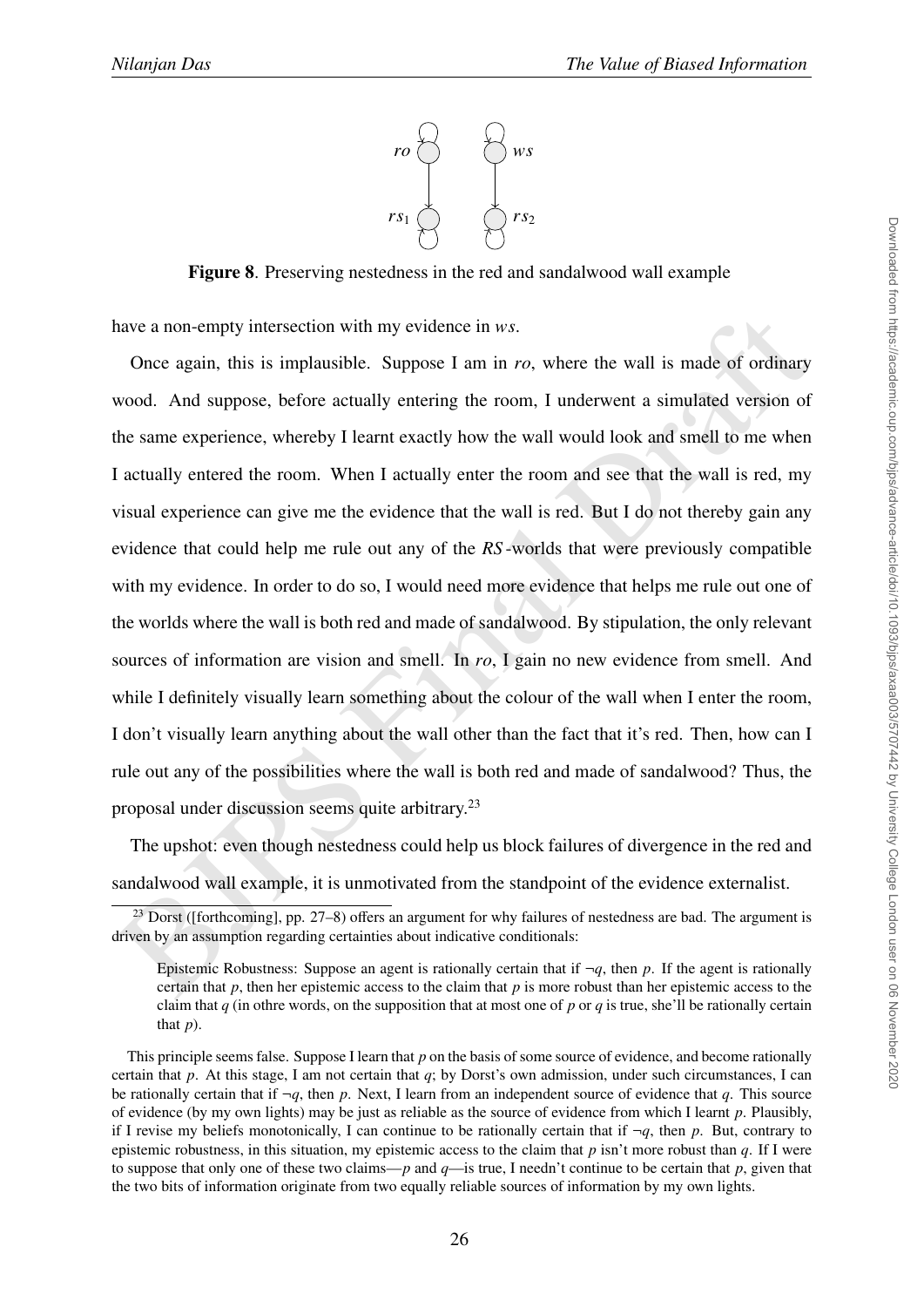# 4.2 Rejecting evidence externalism

Can we save the value of information thesis by rejecting evidence externalism? Since it is this view that is partly responsible for the tension between the factivity thesis and the negative introspection thesis and thereby creates room for biased inquiry, rejecting it may indeed remove the possibility of a rationally biased inquiry. For instance, a Cartesian conception of evidence on which an agent's evidence only entails propositions about her phenomenal states—might be helpful here. On some versions of the Cartesian view, our evidence consists of facts we know or are in a position to know by introspection about our phenomenal states. If we assume that if we don't know something by introspection, we know or are in a position to know that we don't know it, these versions of the Cartesian view may preserve both the factivity thesis and the negative introspection thesis.

on which an agent's evidence only entails propositions about her phenomenal states—might be<br>adeptial here. On some versions of the Cartesian view, our evidence consists of facts we know<br>or are in a position to know by int However, such a Cartesian view will face at least two problems. First, it's not obvious that the negative introspection thesis cannot be false on such views. Just imagine a scenario where I place my hand under the tap, expecting to be scorched by hot water. In fact, the water is ice-cold. But, for the first few seconds, I misjudge that cold sensation to be a hot one. In such a case, I am not in a position to know by introspection that my sensation is hot. But I am also not in a position to know that I am not in a position to know it. So, even though my evidence might not entail that my sensation is hot, it doesn't entail that it doesn't entail it. So, the negative introspection thesis is false. Thus, even on such a Cartesian view, we can create scenarios of biased inquiry like the red and sandalwood wall example by appealing to two sensations that I might independently misjudge in this way.

Second, if a Cartesian view is combined with conditionalization, we get sceptical consequences.<sup>24</sup> Imagine an infant who is undergoing her first experiences. If she undergoes a veridical perceptual experience as of there being a hand before her, is it rational for her to be confident that there is a material object of that shape before her? It seems so. But if the Cartesian view is correct, our evidence is exhausted by facts solely about our phenomenal states. If conditionalization is true, the infant can only be rationally confident in the proposition *M* that there's a material object of a certain shape before her if her prior conditional credence in

<sup>24</sup> See (Neta [2009]) for this argument.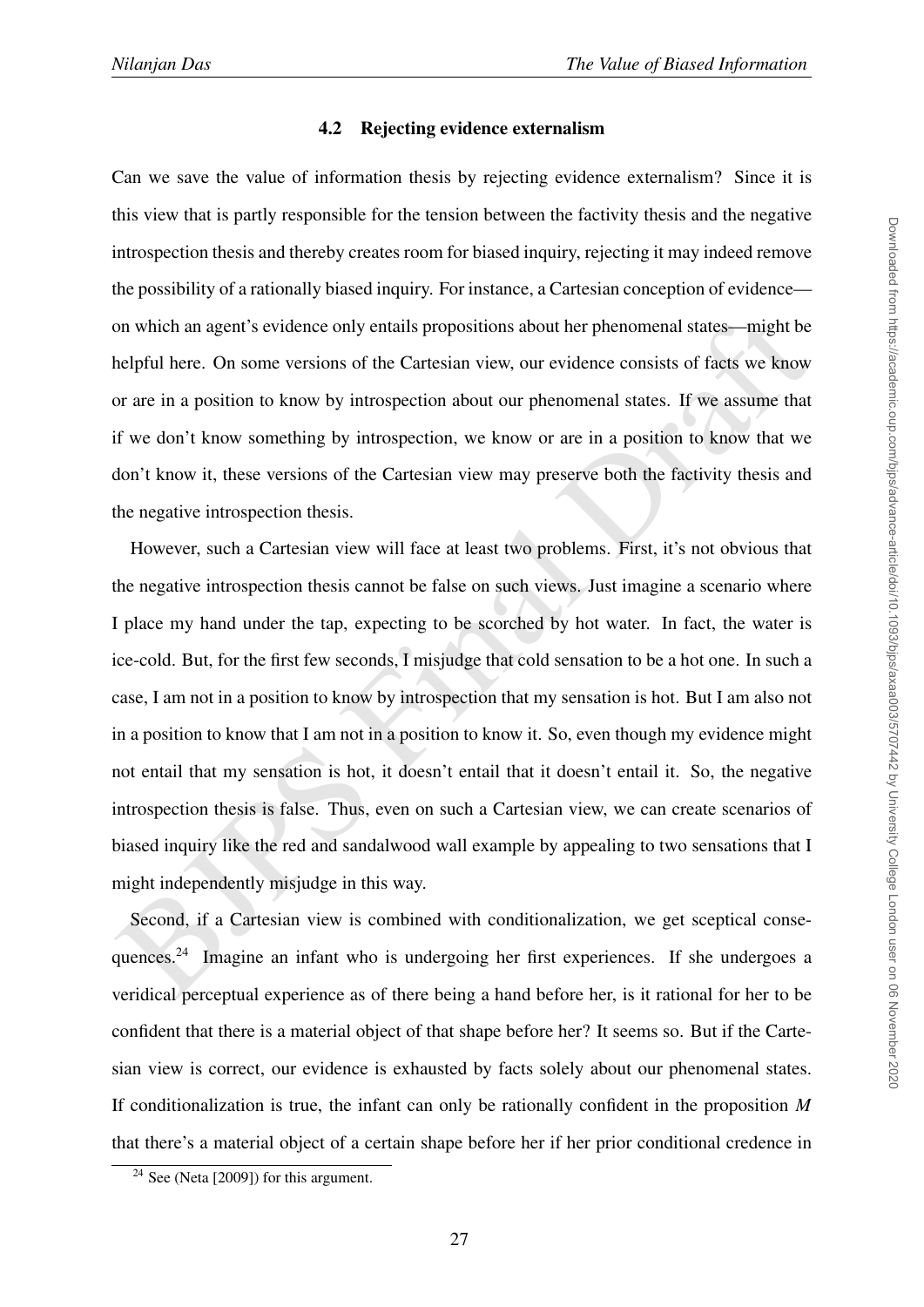*M* given her evidence *E* is much higher than her prior conditional credence in ∼ *M* given her evidence *E*. This means that her prior credence function must assign a much higher credence to *M* ∩ *E* than to ~ *M* ∩ *E*. In other words, the agent must assign very low prior credence to sceptical hypotheses on which, even though a material object of a certain hand-like shape appears to her, there isn't an object of that shape before her. But since the agent has no prior empirical evidence at this point, she can only assign such low credence to sceptical hypotheses if she has *a priori* reasons for doing so. But it's unclear if we could have *a priori* reasons for discounting contingent sceptical hypotheses.<sup>25</sup> If we can't have such reasons, the Cartesian view will lead to scepticism (when combined with conditionalization).

# 4.3 Rejecting conditionalization

The only other strategy is to reject conditionalization.<sup>26</sup> Whatever we might replace conditionalization with, it cannot be a norm of rationality that licenses biased inquiries. For that, by Proposition 3, will lead to violations of the value of information thesis.

evidence at this point, she can only assign such tow credence to sceptical hypotheses it she has<br> *priori* reasons for doing so. But it's unclear if we could have *a priori* reasons for discounting<br>
contingent sceptical h I don't think this strategy can easily succeed. Suppose the factivity thesis fails in the red wall example. Since I gain the same evidence whether or not the wall is red, any updating plan will have to recommend the same credence function everywhere. Therefore, I can avoid biasing my inquiry in this scenario only by holding my credences in *Red* (that is, the proposition that the wall is red) fixed. If I were to lower it, my updating plan would be biased in favour of ∼ *Red*; if I were to increase it, my updating plan would be biased in favour of *Red*. Thus, I can only avoid biasing my inquiry by setting my posterior credence in *Red* to 0.99. But, then, there is a sense in which I'll be ignoring my evidence. For consider:

The Entailment-Support Principle: If an agent's evidence entails a proposition *P*, then

<sup>25</sup> White ([2006]) accepts the view that we can have *a priori* reasons for discounting sceptical possibilities. This commits him to a really strong form of rationalism. Wright ([2004]) avoids this by claiming that we are entitled to dismiss sceptical possibilities without evidence. This compels him to reject a widely accepted evidentialist conception of epistemic rationality on which we can be rational to believe certain propositions only if we have sufficient evidence for them. Both these views are costly in their own ways.

 $^{26}$  An opponent of conditionalization could give up the propositionalist conception of evidence and, following Jeffrey ([1992]), could replace it with a probabilistic conception of evidence on which our evidence consists in certain constraints on our posterior credences. She could then appeal to Jeffrey conditionalization as the norm of revising our credences in response to that evidence. However, it's not immediately obvious how this would solve the problem for the value of information thesis posed by rationally biased inquiries. There is nothing in Jeffrey's rule or his conception of evidence, which prevents an agent's credences in a proposition from uniformly increasing when she undergoes a new experience.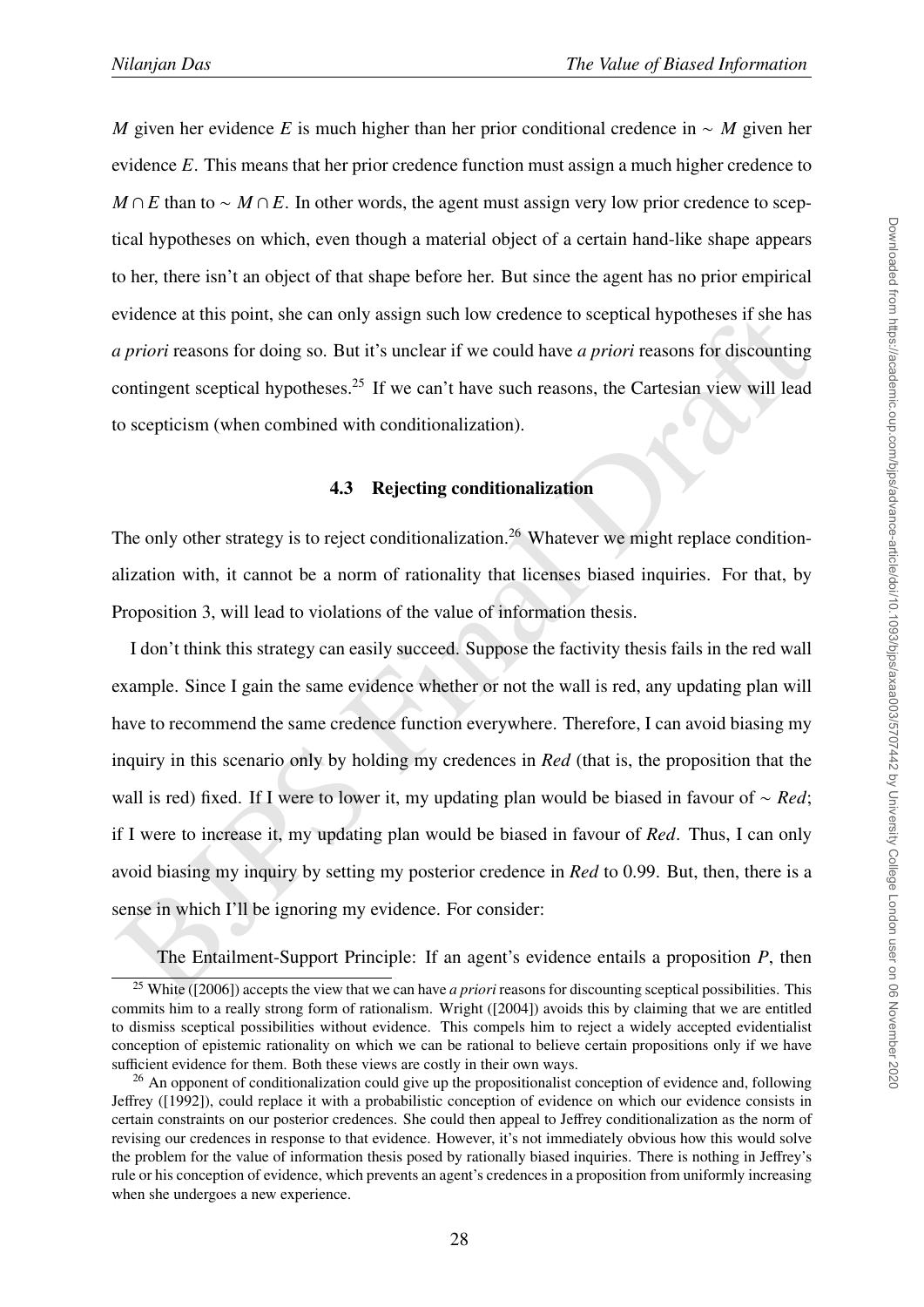her evidence conclusively supports *P*. 27

Plausibly, if my evidence conclusively supports a proposition, then I should be certain in it. If this principle is right, then, even though I can avoid biasing my inquiry by assigning 0.99 to *Red* in this case, I can only do so at the cost of not proportioning my doxastic attitudes to the evidence.

One could argue that the entailment-support principle is motivated by the same intuition that<br>motivates conditionalization: namely, that degrees of evidential support can be represented as<br>conditional probabilities on one' One could argue that the entailment-support principle is motivated by the same intuition that motivates conditionalization: namely, that degrees of evidential support can be represented as conditional probabilities on one's evidence. In response, it's worth pointing out a consequence of rejecting the entailment-support principle. An updating plan that requires us not to raise our credence in the proposition that the wall is red in the red wall example is sceptic-friendly. It recommends that we not raise our credence in a proposition about the external world whenever we assign non-zero credence to a sceptical possibility where, unbeknownst to us, we are misled about that proposition. If we accept evidence externalism in order to avoid external world scepticism, it will be counterproductive for us to adopt such a plan. For, by the same reasoning discussed in Section 3.2, we'll never justifiably believe anything about the external world!

Suppose the factivity thesis is true, but the negative introspection thesis fails in the red and sandalwood wall example. After I enter the room, since I either rule out the possibility that the wall is white or the possibility that it's made of ordinary wood or both, I am ruling out some worlds where *RS* (that is, the proposition that the wall is red and made of sandalwood is false) is false, but am not ruling out any world where it is true. That, intuitively, should count as evidence in favour of *RS* . Why? Consider a principle:

Symmetry of Evidential Support: If the degree of evidential support for *P* relative to

 $27$  The entailment-support principle can be resisted. First, in light of cases like the red wall example, Neta ([2019]) denies the claim that an agent is required to be certain of her evidence. It's unclear, however, how well motivated this move is: in cases like the red wall example, the agent has perfect access to her evidence, so it's unclear why she should remain uncertain of what her evidence entails (at least as long as she knows what it entails). Second, an anonymous referee has pointed out to me that this principle may also be in tension with the claim all our evidence just is knowledge, since there are many pieces of knowledge of which we may not be required to be certain. Now, some of these cases (such as Radford's ([1966]) example of the unconfident examinee) are scenarios where the agent lacks perfect access to her knowledge, and therefore aren't analogous to the red wall example. Other cases involve cases of inductive or abductive knowledge, where an agent cannot be certain about the conclusion of an inference. Not only are such cases disanalogous to the red wall example (which involves perceptual evidence), but they also suggest that we should restrict the status of evidence only to things that we know non-inferentially.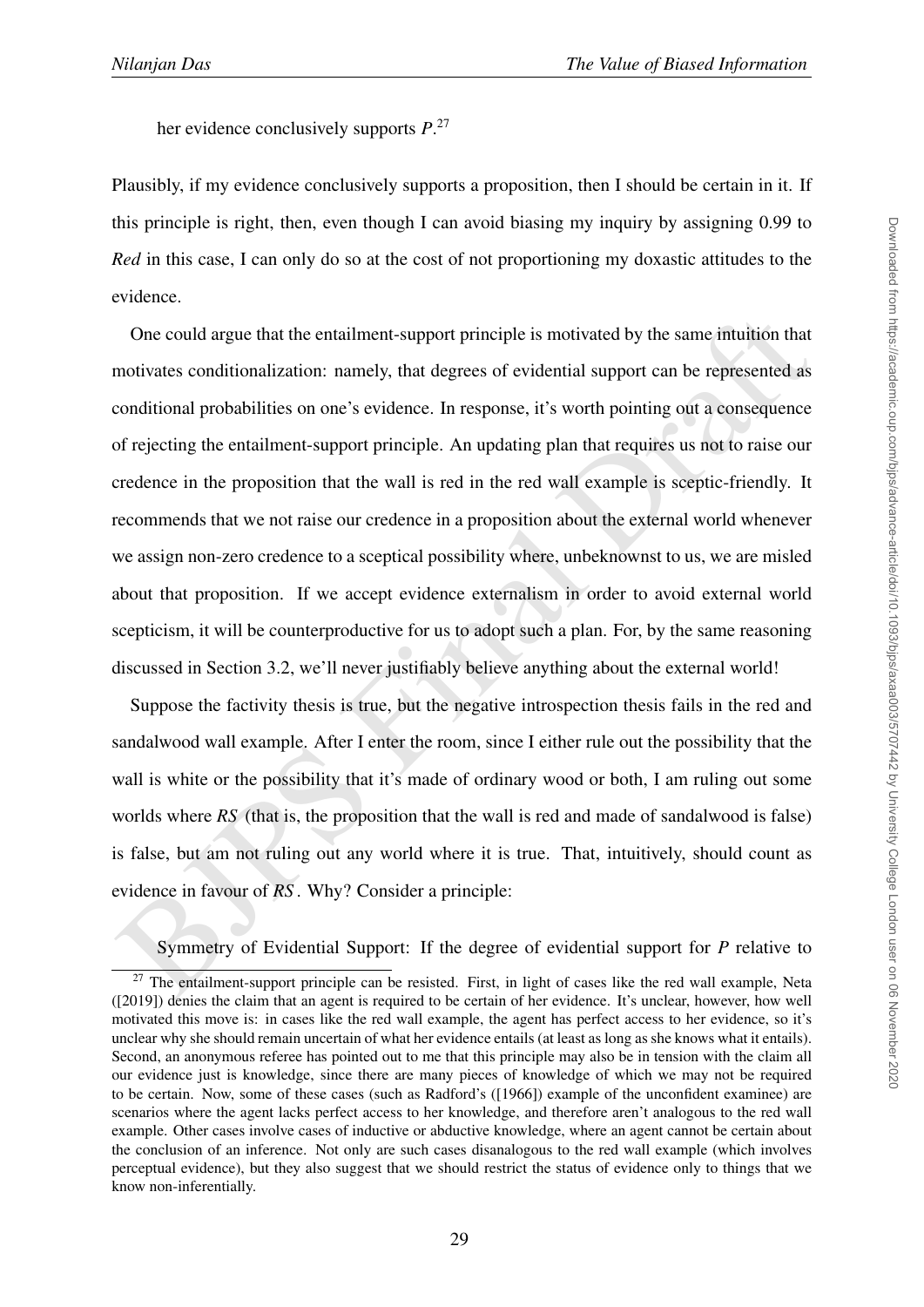*E* ∩ *Q* is greater than the degree of evidential support for *P* relative to *E* alone, then the degree of evidential support for *Q* relative to *E*∩*P* is greater than the degree of evidential support for *Q* relative to *E* alone.

This principle is plausible. Suppose, right now, my evidence entails that a card has been selected from a random deck of cards but nothing more. If I were to learn now that the card is a five of spades, my evidence would come to conclusively support the claim that the card is black. This also means that if I were to learn now that the card is black, that would give me some evidence that the card is a five of spades.

a five of spades, my evidence would come to conclusively support the claim that the card is<br>black. This also means that if I were to learn now that the card is black, that would give me<br>some evidence that the card is a fi Apply the principle of symmetry of evidential support to the red and sandalwood wall example. In the red and sandalwood wall example, before I enter the room, my evidence doesn't conclusively support the proposition that the wall is red. After entering the room, if I were to learn *RS*, my evidence would come to entail *RS* ∪ *RO*. By the entailment-support principle, my evidence would then conlusively support this. By the principle of symmetry of evidential support, therefore, after entering the room, if I were to learn  $RS \cup RO$  (instead of  $RS$ ), the evidential support for *RS* should also increase. Once again, here, I can avoid biasing my inquiry only if, in some of these worlds, I don't raise my credence in *RS* . But that means that I can only avoid biasing my inquiry by ignoring evidence in favour of *RS* . The result: if the entailmentcertainty principle and the principle of symmetry of evidential support are true, then, in this case, the only unbiased updating plans are the ones that require me to ignore the evidence I get.

We could try to reject this argument by rejecting either the entailment-certainty principle or the principle of symmetry of evidential support. But, once again, any principled way of rejecting entailment-certainty principle will give rise to sceptical worries just as it did earlier. And the principle of symmetry of evidential support seems extremely plausible in light of cases like the card example. The result: the value of information thesis cannot be satisfactorily preserved here without at least some intuitive or theoretical costs.<sup>28</sup>

<sup>&</sup>lt;sup>28</sup> In fact, the rule that Schoenfield ([2017]) calls 'conditionalization<sup>∗</sup>' suffers from these problems. According to this rule, if the strongest evidence that an agent gains between between two times is *E* and her prior credence function is p, then her posterior credence in any proposition *H* should be  $p(H||\mathbf{E} = E)$ , where  $|\mathbf{E} = E|$  is the proposition that the strongest evidence one has learnt is *E*. This rule doesn't license biased inquiry. However, it faces the same problems that I mentioned above. In the red wall example, if the factivity thesis fails, then this would mean that I will update by conditionalizing on  $[E = Red] = Red \sim Red$ , which is the entire possibility space. So, my prior credences won't change at all. If the entailment-support principle is true, then I will be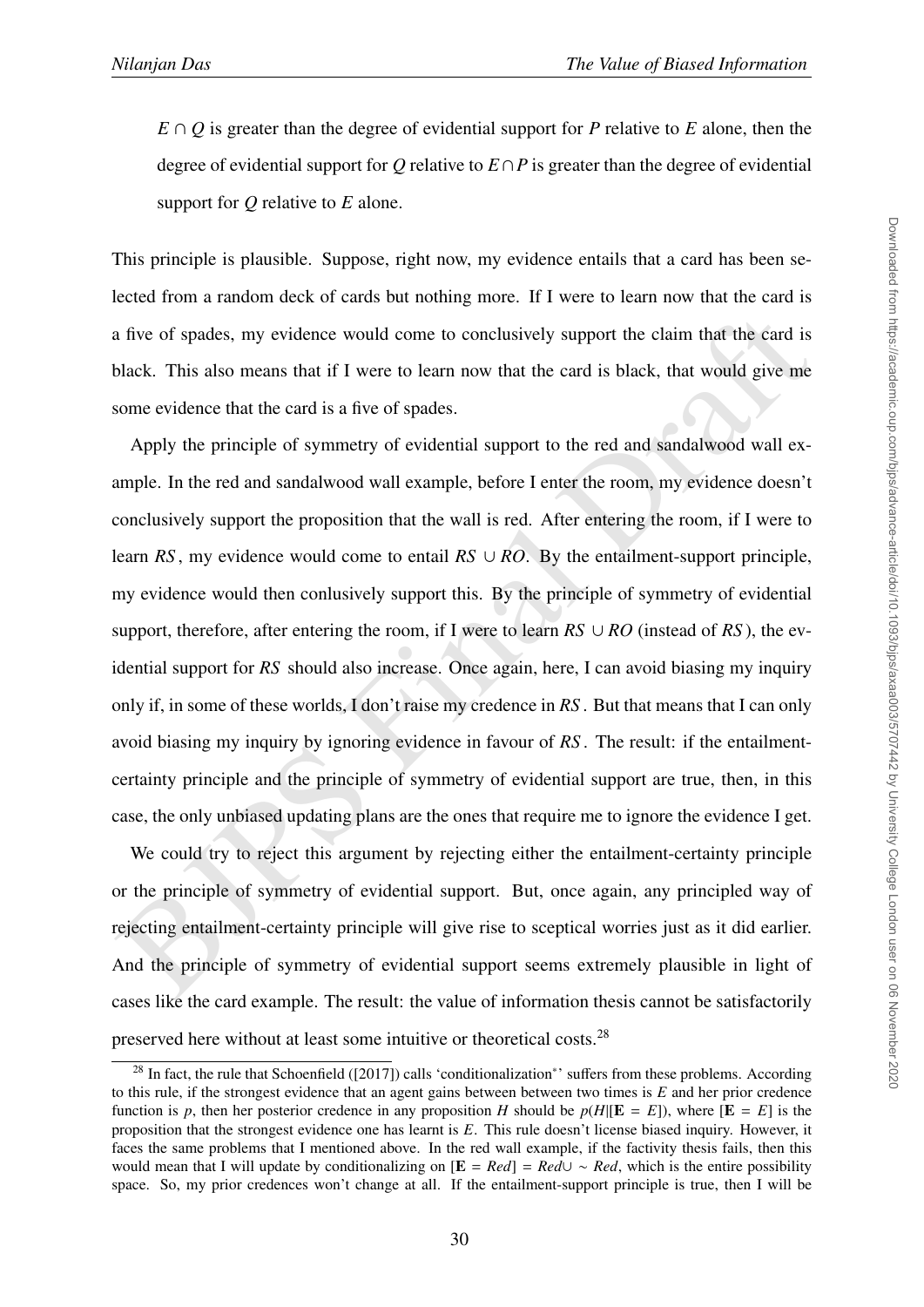# 5 Conclusion

Let's take stock. In this article, I have argued that given plausible assumptions about instrumental rationality and our sources of information, the value of information thesis conflicts with two other plausible theses, evidence externalism and conditionalization. I have gone on to claim that every strategy for resolving this conflict involves some cost. So, we cannot easily save the value of information thesis.

## Appendix

# Proof of Proposition 1

Appendix<br> **Appendix**<br> **Appendix**<br> **Proof of Proposition 1**<br> **Buppose an inquity**  $\langle W, E \rangle$  **is serial, transitive and euclidean.** First, we show that if  $\langle W, E \rangle$  is<br>
reflexive, then there exists no regular prior eredence f Suppose an inquiry  $\langle W, E \rangle$  is serial, transitive and euclidean. First, we show that if  $\langle W, E \rangle$  is reflexive, then there exists no regular prior credence function *p* such that any conditionalizing plan *R* based on *p* is biased in favour of some proposition *H*. For any proposition  $X \subseteq W$ , let  $[E = X] = \{w \in W : E(w) = X\}$  be the proposition that the strongest piece of posterior evidence the agent gets is *X*. Suppose  $E_1, E_2, ..., E_k$  are the strongest pieces of posterior evidence that the agent could get as a result of her inquiry. If  $\langle W, E \rangle$  is reflexive, transitive and euclidean, then, for any *i* between 1 and *k* (inclusive),  $E_i = [\mathbf{E} = E_i]$ .<sup>29</sup> Suppose *p* is a regular probability function and *R* is a conditionalizing plan based on *p*. So, for any *i* between 1 and *k* (inclusive),  $R_i(.) = p(.|E_i)$  is the posterior credence function that *R* recommends in the worlds where the strongest posterior evidence that the agent gains in  $E_i$ . Then, by the law of total probability, for

ignoring evidence. In the red and sandalwood wall example, if the negative introspection thesis fails, in *RO*-worlds, I will update by conditionalizing on  $[E = RS \cup RO] = RO$ , and in *WS*-worlds, I will update by conditionalizing on  $[E = RS \cup WS] = WS$ . So, I will be assigning credence zero to RS. But, according to the entailment-support principle and the principle of symmetry of evidential support, I gain evidence in favour of *RS* . Thus, I will be ignoring evidence.

<sup>&</sup>lt;sup>29</sup> By reflexivity, for any *w* ∈ *W*, if *w* ∈ [**E** =  $E_i$ ], then *w* ∈  $E_i$ . Therefore, [**E** =  $E_i$ ] ⊆  $E_i$ . By transitivity, for any *w*, *w*<sup>∗</sup> ∈ *W*, if *w*<sup>∗</sup> ∈ *E*(*w*), then *E*(*w*<sup>\*</sup>) ⊆ *E*(*w*). By reflexivity and euclideanness, for any *w*, *w*<sup>∗</sup> ∈ *W*, if  $w^* \text{ } \in F(w)$ ,  $F(w^*)$  F(*w*<sup>∗</sup>). From that by transitivity we get: for any *w*  $w^* \in E(w)$ , then  $w \in E(w^*)$ . From that, by transitivity, we get: for any  $w, w^* \in W$  if  $w^* \in E(w)$ ,  $E(w) \subseteq E(w^*)$ .<br>So, for any  $w, w^* \in W$  if  $w^* \in E(w)$ ,  $E(w) = E(w^*)$ . Since  $w \in E(w)$  by reflexivity, this means that  $E \subset \mathbb{F} = E$ So, for any  $w, w^* \in W$ , if  $w^* \in E(w)$ ,  $E(w) = E(w^*)$ . Since  $w \in E(w)$  by reflexivity, this means that  $E_i \subseteq [\mathbf{E} = E_i]$ .<br>This entails that  $E_i - [\mathbf{F} - E_i]$ This entails that  $E_i = [E = E_i]$ .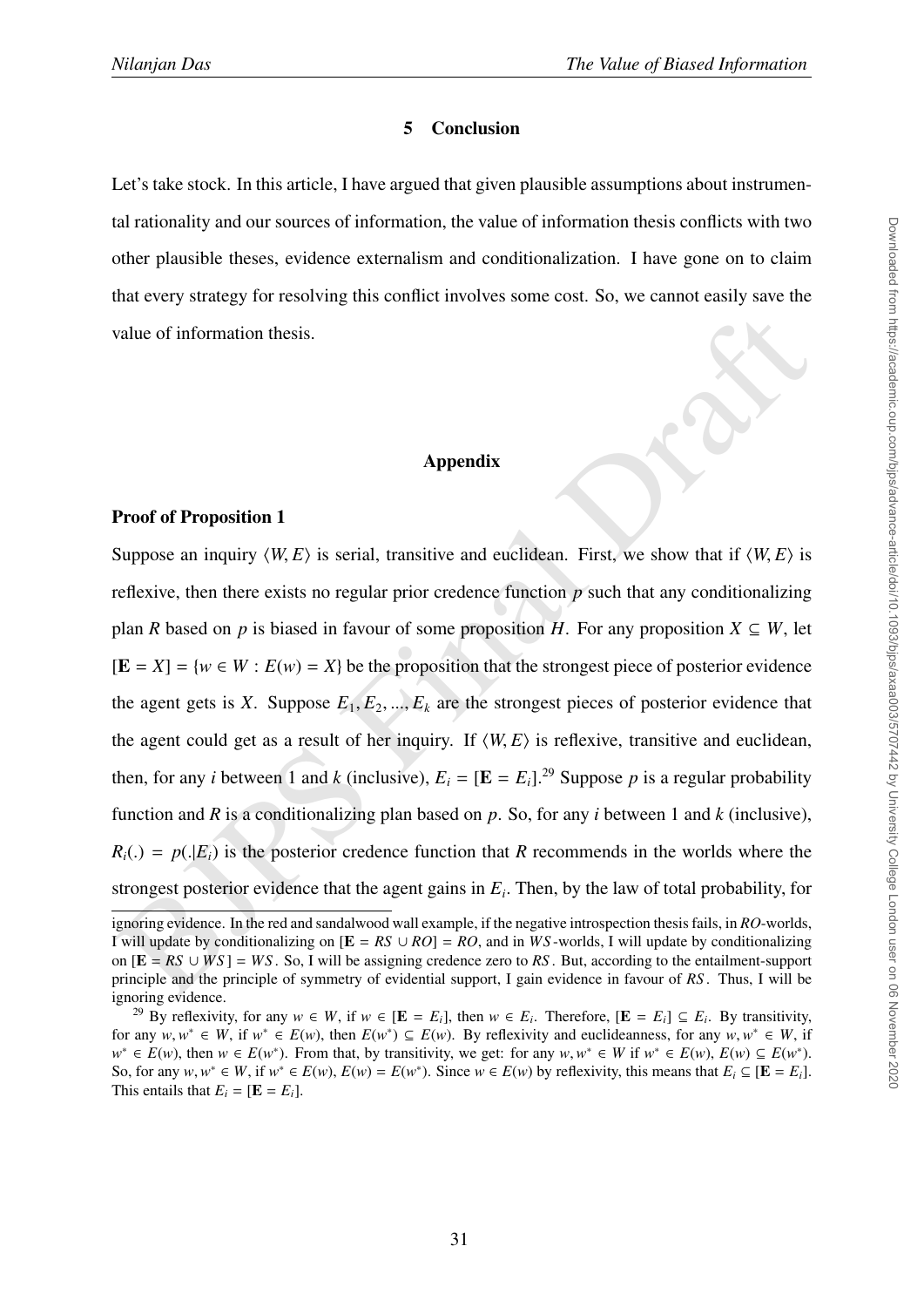any proposition *H*,

$$
p(H) = \sum_{i=1}^{k} p(H|[{\bf E} = E_i])p({[{\bf E} = E_i]}) = \sum_{i=1}^{k} p(H|E_i)p({[{\bf E} = E_i]}) = \sum_{i=1}^{k} R_i(H)p({[{\bf E} = E_i]}).
$$

But, then, it cannot be the case that for any *i* between 1 and *k* (inclusive),  $R_i(H) > p(H)$ . Therefore, *R* isn't biased in favour of any proposition *H*.

Second, we show that if  $\langle W, E \rangle$  is not reflexive, then there exists a regular prior credence<br>function p such that any conditionalizing plan R based on p is biased in favour of some propo-<br>sition H. Since  $\langle W, E \rangle$  is no Second, we show that if  $\langle W, E \rangle$  is not reflexive, then there exists a regular prior credence function *p* such that any conditionalizing plan *R* based on *p* is biased in favour of some proposition *H*. Since  $\langle W, E \rangle$  is not reflexive, there exists a world  $w \in W$  such that  $w \notin E(w)$ . Either there is a world  $w^* \in W$  such that  $w \in E(w^*)$ , or there isn't. Suppose there is such a world  $w^*$ . Now, by seriality, let  $w^{**}$  be a world such that  $w^{**} \in E(w)$ . So, by transitivity,  $w^{**} \in E(w^*)$ . But then, since  $w \in E(w^*)$  and  $w^{**} \in E(w^*)$ ,  $w \in E(w^{**})$  by euclideanness. Again, since  $w^{**} \in E(w)$  and  $w \in E(w^{**})$ , by transitivity  $w \in E(w)$ . This contradicts our earlier assumption. Therefore, there is no world  $w^* \in W$  such that  $w \in E(w^*)$ . If this is correct, then, for any  $E(w^*)$ ,  $p(\sim \{w\} | E(w^*)) = 1$ . For any regular probability function *p* is defined on the subsets of *W*,  $p(\sim \{w\}) < 1$ . If an updating plan *R* is a conditionalizing plan based *p*, then, for any *w*<sup>\*</sup>, *R*(*w*<sup>\*</sup>) = *p*(.|*E*(*w*<sup>\*</sup>)). So, we can conclude that *R* is biased in favour of ~ {*w*}. □

# Proof of Proposition 2

Suppose an inquiry  $\langle W, E \rangle$  is reflexive and transitive. First, we want to prove that if  $\langle W, E \rangle$  is divergent, then there exists no regular prior credence function *p* such that any conditionalizing plan *R* based on *p* is biased in favour of some proposition *H*. We prove this claim by induction.

- Base Step: Suppose the number of worlds in *W* is one. In that case, given reflexivity, for any  $w \in W E(w) = W$ . So, for any regular prior credence function p and any proposition *H*,  $p(H|E(w)) = p(H)$ . Thus, there exists no regular prior credence function *p* such that any conditionalizing plan *R* based on *p* is biased in favour of some proposition *H*.
- Induction Step: Suppose the claim we want to prove is true for any inquiry  $\langle W, E \rangle$  where the number of worlds in *W* is at most *k*. Now, consider an inquiry  $\langle W, E \rangle$  where the number of worlds in *W* is  $k + 1$ . Suppose, for *reductio*, there exists a prior credence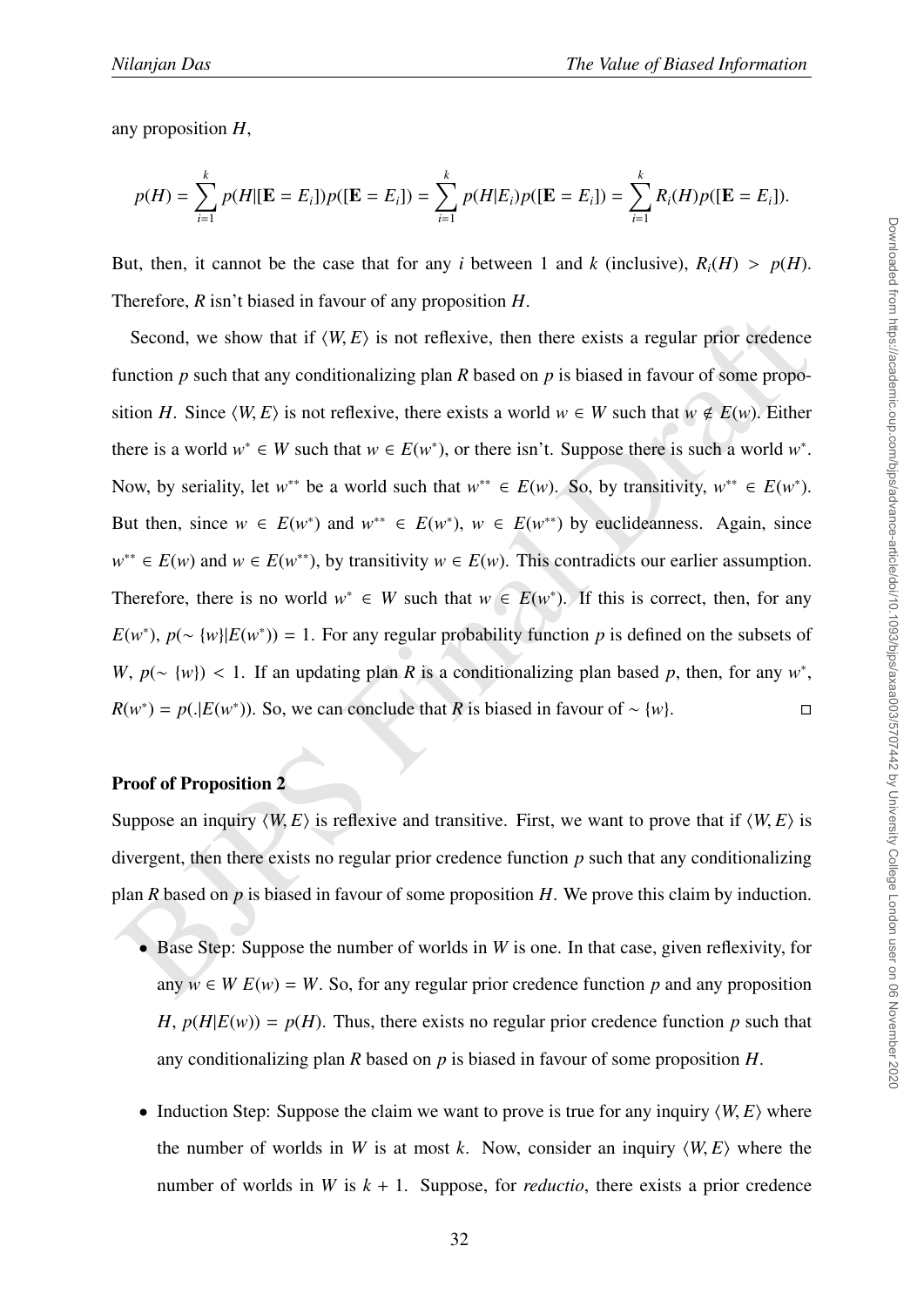function *p* such that any conditionalizing plan *R* based on *p* is biased in favour of a proposition *H*. This immediately rules out the possibility that there exists a world  $w \in W$ such that  $E(w) = W$ . For, otherwise, for any regular prior credence function p and any proposition  $H$ ,  $p(H|E(w)) = p(H)$ .

Next, consider any  $E(w)$  such that  $E(w)$  has the greatest cardinality less than  $k + 1$ . Since the inquiry is reflexive, there is at least one world in  $E(w)$ , so the cardinality of  $E(w)$ is between one and *k* (inclusive), and the cardinality of ∼ *E*(*w*) is between one and *k* (inclusive). By transitivity, for any  $w^* \in E(w)$ ,  $E(w^*) \subseteq E(w)$ , so  $E(w^*) \cap \sim E(w) = \emptyset$ . From reflexivity, transitivity, and divergence, we get: for any  $w^* \in \sim E(w)$ ,  $E(w) \cap E(w^*) =$  $\mathbf{\emptyset}.^{30}$ 

the inquiry is reflexive, there is at least one world in  $E(w)$ , so the cardinality of  $E(w)$ <br>is between one and k (inclusive), and the cardinality of ~  $E(w)$  is between one and k<br>(inclusive). By transitivity, for any  $w^* \$ By the law of total probability,  $p(H) = p(H|E(w))p(E(w)) + p(H| \sim E(w))p(\sim E(w)).$ Since *ex hypothesi*  $p(H) < p(H|E(w))$  and  $p(\sim E(w)) > 0$ ,  $p(H| \sim E(w)) < p(H)$ . We can construct an inquiry  $\langle W^*, E^* \rangle$  where  $W^* = \sim E(w)$  and, for any  $w^* \in W^*, E^*(w^*) = E(w^*)$ . Let our regular prior credence function relative to this inquiry be  $p^*(.) = p(.) \sim E(w)$ . So, for any  $w^* \in W^*$ ,  $p^*(H \cap W^*) = p(H \cap W^* | \sim E(w)) < p(H) < p(H \cap W^* | E^*(w^*)) =$  $p^*(H|E^*(w^*))$ . This means that any conditionalizing plan based on  $p^*$  is biased in favour of *H* ∩ *W*<sup>∗</sup> . Since the cardinality of ∼ *E*(*w*) is at most *k*, this contradicts our hypothesis. So, the claim to be proved holds for inquiries where the set of worlds has cardinality  $k + 1$ .

This completes our proof of the claim.

Next, we show that for any reflexive and transitive but non-divergent inquiry  $\langle W, E \rangle$ , there exists a prior credence function *p* such that any conditionalizing plan based on *p* is biased in favour of some proposition *H*. Suppose  $\langle W, E \rangle$  is reflexive and transitive, but not divergent. By non-divergence, there exist three distinct worlds  $x, y, z \in W$  such that  $z \in E(x) \cap E(y)$ , but there exists no world *w* such that  $x \in E(w)$  and  $y \in E(w)$ . Let  $w_x$  be a world such that *x* ∈ *E*(*w*<sub>*x*</sub>) but there exists no world *w* such that *E*(*w*<sub>*x*</sub>) ⊂ *E*(*w*). In other words, *E*(*w*<sub>*x*</sub>) is one of

<sup>&</sup>lt;sup>30</sup> This step might need some explanation. If, for some  $w^* \in \sim E(w)$ ,  $E(w) \cap E(w^*) \neq \emptyset$ , then there is some world  $w^{**} \in E(w)$  such that  $w^{**} \in E(w^*)$ . By divergence, there is a world *z* such that  $w \in E(z)$  and  $w^* \in E(z)$ . By transitivity, again,  $E(w) \subseteq E(z)$ . But then  $E(z)$  has a greater cardinality than  $E(w)$  since it contains all the worlds in  $E(w)$  as well as  $w^*$ , which isn't in  $E(w)$ . This contradicts our stipulation.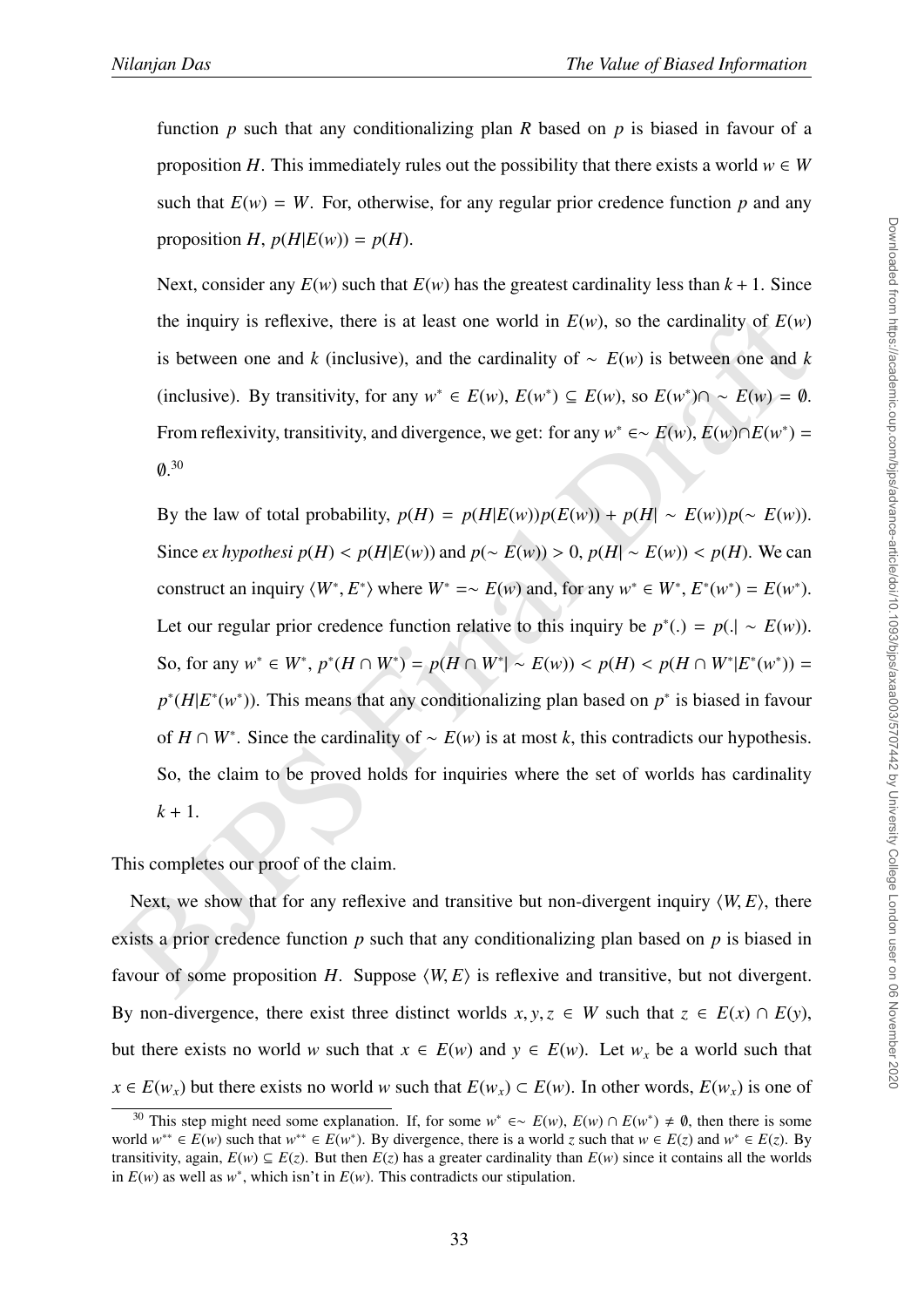the weakest evidence propositions that contains *x*. Let  $w_y$  be a world such that  $y \in E(w_y)$  but there exists no world *w* such that  $E(w_y) \subset E(w)$ . In other words,  $E(w_y)$  is one of the weakest evidence propositions that contains *y*. That there are such worlds is guaranteed by reflexivity and transitivity, and the finiteness of  $W$ .<sup>31</sup> Importantly, neither  $w_y \in E(w_x)$  nor  $w_x \in E(w_y)$ .

such that (a)  $p(w_x) = p(w_y)$  and (b)  $p(E(w_x) \cap E(w_y)) > p(\sim (E(w_x) \cap E(w_y)))$ . For any  $w \in W$ ,<br>
dither  $H \cap E(w) = \emptyset$ , or not. If the former possibility is true, then  $p(\sim H|E(w)) = 1 \le p(\sim H)$ .<br>
Hence the latter possibility is true, then eithe Now, we can construct a proposition  $H = \{w_x, w_y\}$  and a regular prior credence function *p* such that (a)  $p(w_x) = p(w_y)$  and (b)  $p(E(w_x) \cap E(w_y)) > p(\sim (E(w_x) \cap E(w_y)))$ . For any  $w \in W$ , either *H* ∩ *E*(*w*) =  $\emptyset$ , or not. If the former possibility is true, then  $p(\sim H|E(w)) = 1 \lt p(\sim H)$ . If the latter possibility is true, then either  $w_x \in E(w)$  or  $w_y \in E(w)$ . By transitivity, either *E*(*w*<sub>*x*</sub>) ⊆ *E*(*w*) or *E*(*w*<sub>*y*</sub>) ⊆ *E*(*w*). Since there is no world *w* such that *E*(*w<sub><i>x*</sub></sup>) or *E*(*w<sub>y</sub>*) is a proper subset of  $E(w)$ , this means  $E(w_x) = E(w)$  or  $E(w_y) = E(w)$ . Suppose that's the case. By (a) and (b), since  $p(H \cap E(w)) = p(H \cap \sim E(w))$  and  $p(E(w)) > p(\sim E(w))$ ,  $p(H|E(w)) < p(H| \sim E(w))$ . This implies  $p(\sim H | E(w)) > p(\sim H)$ . So, any conditionalizing plan *R* based on *p* is biased in favour of ∼ *H*.

#### Proof of Proposition 3

For any inquiry  $\langle W, E \rangle$  and any prior credence function *p* defined on subsets of *W*, let *R* be an updating plan that is biased in favour of a proposition  $H \subseteq W$  and only outputs probability functions. Suppose  $C = \{x : (\exists w \in W)(R(w) = c\&c(H) = x)\}\$ is the possible posterior credences in *H* that *R* recommends, and let  $c_{min}(H)$  be the lowest of these credences. So,  $c_{min}(H) > p(H)$ .

Now, consider two acts *a* and *b* with the following payoffs:

|                                | $\sim H$                       |
|--------------------------------|--------------------------------|
|                                |                                |
| $\overline{p(H)} + c_{min}(H)$ | $\overline{p(H)} + c_{min}(H)$ |

#### Table 3.

 $31$  By the finiteness of *W* and reflexivity, for any world *w*, there is only a finite non-zero number of worlds  $w^*$  such that  $w \in E(w^*)$ . By transitivity,  $E(w) \subseteq E(w^*)$ . Now, either some of these worlds  $w^*$  are such that  $E(w) \subset E(w^*)$  or there are no such worlds. If there are no such worlds,  $E(w)$  is the weakest body of evidence that contains *w*. If there are some such worlds, then we repeat the process again for each such *w* ∗ . The finiteness of *W* guarantees that there is some world where the agent's evidence is the weakest body of evidence that contains *w*.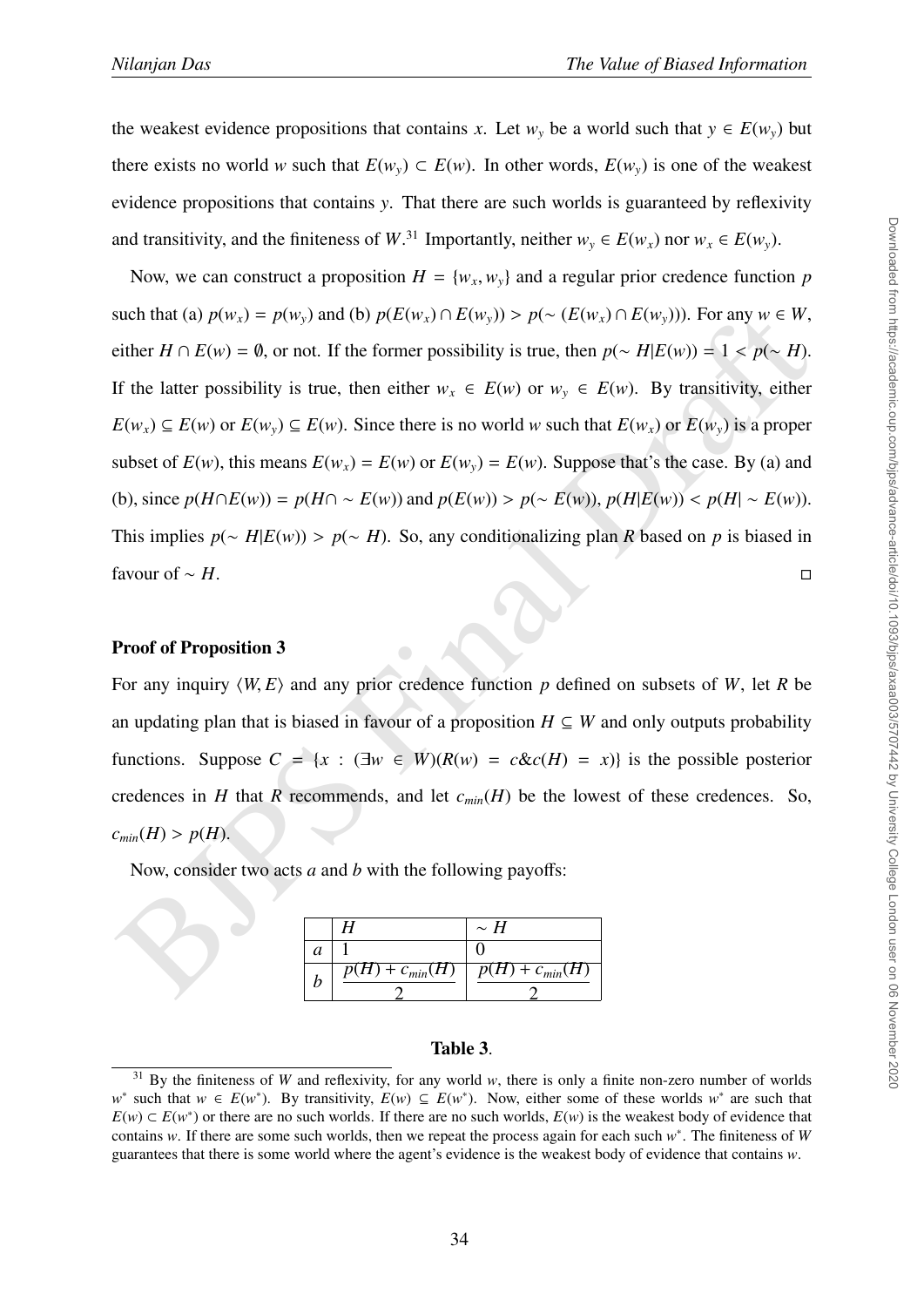Let  $\langle W, A, v \rangle$  be a decision problem such that (i)  $A = \{a, b\}$ , (ii) for any *H*-world  $w \in W$ , *v*(*a*,*w*) = 1 and for any ∼ *H*-world *w* ∈ *W*, *v*(*a*,*w*) = 0, and (iii) for any *w* ∈ *W*, *v*(*b*, *w*) =  $p(H) + c_{min}(H)$ 2 . Since the inquiry is biased, for any real number  $x \in C$ , *x* is greater than the agent's prior credence in *H*,  $p(H)$ . So,  $\frac{p(H) + c_{min}(H)}{2}$  $\frac{p_{min}(H)}{2}$  >  $p(H)$ .

Now, relative to p, the expected value of *a* is  $p(H)$ . In contrast, the expected value of *b* is  $p(H) + c_{min}(H)$ 2 , which is greater than  $p(H)$ . Therefore, for any  $w \in W$ , if the agent were to act in light of her prior credences, she would be required by instrumental rationality to perform act *b*. In other words,  $o(p) = b$ .

2<sup>2222</sup> which is greater than  $p(H)$ . Therefore, for any  $w \in W$ , if the agent were to act<br>
In light of her prior credences, she would be required by instrumental rationality to perform act<br>
5. In other words,  $o(p) = b$ .<br>
Con Consider next the posterior credence functions. For any *w*, let  $R(w) = c$ . Relative to *c*, the expected value of *a* is  $c(H)$ , which is greater than the expected value of *b*,  $\frac{p(H) + c_{min}(H)}{2}$ 2 . So, if the agent were to act in light of *c*, she would be required by instrumental rationality to perform act *a*. So, for any  $w \in W$ ,  $o(R(w)) = a$ . This means:

$$
\sum_{w \in W} p(w)v(o(p), w) = \sum_{w \in W} p(w)v(b, w) > \sum_{w \in W} p(w)v(a, w) = \sum_{w \in W} p(w)v(o(R(w)), w).
$$

## Acknowledgements

For comments on this article, I am grateful to Adam Bjorndahl, R. A. Briggs, Kevin Dorst, Kenny Easwaran, Maria Lasonen-Aarnio, Bernhard Salow, Ginger Schultheis, the audience at the 2017 Formal Epistemology Workshop, and two anonymous referees for this journal.

> *Department of Philosophy University College London London, UK nilanjan.das@ucl.ac.uk*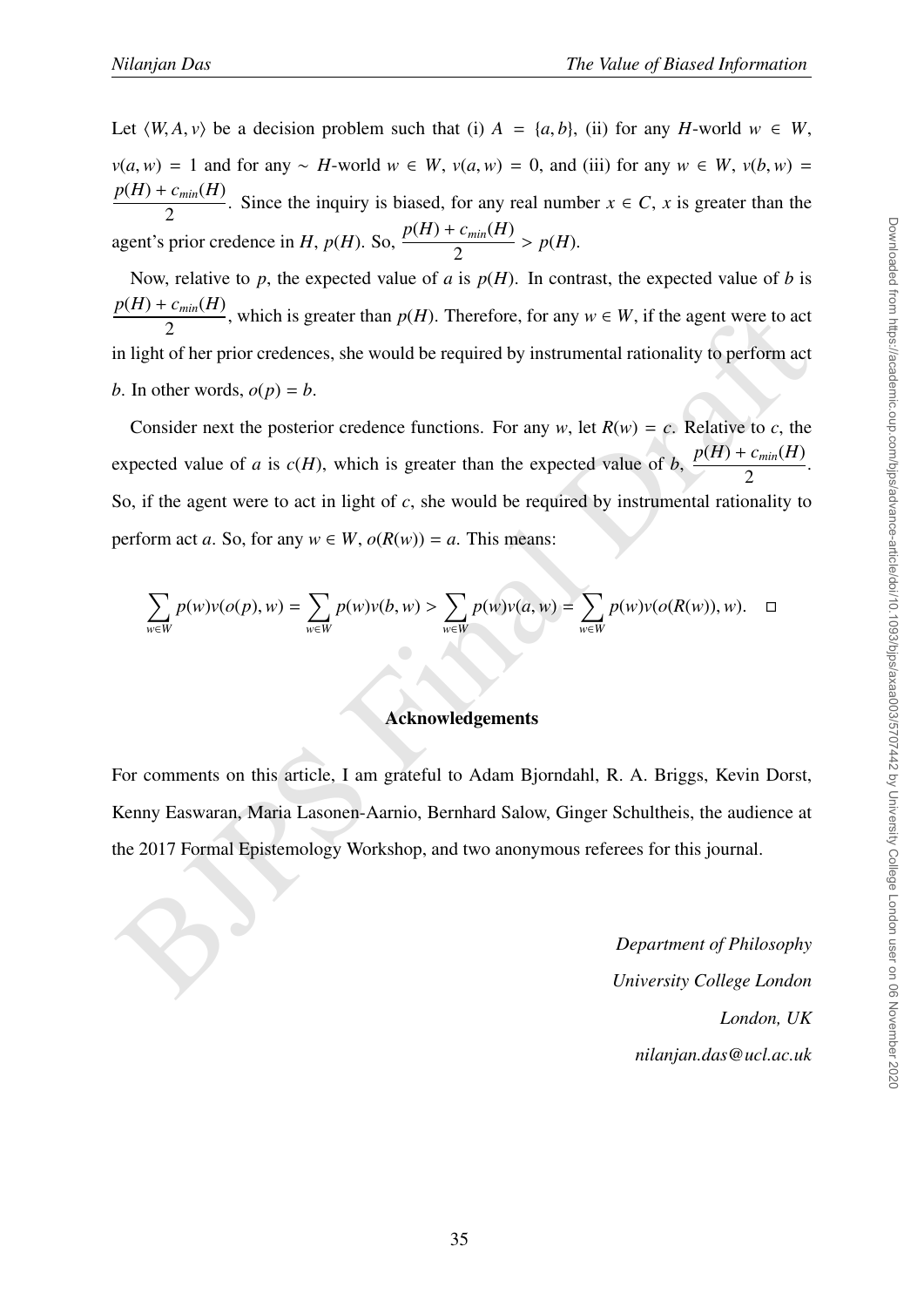## References

- Ahmed, A. [2014]: *Evidence, Decision, and Causality*, Cambridge: Cambridge University Press.
- Ahmed, A. and Salow, B. [forthcoming]: 'Don't Look Now', *British Journal for the Philosophy of Science*.
- Brandenburger, A., Dekel, E. and Geanakoplos, J. [1992]: 'Correlated Equilibrium with Generalized Information Structures', *Games and Economic Behavior*, 4, pp. 182–201.
- Briggs, R. A. and Pettigrew, R. [forthcoming]: 'An Accuracy-Dominance Argument for Conditionalization,' *Noûs*.
- Buchak, L. [2010]: 'Instrumental Rationality, Epistemic Rationality, and Evidence-Gathering', *Philosophical Perspectives*, 24, pp. 85–120.
- Campbell-Moore, C. and Salow, B. [forthcoming]: 'Avoiding Risk and Avoiding Evidence', *Australasian Journal of Philosophy*.
- Frantonipay of Stelence.<br>
Brandenburger, A., Dekel, E. and Geanakoplos, J. [1992]: 'Correlated Equilibrium with<br>
Generalized Information Structures', Games and Economic Behavior, 4, pp. 182–201.<br>
Briggs, R. A. and Pettigr Das, N. [2019]: 'Accuracy and Ur-prior Conditionalization', *Review of Symbolic Logic*, 12, pp. 62–96.
	- Das, N. and Salow, B. [2018]: 'Transparency and the KK Principle', *Noûs*, 52, pp. 3–23.
	- Dorst, K. [forthcoming]: 'Evidence: A Guide for the Uncertain', *Philosophy and Phenomenological Research*.
	- Easwaran, K. [2013]: 'Expected Accuracy Supports Conditionalization—and Conglomerability and Reflection', *Philosophy of Science*, 80, pp. 119–42.
	- Easwaran, K. [2014]: 'Regularity and Hyperreal Credences', *Philosophical Review*, 123, pp. 1–41.
	- Fish, W. [2009]: *Perception, Hallucination, and Illusion*, Oxford: Oxford University Press.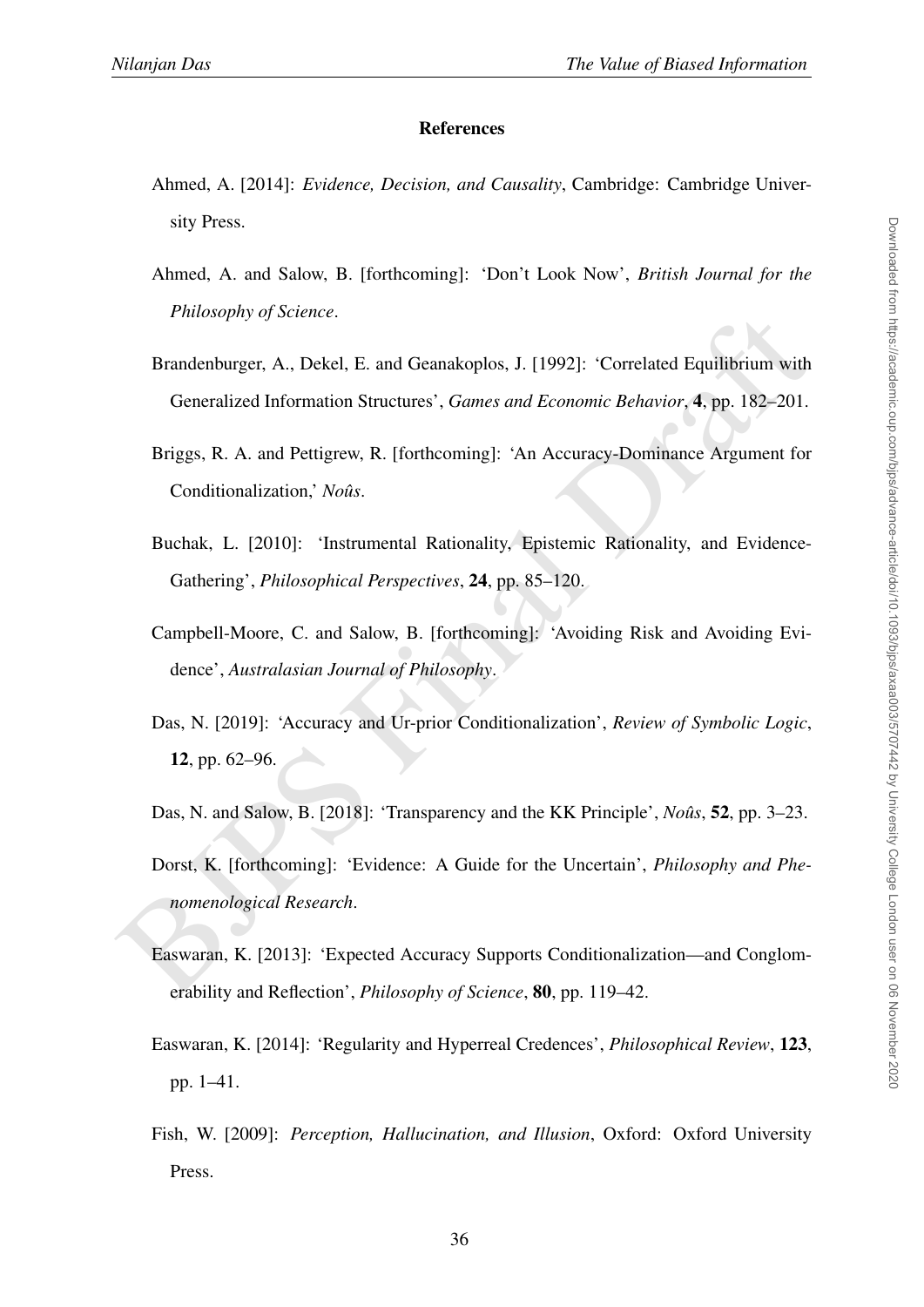- Geanakoplos, J. [1989]: 'Game Theory without Partitions, and Applications to Speculation and Consensus', Cowles Foundation Discussion Paper No. 914, Yale University.
- Goldman, A. [2009], 'Williamson on Knowledge and Evidence', in P. Greenough and D. Pritchard (*eds*), *Williamson on Knowledge*, Oxford: Oxford University Press, pp. 73–92.
- Good, I. J [1967]: 'On the Principle of Total Evidence', *British Journal for the Philosophy of Science*, 17, pp. 319–21.
- Good, I. J. [1974]: 'A Little Learning Can Be Dangerous', *British Journal for the Philosophy of Science*, 25, pp. 340–2.
- Greaves, H. and Wallace, D. [2006]: 'Justifying Conditionalization: Conditionalization Maximizes Expected Epistemic Utility', *Mind*, 115, pp. 607–32.
- Greco, D. [2014]: 'Could KK Be OK?', *Journal of Philosophy*, 111, pp. 169–97.
- Huttegger, S. M. [2014]: 'Learning Experiences and the Value of Knowledge', *Philosophical Studies*, 171, pp. 279–88.
- Jeffrey, R. C. [1992]: *Probability and the Art of Judgment*, Cambridge: Cambridge University Press.
- Kadane, J. B., Schervish, M. and Seidenfield, T. [2008]: 'Is Ignorance Bliss?', *Journal of Philosophy*, 105, pp. 5–36.
- Good, I. J [1967]: 'On the Principle of Total Evidence', *British Journal for the Philosophy*<br> *of Science*, **17**, pp. 319–21.<br>
Good, I. J. [1974]: 'A Little Learning Can Be Dangerous', *British Journal for the Philosophy* Lewis, D. K. [1980]: 'A Subjectivist's Guide to Objective Chance', in R. C. Jeffrey (*ed*.), *Studies in Inductive Logic and Probability*, Volume 2, Berkeley, CA: University of California Press, pp. 263–93.
	- Logue, H. [2012]: 'What Should the Naïve Realist Say about Total Hallucinations?', *Philosophical Perspectives*, 26, pp. 173–99.
	- Martin, M. G. F. [2004]: 'The Limits of Self-awareness', *Philosophical Studies*, 120, pp. 37–89.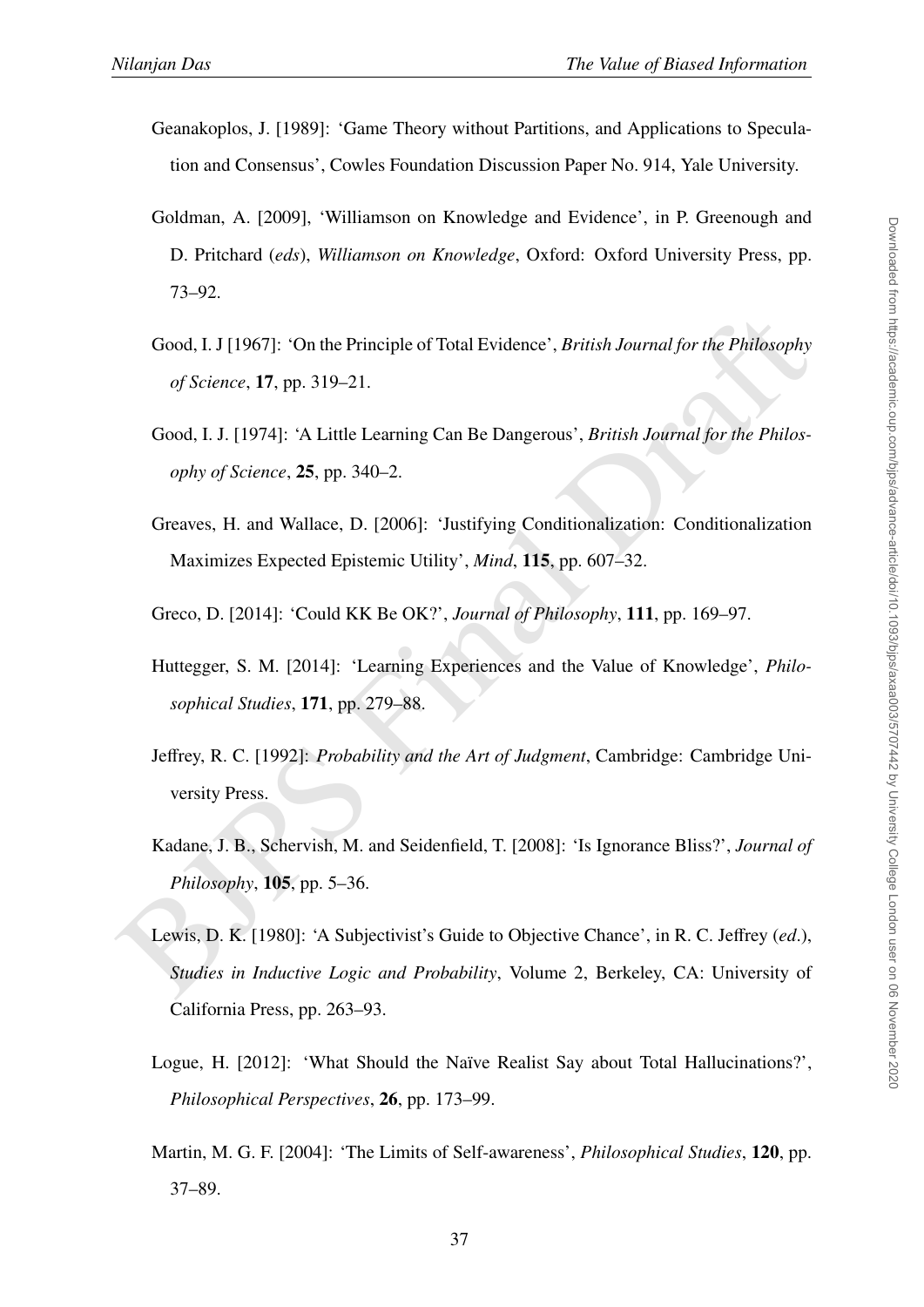- McDowell, J. [1982]: 'Criteria, Defeasibility, and Knowledge', *Proceedings of the British Academy*, 68, pp. 455–79.
- McDowell, J. [1995]: 'Knowledge and the Internal', *Philosophy and Phenomenological Research*, 55, pp. 877–93.
- McGee, V. [1994]: 'Learning the Impossible', in E. Eells and B. Skyrms (*eds*), *Probability and Conditionals: Belief Revision and Rational Decision*, Cambridge: Cambridge University Press, pp. 179–99.
- Neta, R. [2009]: 'Defeating the Dogma of Defeasibility', P. Greenough and D. Pritchard (*eds*), *Williamson on Knowledge*, Oxford: Oxford University Press, pp. 161–82.
- Neta, R. [2019]: 'Disjunctivism and Credence', in C. Doyle, J. Milburn and D. Pritchard (*eds*), *New Issues in Epistemological Disjunctivism*, New York: Routledge.
- Neta, R. and Pritchard, D. [2007]: 'McDowell and the New Evil Genius', *Philosophy and Phenomenological Research*, 74, pp. 381–96.
- Oddie, G. [1997]: 'Conditionalization, Cogency, and Cognitive Value', *British Journal for the Philosophy of Science*, 48, pp. 533–41.
- Peirce, C. S. [1967]: 'Note on the Theory of the Economy of Research', *Operations Research*, 15, 643–8.
- External Conditionals: Belief Revision and Rational Decision, Cambridge: Cambridge University Press, pp. 179–99.<br>
Neta, R. [2009]: 'Defeating the Dogma of Defeasibility', P. Greenough and D. Pritchard<br>
(eds), Williamson on Rabinowicz, W. [2009]: 'Letters from Long Ago: On Causal Decision Theory and Centered Chances', in J. Lars-Göran (*ed*.), *Logic, Ethics, and All That Jazz: Essays in Honour of Jordan Howard Sobel*, Uppsala: Uppsala Philosophical Studies.

Radford, C. [1966]: 'Knowledge: By Examples', *Analysis*, 27, pp. 1–11.

- Ramsey, F. P. [1990]: 'Weight or the Value of Knowledge', *British Journal for the Philosophy of Science*, 41, pp. 1–4.
- Salow, B. [2018]: 'The Externalist's Guide to Fishing for Compliments', *Mind*, 127, pp. 691–728.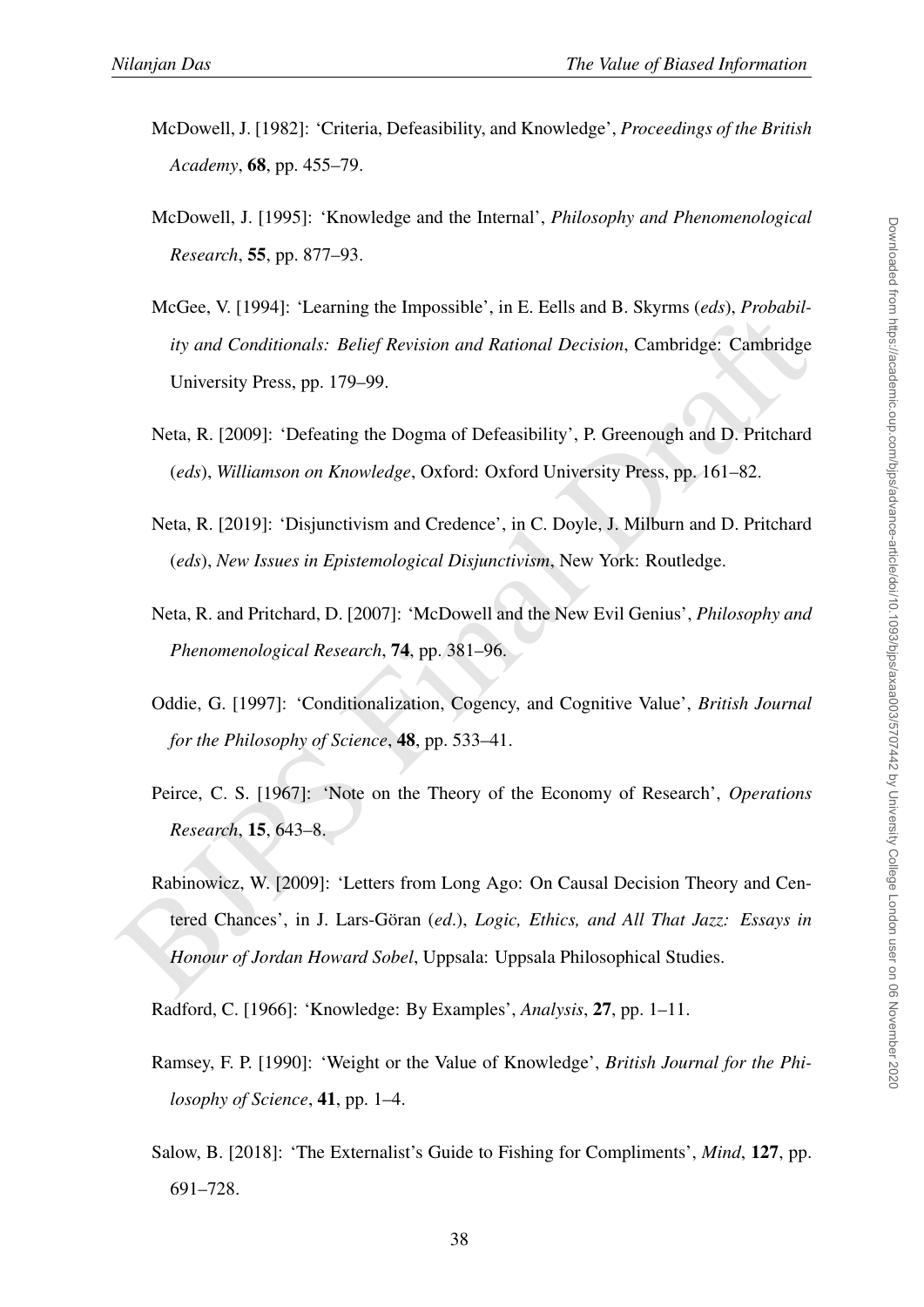- Schoenfield, M. [2017]: 'Conditionalization Does Not Maximize Expected Accuracy', *Mind*, **126**, pp. 1155–87.
- Siegel, S. [2008]: 'The Epistemic Conception of Hallucination', in Haddock, A. and Macpherson, F. (*eds*), *Disjunctivism: Perception, Action and Knowledge*, Oxford: Oxford University Press, pp. 205–24.
- Skyrms, B. [1980], *Causal Necessity: A Pragmatic Investigation of the Necessity of Laws*, New Haven, CT: Yale University Press.
- Skyrms, B. [1990]: 'The Value of Knowledge', *Minnesota Studies in the Philosophy of Science*, 14, pp. 245–66.
- Skyrms, B. [1980], *Causal Necessity: A Pragmatic Imestigation of the Necessity of Laws*,<br>New Haven, CT: Yale University Press.<br>Skyrms, B. [1990]: "The Value of Knowledge", *Minnesota Studies in the Philosophy of*<br>Science, Stalnaker, R. [2015]: 'Luminosity and the KK Thesis', in SS. C. Goldberg (*ed*.), *Externalism, Self-knowledge, and Skepticism*, Volume 1, Cambridge: Cambridge University Press, pp. 167–96.
	- Starmer, C. [2000]: 'Developments in Non-expected Utility Theory: The Hunt for a Descriptive Theory of Choice under Risk', *Journal of Economic Literature*, 38, pp. 332– 82.
	- Teller, P. [1973]: 'Conditionalization and Observation', *Synthese*, 26, pp. 218–58.
	- van Fraassen, B. C. [1999]: 'Conditionalization, a New Argument For', *Topoi*, 18, pp. 93–6.
	- White, R. [2006]: 'Problems for Dogmatism', *Philosophical Studies*, 131, pp. 525–57.
	- Williams, P. M. [1980]: 'Bayesian Conditionalisation and the Principle of Minimum Information', *British Journal for the Philosophy of Science*, 31, pp. 131–44.
	- Williamson, T. [2000]: *Knowledge and Its Limits*, Oxford: Oxford University Press.
	- Williamson, T. [2007]: 'How Probable Is an Infinite Sequence of Heads?', *Analysis*, 67, pp. 173–80.